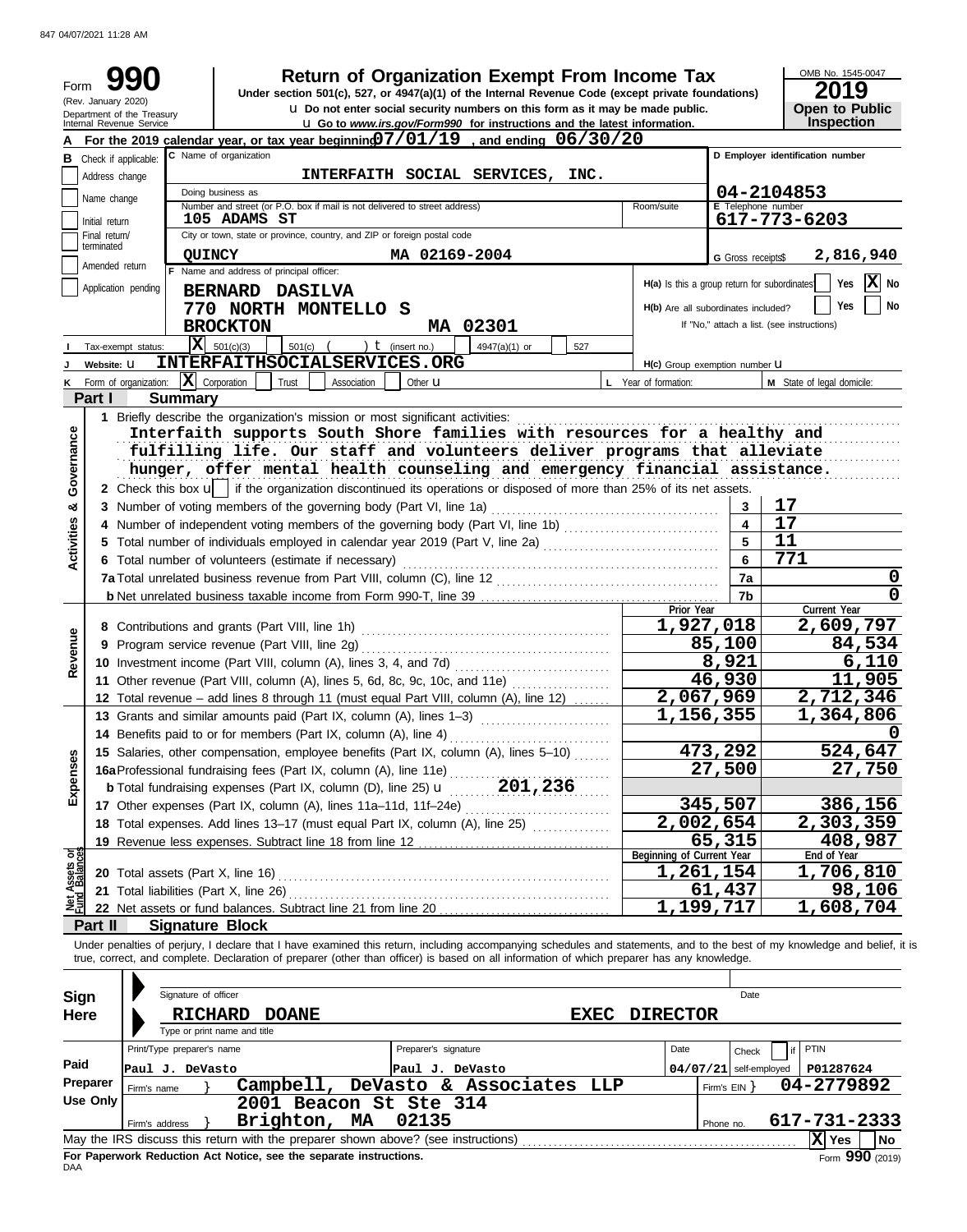| 04-2104853<br>Form 990 (2019) INTERFAITH SOCIAL SERVICES, INC.                                                                                                                                                                                               | Page 2                                                |
|--------------------------------------------------------------------------------------------------------------------------------------------------------------------------------------------------------------------------------------------------------------|-------------------------------------------------------|
| <b>Statement of Program Service Accomplishments</b><br>Part III                                                                                                                                                                                              |                                                       |
|                                                                                                                                                                                                                                                              | $\mathbf{X}$                                          |
| 1 Briefly describe the organization's mission:<br>Interfaith supports South Shore families with resources for a healthy and                                                                                                                                  |                                                       |
| fulfilling life. Our staff and volunteers deliver programs that alleviate                                                                                                                                                                                    |                                                       |
| hunger, offer mental health counseling and emergency financial assistance                                                                                                                                                                                    |                                                       |
|                                                                                                                                                                                                                                                              |                                                       |
| 2 Did the organization undertake any significant program services during the year which were not listed on the                                                                                                                                               | Yes $\overline{X}$ No                                 |
| If "Yes," describe these new services on Schedule O.                                                                                                                                                                                                         |                                                       |
| Did the organization cease conducting, or make significant changes in how it conducts, any program<br>3                                                                                                                                                      |                                                       |
|                                                                                                                                                                                                                                                              | $\overline{\phantom{a}}$ Yes $\overline{\text{X}}$ No |
| If "Yes," describe these changes on Schedule O.                                                                                                                                                                                                              |                                                       |
| Describe the organization's program service accomplishments for each of its three largest program services, as measured by<br>expenses. Section 501(c)(3) and 501(c)(4) organizations are required to report the amount of grants and allocations to others, |                                                       |
| the total expenses, and revenue, if any, for each program service reported.                                                                                                                                                                                  |                                                       |
|                                                                                                                                                                                                                                                              |                                                       |
| ) (Expenses \$ $226,426$ including grants of \$<br>) (Revenue \$<br>4a (Code:                                                                                                                                                                                | 84,534                                                |
| THE ORGANIZATION PROVIDED APPROXIMATELY 2,607 COUNSELING SESSIONS OF<br>THERAPY & SUPPORT TO INDIVIDUALS AND FAMILIES BY LICENSED                                                                                                                            |                                                       |
| CLINICAL SOCIAL WORKERS                                                                                                                                                                                                                                      |                                                       |
|                                                                                                                                                                                                                                                              |                                                       |
|                                                                                                                                                                                                                                                              |                                                       |
|                                                                                                                                                                                                                                                              |                                                       |
|                                                                                                                                                                                                                                                              |                                                       |
|                                                                                                                                                                                                                                                              |                                                       |
|                                                                                                                                                                                                                                                              |                                                       |
|                                                                                                                                                                                                                                                              |                                                       |
|                                                                                                                                                                                                                                                              |                                                       |
| 4b (Code:<br>THE ORGANIZATION HELPED 900 INDIVIDUALS VIA GRANTS OF FINANCIAL                                                                                                                                                                                 |                                                       |
| ASSISTANCE TO PREVENT HOMELESSNESS AND PROVIDE EMERGENCY                                                                                                                                                                                                     |                                                       |
| SUPPORT TO IMPOVERISHED FAMILIES AND INDIVIDUALS.                                                                                                                                                                                                            |                                                       |
|                                                                                                                                                                                                                                                              |                                                       |
|                                                                                                                                                                                                                                                              |                                                       |
|                                                                                                                                                                                                                                                              |                                                       |
|                                                                                                                                                                                                                                                              |                                                       |
|                                                                                                                                                                                                                                                              |                                                       |
|                                                                                                                                                                                                                                                              |                                                       |
|                                                                                                                                                                                                                                                              |                                                       |
| ) (Expenses \$ $1,622,408$ including grants of \$ $1,338,440$ ) (Revenue \$<br>4c (Code:                                                                                                                                                                     |                                                       |
| ORGANIZATION DISTRIBUTED APPROXIMATELY 940,652<br>THE                                                                                                                                                                                                        |                                                       |
| POUNDS OF FOOD TO OVER 5,564 HOUSEHOLDS AS WELL AS                                                                                                                                                                                                           |                                                       |
| PROVIDING FREE PROFESSIONAL CLOTHING<br>TO LOW INCOME JOB                                                                                                                                                                                                    |                                                       |
| <b>SEEKERS.</b>                                                                                                                                                                                                                                              |                                                       |
|                                                                                                                                                                                                                                                              |                                                       |
|                                                                                                                                                                                                                                                              |                                                       |
|                                                                                                                                                                                                                                                              |                                                       |
|                                                                                                                                                                                                                                                              |                                                       |
|                                                                                                                                                                                                                                                              |                                                       |
|                                                                                                                                                                                                                                                              |                                                       |
| 4d Other program services (Describe on Schedule O.)                                                                                                                                                                                                          |                                                       |
| 61,356<br>(Expenses \$<br>including grants of\$<br>(Revenue \$                                                                                                                                                                                               |                                                       |
| 1,983,675<br>4e Total program service expenses u                                                                                                                                                                                                             |                                                       |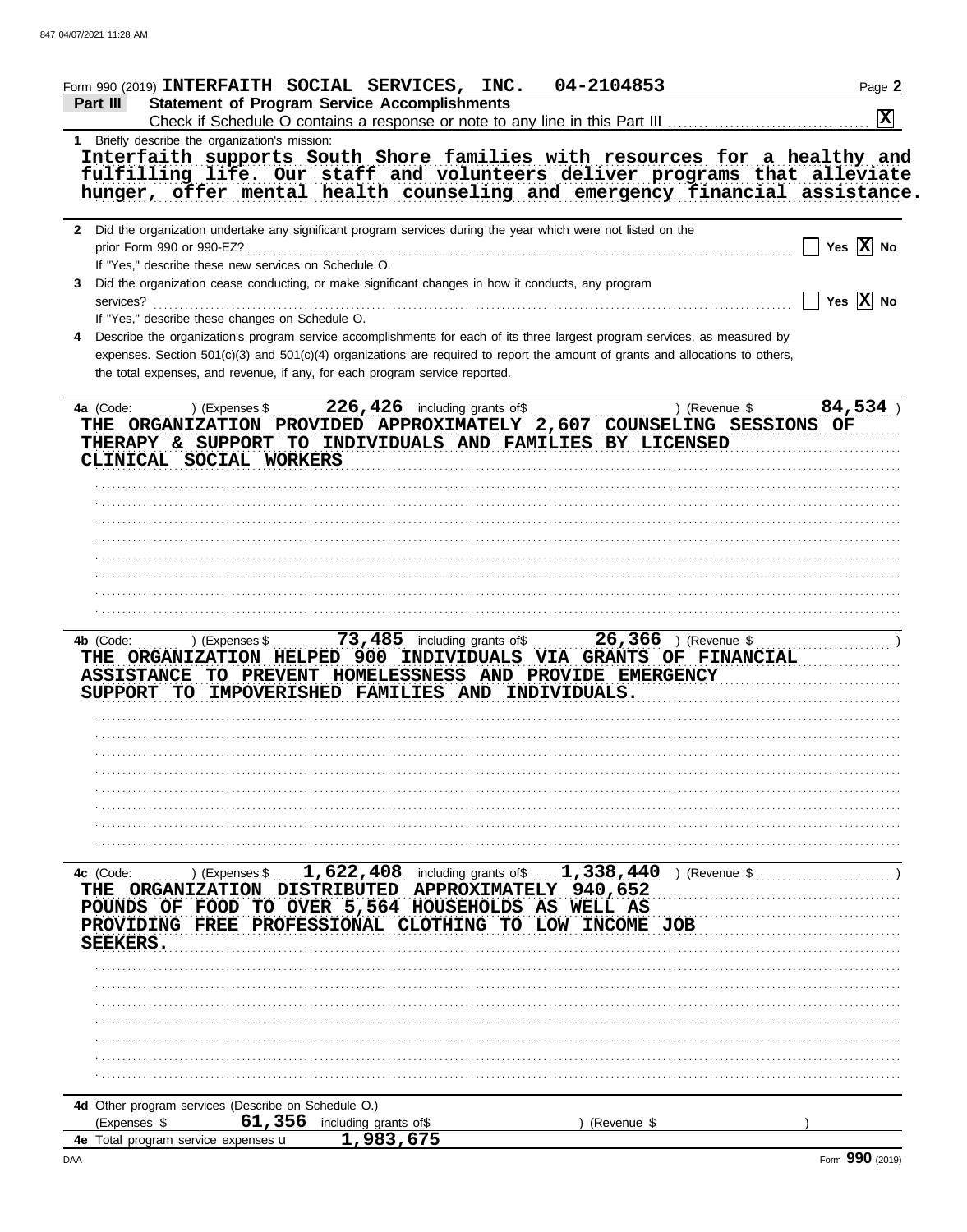|                | Form 990 (2019) INTERFAITH SOCIAL SERVICES, |  | INC. | 04-2104853 | Page $3$ |
|----------------|---------------------------------------------|--|------|------------|----------|
| <b>Part IV</b> | <b>Checklist of Required Schedules</b>      |  |      |            |          |

|     |                                                                                                                                               |                 | Yes         | No          |
|-----|-----------------------------------------------------------------------------------------------------------------------------------------------|-----------------|-------------|-------------|
|     | Is the organization described in section $501(c)(3)$ or $4947(a)(1)$ (other than a private foundation)? If "Yes,"                             |                 |             |             |
|     | complete Schedule A                                                                                                                           | 1               | X           |             |
| 2   | Is the organization required to complete Schedule B, Schedule of Contributors (see instructions)?                                             | $\mathbf{2}$    | $\mathbf X$ |             |
| 3   | Did the organization engage in direct or indirect political campaign activities on behalf of or in opposition to                              |                 |             |             |
|     | candidates for public office? If "Yes," complete Schedule C, Part I                                                                           | 3               |             | X           |
| 4   | Section 501(c)(3) organizations. Did the organization engage in lobbying activities, or have a section 501(h)                                 |                 |             |             |
|     |                                                                                                                                               | 4               |             | X           |
| 5   | Is the organization a section $501(c)(4)$ , $501(c)(5)$ , or $501(c)(6)$ organization that receives membership dues,                          |                 |             |             |
|     | assessments, or similar amounts as defined in Revenue Procedure 98-19? If "Yes," complete Schedule C, Part III                                | 5               |             | X           |
| 6   | Did the organization maintain any donor advised funds or any similar funds or accounts for which donors                                       |                 |             |             |
|     | have the right to provide advice on the distribution or investment of amounts in such funds or accounts? If                                   |                 |             |             |
|     | "Yes," complete Schedule D, Part I                                                                                                            | 6               |             | X           |
| 7   | Did the organization receive or hold a conservation easement, including easements to preserve open space,                                     |                 |             |             |
|     | the environment, historic land areas, or historic structures? If "Yes," complete Schedule D, Part II                                          | $\overline{7}$  |             | X           |
| 8   | Did the organization maintain collections of works of art, historical treasures, or other similar assets? If "Yes,"                           |                 |             |             |
|     | complete Schedule D, Part III                                                                                                                 | 8               |             | X           |
| 9   | Did the organization report an amount in Part X, line 21, for escrow or custodial account liability, serve as a                               |                 |             |             |
|     | custodian for amounts not listed in Part X; or provide credit counseling, debt management, credit repair, or                                  |                 |             |             |
|     | debt negotiation services? If "Yes," complete Schedule D, Part IV                                                                             | 9               |             | X           |
| 10  | Did the organization, directly or through a related organization, hold assets in donor-restricted endowments                                  |                 |             |             |
|     | or in quasi endowments? If "Yes," complete Schedule D, Part V                                                                                 | 10              |             | X           |
| 11  | If the organization's answer to any of the following questions is "Yes," then complete Schedule D, Parts VI,                                  |                 |             |             |
|     | VII, VIII, IX, or X as applicable.                                                                                                            |                 |             |             |
| a   | Did the organization report an amount for land, buildings, and equipment in Part X, line 10? If "Yes,"                                        | 11a             | X           |             |
| b   | complete Schedule D, Part VI<br>Did the organization report an amount for investments—other securities in Part X, line 12, that is 5% or more |                 |             |             |
|     |                                                                                                                                               | 11b             |             | X           |
| c   | Did the organization report an amount for investments—program related in Part X, line 13, that is 5% or more                                  |                 |             |             |
|     |                                                                                                                                               | 11c             |             | X           |
| d   | Did the organization report an amount for other assets in Part X, line 15, that is 5% or more of its total assets                             |                 |             |             |
|     | reported in Part X, line 16? If "Yes," complete Schedule D, Part IX                                                                           | 11d             |             | X           |
|     | Did the organization report an amount for other liabilities in Part X, line 25? If "Yes," complete Schedule D, Part X                         | <b>11e</b>      | X           |             |
| f   | Did the organization's separate or consolidated financial statements for the tax year include a footnote that addresses                       |                 |             |             |
|     | the organization's liability for uncertain tax positions under FIN 48 (ASC 740)? If "Yes," complete Schedule D, Part X                        | 11f             |             | X           |
|     | 12a Did the organization obtain separate, independent audited financial statements for the tax year? If "Yes," complete                       |                 |             |             |
|     |                                                                                                                                               | 12a             | X           |             |
|     | Was the organization included in consolidated, independent audited financial statements for the tax year? If                                  |                 |             |             |
|     | "Yes," and if the organization answered "No" to line 12a, then completing Schedule D, Parts XI and XII is optional                            | 12 <sub>b</sub> |             | X           |
| 13  |                                                                                                                                               | 13              |             | $\mathbf X$ |
| 14a | Did the organization maintain an office, employees, or agents outside of the United States?                                                   | 14a             |             | $\mathbf X$ |
| b   | Did the organization have aggregate revenues or expenses of more than \$10,000 from grantmaking,                                              |                 |             |             |
|     | fundraising, business, investment, and program service activities outside the United States, or aggregate                                     |                 |             |             |
|     |                                                                                                                                               | 14b             |             | X           |
| 15  | Did the organization report on Part IX, column (A), line 3, more than \$5,000 of grants or other assistance to or                             |                 |             |             |
|     | for any foreign organization? If "Yes," complete Schedule F, Parts II and IV                                                                  | 15              |             | X           |
| 16  | Did the organization report on Part IX, column (A), line 3, more than \$5,000 of aggregate grants or other                                    |                 |             |             |
|     |                                                                                                                                               | 16              |             | X           |
| 17  | Did the organization report a total of more than \$15,000 of expenses for professional fundraising services on                                |                 |             |             |
|     |                                                                                                                                               | 17              | X           |             |
| 18  | Did the organization report more than \$15,000 total of fundraising event gross income and contributions on                                   |                 |             |             |
|     | Part VIII, lines 1c and 8a? If "Yes," complete Schedule G, Part II                                                                            | 18              | X           |             |
| 19  | Did the organization report more than \$15,000 of gross income from gaming activities on Part VIII, line 9a?                                  |                 |             |             |
|     |                                                                                                                                               | 19              |             | X           |
| 20a | Did the organization operate one or more hospital facilities? If "Yes," complete Schedule H                                                   | 20a             |             | X           |
| b   |                                                                                                                                               | 20 <sub>b</sub> |             |             |
| 21  | Did the organization report more than \$5,000 of grants or other assistance to any domestic organization or                                   |                 |             |             |
|     |                                                                                                                                               | 21              |             | X           |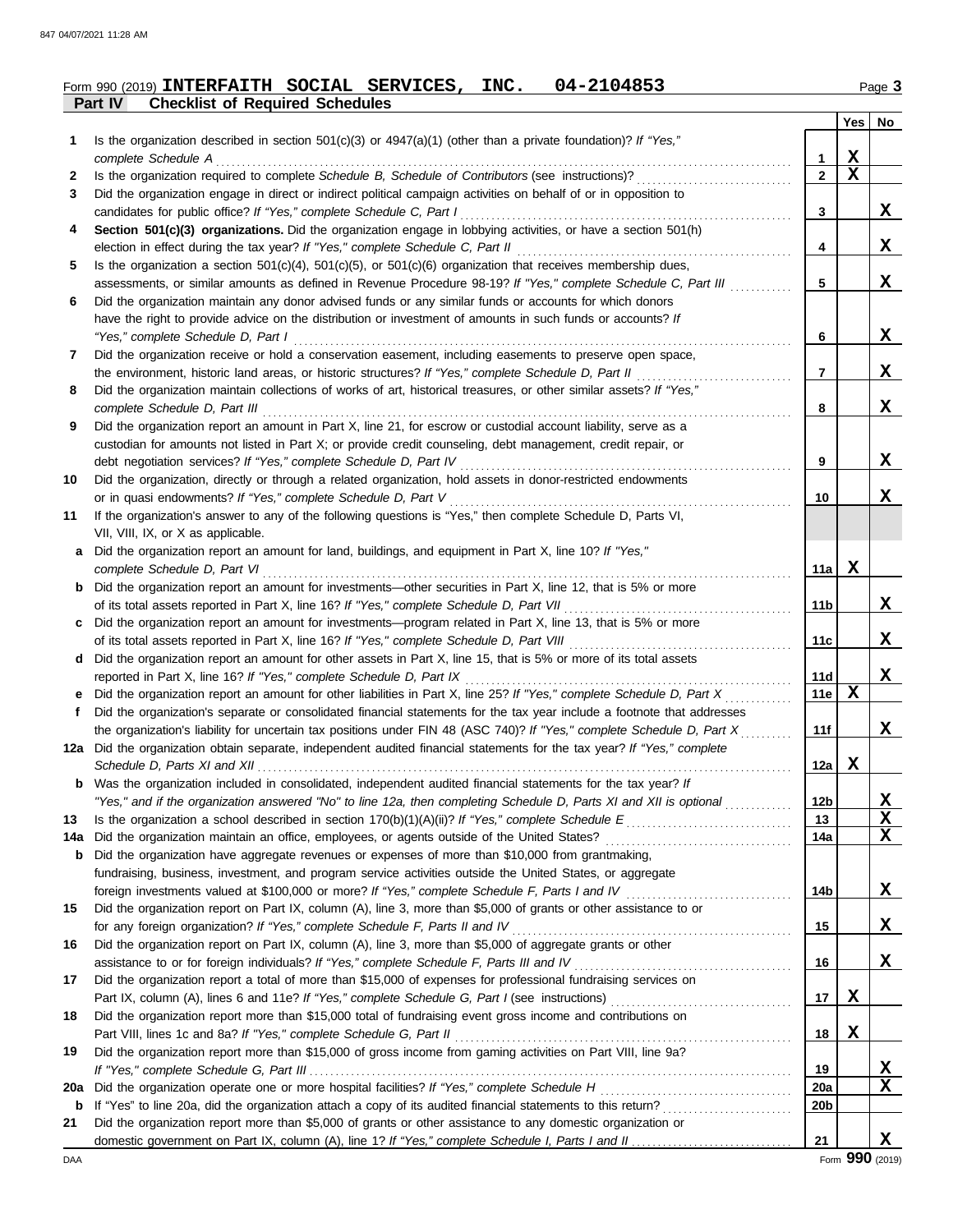|        | 04-2104853<br>Form 990 (2019) INTERFAITH SOCIAL SERVICES, INC.                                                                                                                                                             |                 |             | Page 4      |
|--------|----------------------------------------------------------------------------------------------------------------------------------------------------------------------------------------------------------------------------|-----------------|-------------|-------------|
|        | Part IV<br><b>Checklist of Required Schedules (continued)</b>                                                                                                                                                              |                 |             |             |
|        |                                                                                                                                                                                                                            |                 | Yes         | No          |
| 22     | Did the organization report more than \$5,000 of grants or other assistance to or for domestic individuals on<br>Part IX, column (A), line 2? If "Yes," complete Schedule I, Parts I and III                               | 22              | $\mathbf X$ |             |
| 23     | Did the organization answer "Yes" to Part VII, Section A, line 3, 4, or 5 about compensation of the                                                                                                                        |                 |             |             |
|        | organization's current and former officers, directors, trustees, key employees, and highest compensated                                                                                                                    |                 |             |             |
|        | employees? If "Yes," complete Schedule J                                                                                                                                                                                   | 23              |             | X           |
|        | 24a Did the organization have a tax-exempt bond issue with an outstanding principal amount of more than                                                                                                                    |                 |             |             |
|        | \$100,000 as of the last day of the year, that was issued after December 31, 2002? If "Yes," answer lines 24b                                                                                                              |                 |             |             |
|        | through 24d and complete Schedule K. If "No," go to line 25a                                                                                                                                                               | 24a             |             | X           |
| b      | Did the organization invest any proceeds of tax-exempt bonds beyond a temporary period exception?                                                                                                                          | 24b             |             |             |
| с      | Did the organization maintain an escrow account other than a refunding escrow at any time during the year                                                                                                                  |                 |             |             |
|        | to defease any tax-exempt bonds?                                                                                                                                                                                           | 24c             |             |             |
|        | d Did the organization act as an "on behalf of" issuer for bonds outstanding at any time during the year?                                                                                                                  | 24d             |             |             |
|        | 25a Section 501(c)(3), 501(c)(4), and 501(c)(29) organizations. Did the organization engage in an excess benefit                                                                                                           |                 |             |             |
|        | transaction with a disqualified person during the year? If "Yes," complete Schedule L, Part I                                                                                                                              | 25a             |             | X           |
| b      | Is the organization aware that it engaged in an excess benefit transaction with a disqualified person in a prior                                                                                                           |                 |             |             |
|        | year, and that the transaction has not been reported on any of the organization's prior Forms 990 or 990-EZ?                                                                                                               |                 |             |             |
|        | If "Yes," complete Schedule L, Part I                                                                                                                                                                                      | 25b             |             | X           |
| 26     | Did the organization report any amount on Part X, line 5 or 22, for receivables from or payables to any current<br>or former officer, director, trustee, key employee, creator or founder, substantial contributor, or 35% |                 |             |             |
|        | controlled entity or family member of any of these persons? If "Yes," complete Schedule L, Part II                                                                                                                         | 26              |             | X           |
| 27     | Did the organization provide a grant or other assistance to any current or former officer, director, trustee, key                                                                                                          |                 |             |             |
|        | employee, creator or founder, substantial contributor or employee thereof, a grant selection committee                                                                                                                     |                 |             |             |
|        | member, or to a 35% controlled entity (including an employee thereof) or family member of any of these                                                                                                                     |                 |             |             |
|        | persons? If "Yes," complete Schedule L, Part III                                                                                                                                                                           | 27              |             | X           |
| 28     | Was the organization a party to a business transaction with one of the following parties (see Schedule L, Part                                                                                                             |                 |             |             |
|        | IV instructions, for applicable filing thresholds, conditions, and exceptions):                                                                                                                                            |                 |             |             |
| a      | A current or former officer, director, trustee, key employee, creator or founder, or substantial contributor? If                                                                                                           |                 |             |             |
|        | "Yes," complete Schedule L, Part IV                                                                                                                                                                                        | 28a             |             | X           |
| b      | A family member of any individual described in line 28a? If "Yes," complete Schedule L, Part IV                                                                                                                            | 28b             |             | X           |
| c      | A 35% controlled entity of one or more individuals and/or organizations described in lines 28a or 28b? If                                                                                                                  |                 |             |             |
|        | "Yes," complete Schedule L, Part IV                                                                                                                                                                                        | 28c             |             | $\mathbf x$ |
| 29     | Did the organization receive more than \$25,000 in non-cash contributions? If "Yes," complete Schedule M                                                                                                                   | 29              | X           |             |
| 30     | Did the organization receive contributions of art, historical treasures, or other similar assets, or qualified                                                                                                             |                 |             |             |
|        | conservation contributions? If "Yes," complete Schedule M                                                                                                                                                                  | 30              |             | X           |
| 31     | Did the organization liquidate, terminate, or dissolve and cease operations? If "Yes," complete Schedule N, Part I                                                                                                         | 31              |             | X           |
| 32     | Did the organization sell, exchange, dispose of, or transfer more than 25% of its net assets? If "Yes,"                                                                                                                    |                 |             | X           |
| 33     | complete Schedule N, Part II<br>Did the organization own 100% of an entity disregarded as separate from the organization under Regulations                                                                                 | 32              |             |             |
|        | sections 301.7701-2 and 301.7701-3? If "Yes," complete Schedule R, Part I                                                                                                                                                  | 33              |             | X           |
| 34     | Was the organization related to any tax-exempt or taxable entity? If "Yes," complete Schedule R, Part II, III,                                                                                                             |                 |             |             |
|        | or IV, and Part V, line 1                                                                                                                                                                                                  | 34              |             | X           |
| 35a    | Did the organization have a controlled entity within the meaning of section 512(b)(13)?                                                                                                                                    | 35a             |             | X           |
| b      | If "Yes" to line 35a, did the organization receive any payment from or engage in any transaction with a                                                                                                                    |                 |             |             |
|        | controlled entity within the meaning of section 512(b)(13)? If "Yes," complete Schedule R, Part V, line 2                                                                                                                  | 35 <sub>b</sub> |             |             |
| 36     | Section 501(c)(3) organizations. Did the organization make any transfers to an exempt non-charitable                                                                                                                       |                 |             |             |
|        | related organization? If "Yes," complete Schedule R, Part V, line 2                                                                                                                                                        | 36              |             | X           |
| 37     | Did the organization conduct more than 5% of its activities through an entity that is not a related organization                                                                                                           |                 |             |             |
|        | and that is treated as a partnership for federal income tax purposes? If "Yes," complete Schedule R, Part VI                                                                                                               | 37              |             | X           |
| 38     | Did the organization complete Schedule O and provide explanations in Schedule O for Part VI, lines 11b and                                                                                                                 |                 |             |             |
|        | 19? Note: All Form 990 filers are required to complete Schedule O.                                                                                                                                                         | 38              | $\mathbf x$ |             |
|        | Statements Regarding Other IRS Filings and Tax Compliance<br>Part V                                                                                                                                                        |                 |             |             |
|        |                                                                                                                                                                                                                            |                 |             |             |
|        | 9                                                                                                                                                                                                                          |                 | Yes         | No          |
| 1a     | Enter the number reported in Box 3 of Form 1096. Enter -0- if not applicable <i>minimization</i><br>1a<br>$\mathbf 0$<br>1 <sub>b</sub><br>Enter the number of Forms W-2G included in line 1a. Enter -0- if not applicable |                 |             |             |
| b<br>c | Did the organization comply with backup withholding rules for reportable payments to vendors and                                                                                                                           |                 |             |             |
|        |                                                                                                                                                                                                                            | 1c              |             |             |
|        |                                                                                                                                                                                                                            |                 |             |             |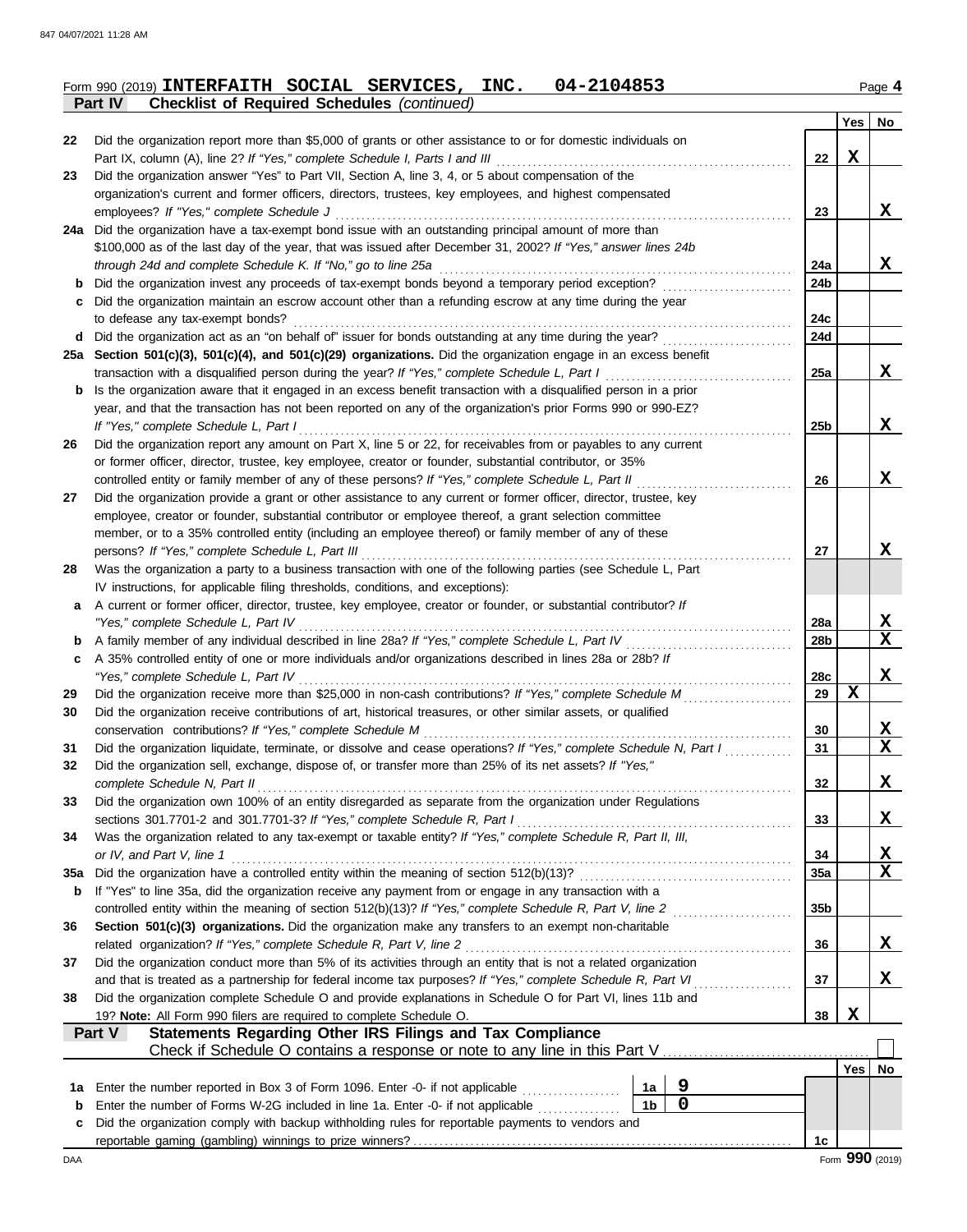|        | Form 990 (2019) $\textbf{INTERFAITH}$ SOCIAL SERVICES,<br>INC.<br>04-2104853                                                                                                                                                                          |                 |                |   | Page 5        |  |  |  |  |
|--------|-------------------------------------------------------------------------------------------------------------------------------------------------------------------------------------------------------------------------------------------------------|-----------------|----------------|---|---------------|--|--|--|--|
|        | Statements Regarding Other IRS Filings and Tax Compliance (continued)<br>Part V                                                                                                                                                                       |                 |                |   |               |  |  |  |  |
|        |                                                                                                                                                                                                                                                       |                 |                |   | $Yes \mid No$ |  |  |  |  |
|        | 2a Enter the number of employees reported on Form W-3, Transmittal of Wage and Tax                                                                                                                                                                    |                 |                |   |               |  |  |  |  |
|        | Statements, filed for the calendar year ending with or within the year covered by this return                                                                                                                                                         | 11<br>2a        |                | X |               |  |  |  |  |
| b      | If at least one is reported on line 2a, did the organization file all required federal employment tax returns?                                                                                                                                        |                 |                |   |               |  |  |  |  |
|        | Note: If the sum of lines 1a and 2a is greater than 250, you may be required to e-file (see instructions)                                                                                                                                             |                 |                |   |               |  |  |  |  |
| За     | Did the organization have unrelated business gross income of \$1,000 or more during the year?                                                                                                                                                         |                 | 3a             |   | X             |  |  |  |  |
| b      | If "Yes," has it filed a Form 990-T for this year? If "No" to line 3b, provide an explanation on Schedule O                                                                                                                                           |                 | 3 <sub>b</sub> |   |               |  |  |  |  |
| 4a     | At any time during the calendar year, did the organization have an interest in, or a signature or other authority over,                                                                                                                               |                 |                |   |               |  |  |  |  |
|        | a financial account in a foreign country (such as a bank account, securities account, or other financial account)?                                                                                                                                    |                 | 4a             |   | X             |  |  |  |  |
| b      | If "Yes," enter the name of the foreign country $\mathbf u$                                                                                                                                                                                           |                 |                |   |               |  |  |  |  |
|        | See instructions for filing requirements for FinCEN Form 114, Report of Foreign Bank and Financial Accounts (FBAR).                                                                                                                                   |                 |                |   |               |  |  |  |  |
| 5a     | Was the organization a party to a prohibited tax shelter transaction at any time during the tax year?                                                                                                                                                 |                 | 5a             |   | X             |  |  |  |  |
| b      | Did any taxable party notify the organization that it was or is a party to a prohibited tax shelter transaction?                                                                                                                                      |                 | 5b             |   | X             |  |  |  |  |
| c      | If "Yes" to line 5a or 5b, did the organization file Form 8886-T?                                                                                                                                                                                     |                 | 5c             |   |               |  |  |  |  |
| 6a     | Does the organization have annual gross receipts that are normally greater than \$100,000, and did the                                                                                                                                                |                 |                |   |               |  |  |  |  |
|        | organization solicit any contributions that were not tax deductible as charitable contributions?                                                                                                                                                      |                 | 6a             |   | X             |  |  |  |  |
| b      | If "Yes," did the organization include with every solicitation an express statement that such contributions or                                                                                                                                        |                 |                |   |               |  |  |  |  |
|        | gifts were not tax deductible?                                                                                                                                                                                                                        |                 | 6b             |   |               |  |  |  |  |
| 7      | Organizations that may receive deductible contributions under section 170(c).                                                                                                                                                                         |                 |                |   |               |  |  |  |  |
| a      | Did the organization receive a payment in excess of \$75 made partly as a contribution and partly for goods                                                                                                                                           |                 |                |   |               |  |  |  |  |
|        | and services provided to the payor?                                                                                                                                                                                                                   |                 | 7a             | X |               |  |  |  |  |
| b      | If "Yes," did the organization notify the donor of the value of the goods or services provided?                                                                                                                                                       |                 | 7b             | X |               |  |  |  |  |
| c      | Did the organization sell, exchange, or otherwise dispose of tangible personal property for which it was                                                                                                                                              |                 |                |   |               |  |  |  |  |
|        | required to file Form 8282?                                                                                                                                                                                                                           |                 | 7c             |   | X             |  |  |  |  |
| d      | If "Yes," indicate the number of Forms 8282 filed during the year                                                                                                                                                                                     | 7d              |                |   |               |  |  |  |  |
| е      | Did the organization receive any funds, directly or indirectly, to pay premiums on a personal benefit contract?                                                                                                                                       |                 | 7е<br>7f       |   | X<br>X        |  |  |  |  |
|        | Did the organization, during the year, pay premiums, directly or indirectly, on a personal benefit contract?<br>f<br>If the organization received a contribution of qualified intellectual property, did the organization file Form 8899 as required? |                 |                |   |               |  |  |  |  |
| g<br>h |                                                                                                                                                                                                                                                       |                 | 7g<br>7h       |   | X<br>X        |  |  |  |  |
| 8      | If the organization received a contribution of cars, boats, airplanes, or other vehicles, did the organization file a Form 1098-C?<br>Sponsoring organizations maintaining donor advised funds. Did a donor advised fund maintained by the            |                 |                |   |               |  |  |  |  |
|        | sponsoring organization have excess business holdings at any time during the year?                                                                                                                                                                    |                 | 8              |   |               |  |  |  |  |
| 9      | Sponsoring organizations maintaining donor advised funds.                                                                                                                                                                                             |                 |                |   |               |  |  |  |  |
| a      | Did the sponsoring organization make any taxable distributions under section 4966?                                                                                                                                                                    |                 | <b>9a</b>      |   |               |  |  |  |  |
| b      | Did the sponsoring organization make a distribution to a donor, donor advisor, or related person?                                                                                                                                                     |                 | 9b             |   |               |  |  |  |  |
| 10     | Section 501(c)(7) organizations. Enter:                                                                                                                                                                                                               |                 |                |   |               |  |  |  |  |
|        | Initiation fees and capital contributions included on Part VIII, line 12                                                                                                                                                                              | 10a             |                |   |               |  |  |  |  |
| b      | Gross receipts, included on Form 990, Part VIII, line 12, for public use of club facilities                                                                                                                                                           | 10 <sub>b</sub> |                |   |               |  |  |  |  |
| 11     | Section 501(c)(12) organizations. Enter:                                                                                                                                                                                                              |                 |                |   |               |  |  |  |  |
| a      | Gross income from members or shareholders                                                                                                                                                                                                             | 11a             |                |   |               |  |  |  |  |
| b      | Gross income from other sources (Do not net amounts due or paid to other sources                                                                                                                                                                      |                 |                |   |               |  |  |  |  |
|        | against amounts due or received from them.)                                                                                                                                                                                                           | 11 <sub>b</sub> |                |   |               |  |  |  |  |
| 12a    | Section 4947(a)(1) non-exempt charitable trusts. Is the organization filing Form 990 in lieu of Form 1041?                                                                                                                                            |                 | 12a            |   |               |  |  |  |  |
| b      | If "Yes," enter the amount of tax-exempt interest received or accrued during the year                                                                                                                                                                 | 12 <sub>b</sub> |                |   |               |  |  |  |  |
| 13     | Section 501(c)(29) qualified nonprofit health insurance issuers.                                                                                                                                                                                      |                 |                |   |               |  |  |  |  |
| a      | Is the organization licensed to issue qualified health plans in more than one state?                                                                                                                                                                  |                 | 13а            |   |               |  |  |  |  |
|        | Note: See the instructions for additional information the organization must report on Schedule O.                                                                                                                                                     |                 |                |   |               |  |  |  |  |
| b      | Enter the amount of reserves the organization is required to maintain by the states in which                                                                                                                                                          |                 |                |   |               |  |  |  |  |
|        |                                                                                                                                                                                                                                                       | 13 <sub>b</sub> |                |   |               |  |  |  |  |
| c      | Enter the amount of reserves on hand                                                                                                                                                                                                                  | 13 <sub>c</sub> |                |   |               |  |  |  |  |
| 14a    | Did the organization receive any payments for indoor tanning services during the tax year?                                                                                                                                                            |                 | 14a            |   | X             |  |  |  |  |
| b      | If "Yes," has it filed a Form 720 to report these payments? If "No," provide an explanation on Schedule O                                                                                                                                             |                 | 14b            |   |               |  |  |  |  |
| 15     | Is the organization subject to the section 4960 tax on payment(s) of more than \$1,000,000 in remuneration or                                                                                                                                         |                 |                |   |               |  |  |  |  |
|        | excess parachute payment(s) during the year?                                                                                                                                                                                                          |                 | 15             |   | X             |  |  |  |  |
|        | If "Yes," see instructions and file Form 4720, Schedule N.                                                                                                                                                                                            |                 |                |   |               |  |  |  |  |
| 16     | Is the organization an educational institution subject to the section 4968 excise tax on net investment income?                                                                                                                                       |                 | 16             |   | X             |  |  |  |  |
|        | If "Yes," complete Form 4720, Schedule O.                                                                                                                                                                                                             |                 |                |   |               |  |  |  |  |

Form **990** (2019)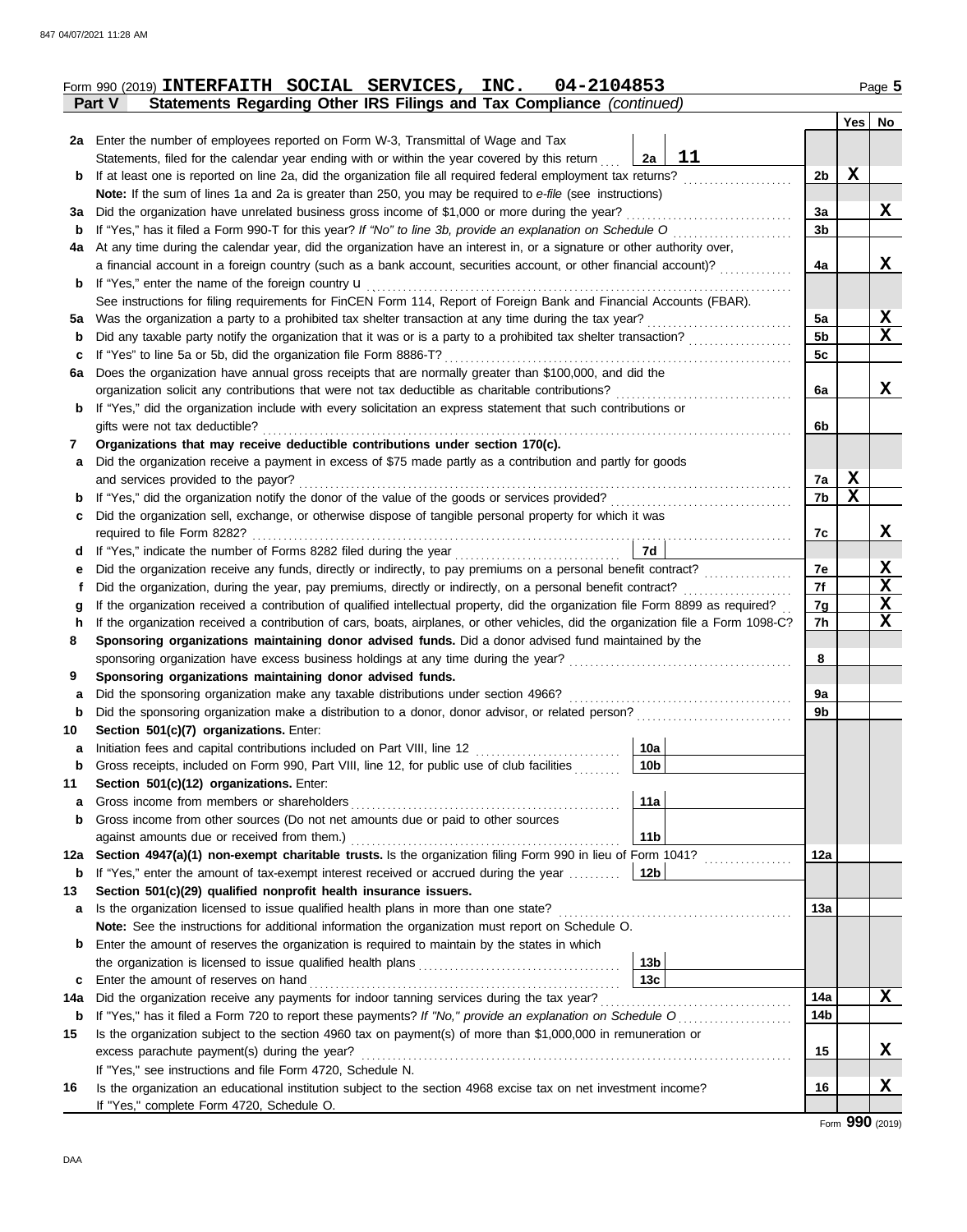$\overline{a}$ 

### **Form 990 (2019) INTERFAITH SOCIAL SERVICES, INC. 04-2104853** Page 6

| Part VI | <b>Governance, Management, and Disclosure</b> For each "Yes" response to lines 2 through 7b below, and for a "No"         |
|---------|---------------------------------------------------------------------------------------------------------------------------|
|         | response to line 8a, 8b, or 10b below, describe the circumstances, processes, or changes on Schedule O. See instructions. |
|         |                                                                                                                           |

|     |                                                                                                                                     |    |    |                 | Yes         | No                      |
|-----|-------------------------------------------------------------------------------------------------------------------------------------|----|----|-----------------|-------------|-------------------------|
| 1а  | Enter the number of voting members of the governing body at the end of the tax year                                                 | 1a | 17 |                 |             |                         |
|     | If there are material differences in voting rights among members of the governing body, or                                          |    |    |                 |             |                         |
|     | if the governing body delegated broad authority to an executive committee or similar                                                |    |    |                 |             |                         |
|     | committee, explain on Schedule O.                                                                                                   |    |    |                 |             |                         |
| b   | Enter the number of voting members included on line 1a, above, who are independent                                                  | 1b | 17 |                 |             |                         |
| 2   | Did any officer, director, trustee, or key employee have a family relationship or a business relationship with                      |    |    |                 |             |                         |
|     | any other officer, director, trustee, or key employee?                                                                              |    |    | 2               |             | X                       |
| 3   | Did the organization delegate control over management duties customarily performed by or under the direct                           |    |    |                 |             |                         |
|     | supervision of officers, directors, trustees, or key employees to a management company or other person?                             |    |    | 3               |             | X                       |
| 4   | Did the organization make any significant changes to its governing documents since the prior Form 990 was filed?                    |    |    | 4               |             | $\overline{\mathbf{x}}$ |
| 5   | Did the organization become aware during the year of a significant diversion of the organization's assets?                          |    |    | 5               |             | $\overline{\mathbf{X}}$ |
| 6   | Did the organization have members or stockholders?                                                                                  |    |    | 6               |             | $\overline{\mathbf{x}}$ |
| 7a  | Did the organization have members, stockholders, or other persons who had the power to elect or appoint                             |    |    |                 |             |                         |
|     | one or more members of the governing body?                                                                                          |    |    | 7a              |             | X                       |
| b   | Are any governance decisions of the organization reserved to (or subject to approval by) members,                                   |    |    |                 |             |                         |
|     | stockholders, or persons other than the governing body?                                                                             |    |    | 7b              |             | X                       |
| 8   | Did the organization contemporaneously document the meetings held or written actions undertaken during the year by the following:   |    |    |                 |             |                         |
| а   | The governing body?                                                                                                                 |    |    | 8a              | X           |                         |
| b   | Each committee with authority to act on behalf of the governing body?                                                               |    |    | 8b              | $\mathbf x$ |                         |
| 9   | Is there any officer, director, trustee, or key employee listed in Part VII, Section A, who cannot be reached at                    |    |    |                 |             |                         |
|     |                                                                                                                                     |    |    | 9               | X           |                         |
|     | Section B. Policies (This Section B requests information about policies not required by the Internal Revenue Code.)                 |    |    |                 |             |                         |
|     |                                                                                                                                     |    |    |                 | Yes         | No                      |
| 10a | Did the organization have local chapters, branches, or affiliates?                                                                  |    |    | 10a             |             | X                       |
| b   | If "Yes," did the organization have written policies and procedures governing the activities of such chapters,                      |    |    |                 |             |                         |
|     | affiliates, and branches to ensure their operations are consistent with the organization's exempt purposes?                         |    |    | 10 <sub>b</sub> |             |                         |
| 11a | Has the organization provided a complete copy of this Form 990 to all members of its governing body before filing the form?         |    |    | 11a             | X           |                         |
| b   | Describe in Schedule O the process, if any, used by the organization to review this Form 990.                                       |    |    |                 |             |                         |
| 12a | Did the organization have a written conflict of interest policy? If "No," go to line 13                                             |    |    | 12a             | $\mathbf x$ |                         |
| b   | Were officers, directors, or trustees, and key employees required to disclose annually interests that could give rise to conflicts? |    |    | 12 <sub>b</sub> | $\mathbf x$ |                         |
| c   | Did the organization regularly and consistently monitor and enforce compliance with the policy? If "Yes,"                           |    |    |                 |             |                         |
|     | describe in Schedule O how this was done                                                                                            |    |    | 12c             | X           |                         |
| 13  | Did the organization have a written whistleblower policy?                                                                           |    |    | 13              | $\mathbf x$ |                         |
| 14  | Did the organization have a written document retention and destruction policy?                                                      |    |    | 14              | X           |                         |
| 15  | Did the process for determining compensation of the following persons include a review and approval by                              |    |    |                 |             |                         |
|     | independent persons, comparability data, and contemporaneous substantiation of the deliberation and decision?                       |    |    |                 |             |                         |
| a   |                                                                                                                                     |    |    | 15a             | $\mathbf x$ |                         |
| b   | Other officers or key employees of the organization                                                                                 |    |    | 15 <sub>b</sub> |             | X                       |
|     | If "Yes" to line 15a or 15b, describe the process in Schedule O (see instructions).                                                 |    |    |                 |             |                         |
| 16а | Did the organization invest in, contribute assets to, or participate in a joint venture or similar arrangement                      |    |    |                 |             |                         |
|     | with a taxable entity during the year?                                                                                              |    |    | 16a             |             | X                       |
| b   | If "Yes," did the organization follow a written policy or procedure requiring the organization to evaluate its                      |    |    |                 |             |                         |
|     | participation in joint venture arrangements under applicable federal tax law, and take steps to safeguard the                       |    |    |                 |             |                         |
|     |                                                                                                                                     |    |    | 16b             |             |                         |
|     | <b>Section C. Disclosure</b>                                                                                                        |    |    |                 |             |                         |
| 17  | List the states with which a copy of this Form 990 is required to be filed $\mathbf{u} \mathbf{M}$ A                                |    |    |                 |             |                         |
| 18  | Section 6104 requires an organization to make its Forms 1023 (1024 or 1024-A, if applicable), 990, and 990-T (Section 501(c)        |    |    |                 |             |                         |
|     | (3)s only) available for public inspection. Indicate how you made these available. Check all that apply.                            |    |    |                 |             |                         |

| . And the second contract the second contract of the second contract of the second contract $\mathbb{P}^1$                                                             |  |  |  |  |  |  |
|------------------------------------------------------------------------------------------------------------------------------------------------------------------------|--|--|--|--|--|--|
| $\boxed{\mathbf{X}}$ Own website $\boxed{\mathbf{X}}$ Another's website $\boxed{\mathbf{X}}$ Upon request $\boxed{\phantom{\mathbf{X}}}$ Other (explain on Schedule O) |  |  |  |  |  |  |

**19** Describe on Schedule O whether (and if so, how) the organization made its governing documents, conflict of interest policy, and financial statements available to the public during the tax year.

|  | 20 State the name, address, and telephone number of the person who possesses the organization's books and records u |  |  |  |  |  |  |  |  |  |  |  |  |
|--|---------------------------------------------------------------------------------------------------------------------|--|--|--|--|--|--|--|--|--|--|--|--|
|--|---------------------------------------------------------------------------------------------------------------------|--|--|--|--|--|--|--|--|--|--|--|--|

| <b>RICHARD</b><br><b>DOANE</b> | 105 | <b>ADAMS STREET</b> |          |              |
|--------------------------------|-----|---------------------|----------|--------------|
| QUINCY                         |     |                     | MA 02169 | 617-773-6203 |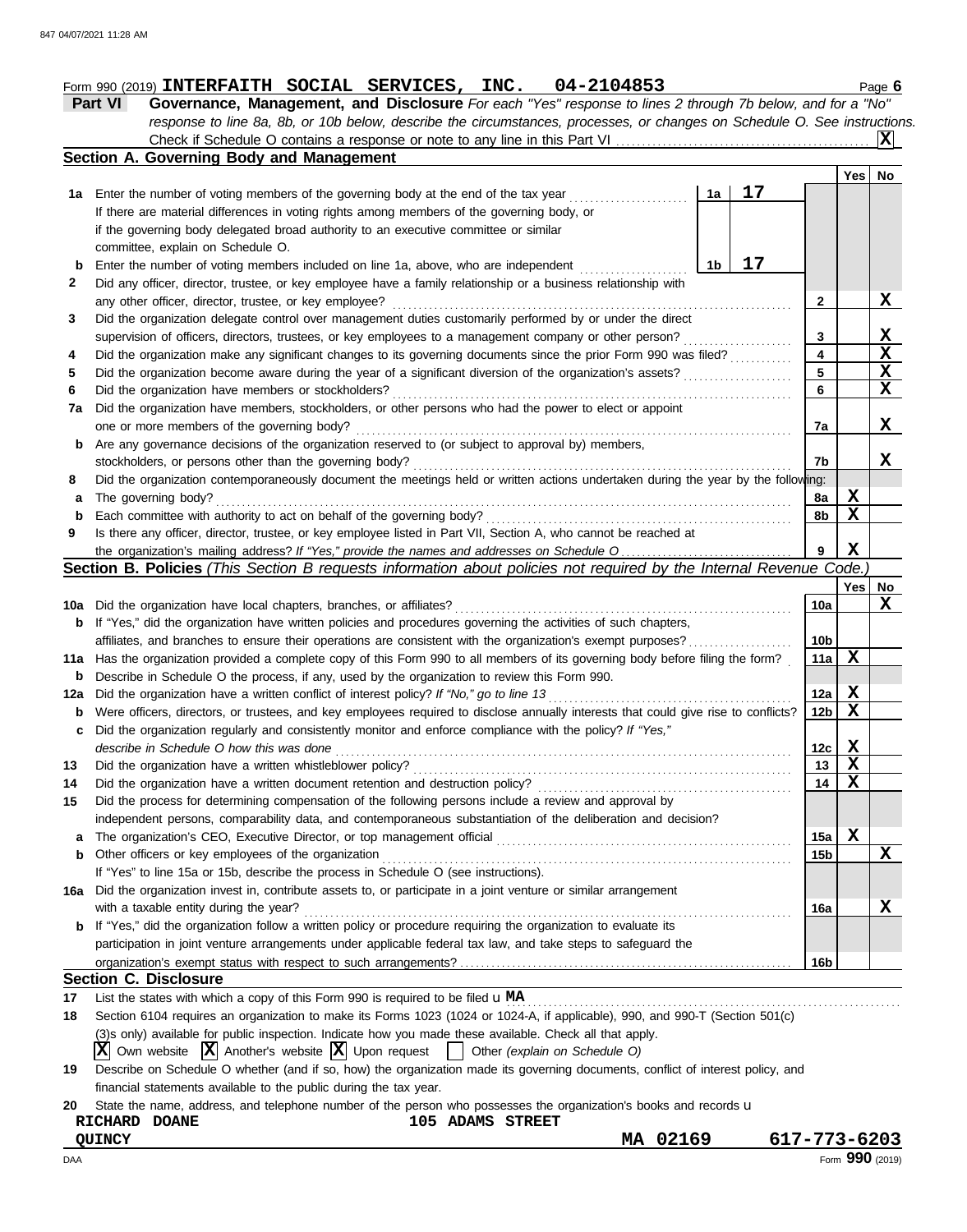### **Form 990 (2019) INTERFAITH SOCIAL SERVICES, INC. 04-2104853** Page 7

### **Independent Contractors Part VII Compensation of Officers, Directors, Trustees, Key Employees, Highest Compensated Employees, and**

Check if Schedule O contains a response or note to any line in this Part VII.

**Section A. Officers, Directors, Trustees, Key Employees, and Highest Compensated Employees**

**1a** Complete this table for all persons required to be listed. Report compensation for the calendar year ending with or within the organization's tax year.

■ List all of the organization's **current** officers, directors, trustees (whether individuals or organizations), regardless of amount of the organization Enter -0- in columns (D), (E), and (E) if no compensation was paid compensation. Enter -0- in columns (D), (E), and (F) if no compensation was paid.

● List all of the organization's **current** key employees, if any. See instructions for definition of "key employee."

who received reportable compensation (Box 5 of Form W-2 and/or Box 7 of Form 1099-MISC) of more than \$100,000 from the organization and any related organizations. ■ List the organization's five **current** highest compensated employees (other than an officer, director, trustee, or key employee)<br>
a received reportable compensation (Box 5 of Form W-2 and/or Box 7 of Form 1099-MISC) of

■ List all of the organization's **former** officers, key employees, and highest compensated employees who received more than<br>00,000 of reportable compensation from the organization and any related organizations \$100,000 of reportable compensation from the organization and any related organizations.

■ List all of the organization's **former directors or trustees** that received, in the capacity as a former director or trustee of the<br>enization, more than \$10,000 of reportable compensation from the organization and any r organization, more than \$10,000 of reportable compensation from the organization and any related organizations. See instructions for the order in which to list the persons above.

Check this box if neither the organization nor any related organization compensated any current officer, director, or trustee.

| (A)<br>Name and title              | (C)<br>(B)<br>Position<br>Average<br>(do not check more than one<br>hours<br>box, unless person is both an<br>per week<br>officer and a director/trustee)<br>(list any                                 |             |                 |                 | (D)<br>Reportable<br>compensation<br>from the<br>organization | (E)<br>Reportable<br>compensation<br>from related<br>organizations | (F)<br>Estimated amount<br>of other<br>compensation<br>from the |   |             |
|------------------------------------|--------------------------------------------------------------------------------------------------------------------------------------------------------------------------------------------------------|-------------|-----------------|-----------------|---------------------------------------------------------------|--------------------------------------------------------------------|-----------------------------------------------------------------|---|-------------|
|                                    | hours for<br>Former<br>Individual trustee<br>or director<br>Officer<br>Highest compensated<br>employee<br>Key employee<br>nstitutional<br>related<br>organizations<br>below<br>dotted line)<br>trustee |             | (W-2/1099-MISC) | (W-2/1099-MISC) | organization and<br>related organizations                     |                                                                    |                                                                 |   |             |
| (1) RICHARD DOANE                  |                                                                                                                                                                                                        |             |                 |                 |                                                               |                                                                    |                                                                 |   |             |
|                                    | 35.00                                                                                                                                                                                                  |             |                 |                 |                                                               |                                                                    |                                                                 |   |             |
| EXEC DIRECTOR<br>(2) GABRIEL ARATO | 0.00                                                                                                                                                                                                   |             |                 | $\mathbf x$     |                                                               |                                                                    | 93,006                                                          | 0 | 20,787      |
|                                    | 1.50                                                                                                                                                                                                   |             |                 |                 |                                                               |                                                                    |                                                                 |   |             |
| <b>1ST ASST PRESIDENT</b>          | 0.00                                                                                                                                                                                                   | $\mathbf X$ |                 | $\mathbf X$     |                                                               |                                                                    | 0                                                               | 0 | $\mathbf 0$ |
| (3) ERIC BROWN                     |                                                                                                                                                                                                        |             |                 |                 |                                                               |                                                                    |                                                                 |   |             |
|                                    | 1.50                                                                                                                                                                                                   |             |                 |                 |                                                               |                                                                    |                                                                 |   |             |
| <b>DIRECTOR</b>                    | 0.00                                                                                                                                                                                                   | $\mathbf x$ |                 |                 |                                                               |                                                                    | 0                                                               | 0 | $\mathbf 0$ |
| (4) BERNARD<br><b>DASILVA</b>      |                                                                                                                                                                                                        |             |                 |                 |                                                               |                                                                    |                                                                 |   |             |
|                                    | 1.50                                                                                                                                                                                                   |             |                 |                 |                                                               |                                                                    |                                                                 |   |             |
| <b>PRESIDENT</b>                   | 0.00                                                                                                                                                                                                   | $\mathbf x$ |                 | $\mathbf x$     |                                                               |                                                                    | 0                                                               | 0 | $\mathbf 0$ |
| (5) TOM DINEEN                     |                                                                                                                                                                                                        |             |                 |                 |                                                               |                                                                    |                                                                 |   |             |
| <b>DIRECTOR</b>                    | 1.50<br>0.00                                                                                                                                                                                           | $\mathbf x$ |                 |                 |                                                               |                                                                    | 0                                                               | 0 | $\mathbf 0$ |
| (6) DONNA ELIASSON                 |                                                                                                                                                                                                        |             |                 |                 |                                                               |                                                                    |                                                                 |   |             |
|                                    | 1.50                                                                                                                                                                                                   |             |                 |                 |                                                               |                                                                    |                                                                 |   |             |
| <b>DIRECTOR</b>                    | 0.00                                                                                                                                                                                                   | $\mathbf X$ |                 |                 |                                                               |                                                                    | 0                                                               | 0 | $\mathbf 0$ |
| (7) STEPHEN<br><b>GREENE</b>       |                                                                                                                                                                                                        |             |                 |                 |                                                               |                                                                    |                                                                 |   |             |
|                                    | 1.50                                                                                                                                                                                                   |             |                 |                 |                                                               |                                                                    |                                                                 |   |             |
| <b>DIRECTOR</b>                    | 0.00                                                                                                                                                                                                   | $\mathbf x$ |                 |                 |                                                               |                                                                    | 0                                                               | 0 | $\mathbf 0$ |
| (8) GILLIAN<br><b>GROSSMAN</b>     |                                                                                                                                                                                                        |             |                 |                 |                                                               |                                                                    |                                                                 |   |             |
|                                    | 1.50                                                                                                                                                                                                   |             |                 |                 |                                                               |                                                                    |                                                                 |   |             |
| <b>DIRECTOR</b>                    | 0.00                                                                                                                                                                                                   | $\mathbf x$ |                 |                 |                                                               |                                                                    | 0                                                               | 0 | $\mathbf 0$ |
| (9) TERREL HARRIS                  | 1.50                                                                                                                                                                                                   |             |                 |                 |                                                               |                                                                    |                                                                 |   |             |
| <b>DIRECTOR</b>                    | 0.00                                                                                                                                                                                                   | X           |                 |                 |                                                               |                                                                    | 0                                                               | 0 | $\mathbf 0$ |
| (10) ALLISON<br><b>IDRIS</b>       |                                                                                                                                                                                                        |             |                 |                 |                                                               |                                                                    |                                                                 |   |             |
|                                    | 1.50                                                                                                                                                                                                   |             |                 |                 |                                                               |                                                                    |                                                                 |   |             |
| <b>DIRECTOR</b>                    | 0.00                                                                                                                                                                                                   | $\mathbf x$ |                 |                 |                                                               |                                                                    | 0                                                               | 0 | $\mathbf 0$ |
| <b>JOHNSON</b><br>(11) SANDY       |                                                                                                                                                                                                        |             |                 |                 |                                                               |                                                                    |                                                                 |   |             |
|                                    | 1.50                                                                                                                                                                                                   |             |                 |                 |                                                               |                                                                    |                                                                 |   |             |
| <b>TREASURER</b>                   | 0.00                                                                                                                                                                                                   | $\mathbf x$ |                 | $\mathbf x$     |                                                               |                                                                    | 0                                                               | 0 | $\mathbf 0$ |

Form **990** (2019)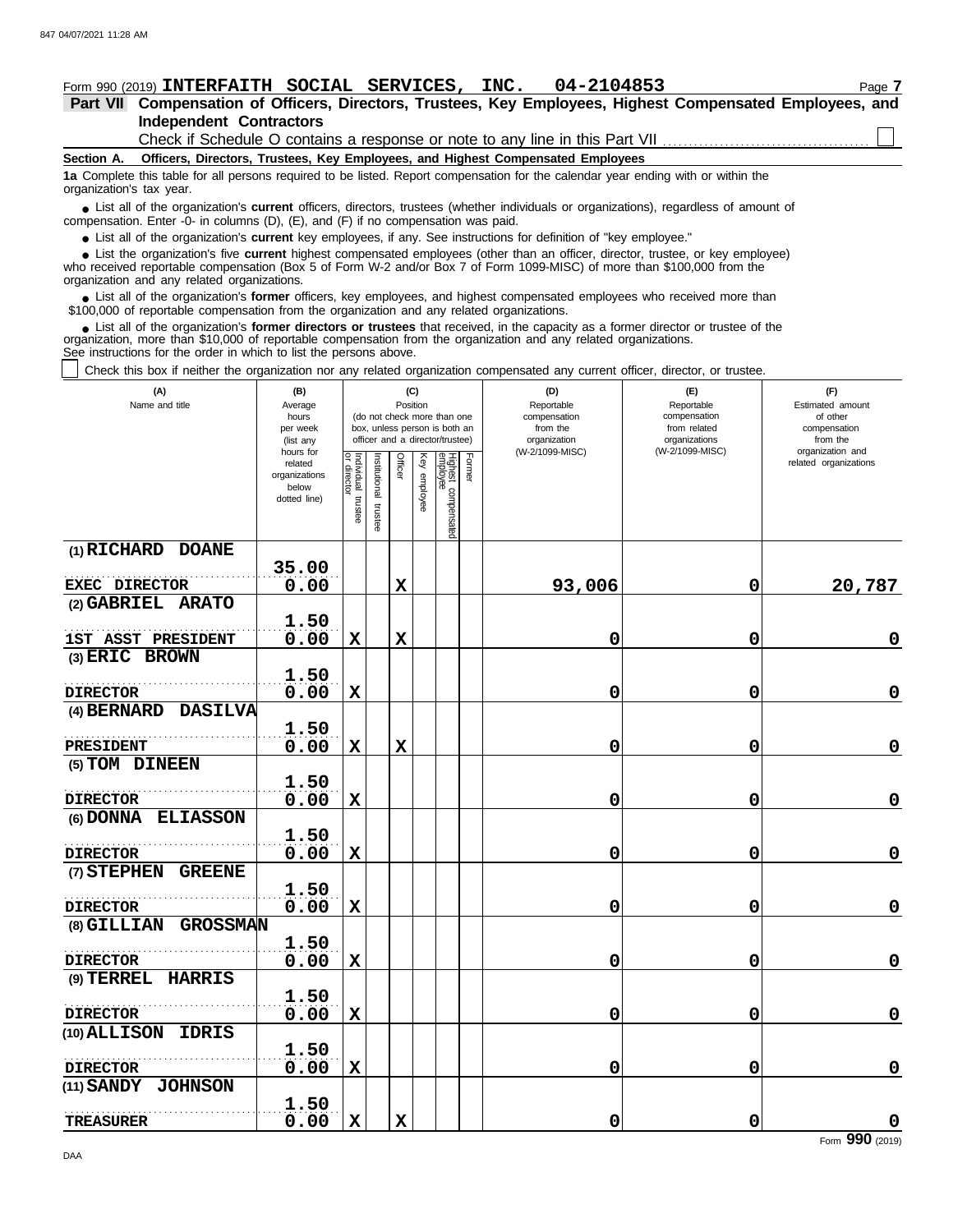| Form 990 (2019) INTERFAITH SOCIAL SERVICES, INC.                                                                                                                                                                          |                                                                |                                      |                         |             |              |                                                                                                 |        | 04-2104853                                                                                             |                                                                    | Page 8                                                          |             |
|---------------------------------------------------------------------------------------------------------------------------------------------------------------------------------------------------------------------------|----------------------------------------------------------------|--------------------------------------|-------------------------|-------------|--------------|-------------------------------------------------------------------------------------------------|--------|--------------------------------------------------------------------------------------------------------|--------------------------------------------------------------------|-----------------------------------------------------------------|-------------|
| Part VII                                                                                                                                                                                                                  |                                                                |                                      |                         |             |              |                                                                                                 |        | Section A. Officers, Directors, Trustees, Key Employees, and Highest Compensated Employees (continued) |                                                                    |                                                                 |             |
| (A)<br>Name and title                                                                                                                                                                                                     | (B)<br>Average<br>hours<br>per week<br>(list any               |                                      |                         | Position    | (C)          | (do not check more than one<br>box, unless person is both an<br>officer and a director/trustee) |        | (D)<br>Reportable<br>compensation<br>from the<br>organization                                          | (E)<br>Reportable<br>compensation<br>from related<br>organizations | (F)<br>Estimated amount<br>of other<br>compensation<br>from the |             |
|                                                                                                                                                                                                                           | hours for<br>related<br>organizations<br>below<br>dotted line) | Individual<br>or director<br>trustee | nstitutional<br>trustee | Officer     | Key employee | Highest compensatec<br>employee                                                                 | Former | (W-2/1099-MISC)                                                                                        | (W-2/1099-MISC)                                                    | organization and<br>related organizations                       |             |
| (12)<br><b>CYNTHIA LEE</b>                                                                                                                                                                                                |                                                                |                                      |                         |             |              |                                                                                                 |        |                                                                                                        |                                                                    |                                                                 |             |
| <b>SECRETARY</b>                                                                                                                                                                                                          | 1.50<br>0.00                                                   | $\mathbf x$                          |                         | х           |              |                                                                                                 |        | 0                                                                                                      | 0                                                                  |                                                                 | 0           |
| (13)<br>PETER LUNG                                                                                                                                                                                                        |                                                                |                                      |                         |             |              |                                                                                                 |        |                                                                                                        |                                                                    |                                                                 |             |
| 2ND ASSISTANT TREASU                                                                                                                                                                                                      | 1.50<br>0.00                                                   | $\mathbf X$                          |                         | X           |              |                                                                                                 |        | 0                                                                                                      | 0                                                                  |                                                                 | 0           |
| (14)<br>BRIAN MANNING                                                                                                                                                                                                     |                                                                |                                      |                         |             |              |                                                                                                 |        |                                                                                                        |                                                                    |                                                                 |             |
| FINANCE COMMITTEE CH                                                                                                                                                                                                      | 1.50<br>0.00                                                   | $\mathbf x$                          |                         |             |              |                                                                                                 |        | 0                                                                                                      | 0                                                                  |                                                                 | 0           |
| <b>JAY MARVIN</b><br>(15)                                                                                                                                                                                                 | 1.50                                                           |                                      |                         |             |              |                                                                                                 |        |                                                                                                        |                                                                    |                                                                 |             |
| 2ND ASSISTANT PRESID                                                                                                                                                                                                      | 0.00                                                           | $\mathbf x$                          |                         | X           |              |                                                                                                 |        | 0                                                                                                      | 0                                                                  |                                                                 | $\mathbf 0$ |
| RALPH PALMIERI<br>(16)                                                                                                                                                                                                    | 1.50                                                           |                                      |                         |             |              |                                                                                                 |        |                                                                                                        |                                                                    |                                                                 |             |
| NOMIMATING COMMITTE<br><b>BILL SWANSON</b><br>(17)                                                                                                                                                                        | 0.00                                                           | $\mathbf X$                          |                         |             |              |                                                                                                 |        | 0                                                                                                      | 0                                                                  |                                                                 | 0           |
|                                                                                                                                                                                                                           | 1.50                                                           |                                      |                         |             |              |                                                                                                 |        |                                                                                                        |                                                                    |                                                                 |             |
| <b>DIRECTOR</b>                                                                                                                                                                                                           | 0.00                                                           | $\mathbf x$                          |                         |             |              |                                                                                                 |        | 0                                                                                                      | 0                                                                  |                                                                 | 0           |
| <b>MAGGIE</b><br><b>TRUDEL</b><br>(18)                                                                                                                                                                                    | 1.50                                                           |                                      |                         |             |              |                                                                                                 |        |                                                                                                        |                                                                    |                                                                 |             |
| 1ST ASSISTANT TREASU                                                                                                                                                                                                      | 0.00                                                           | $\mathbf x$                          |                         | $\mathbf x$ |              |                                                                                                 |        | 0                                                                                                      | 0                                                                  |                                                                 | 0           |
|                                                                                                                                                                                                                           |                                                                |                                      |                         |             |              |                                                                                                 |        |                                                                                                        |                                                                    |                                                                 |             |
| 1b Subtotal and the state of the state of the state of the state of the state of the state of the state of the                                                                                                            |                                                                |                                      |                         |             |              |                                                                                                 | u      | 93,006                                                                                                 |                                                                    | 20,787                                                          |             |
| c Total from continuation sheets to Part VII, Section A                                                                                                                                                                   |                                                                |                                      |                         |             |              |                                                                                                 | u      | 93,006                                                                                                 |                                                                    | 20,787                                                          |             |
| Total number of individuals (including but not limited to those listed above) who received more than \$100,000 of<br>$\mathbf{2}$<br>reportable compensation from the organization $\mathbf{u}$                           |                                                                |                                      |                         |             |              |                                                                                                 |        |                                                                                                        |                                                                    |                                                                 |             |
|                                                                                                                                                                                                                           |                                                                |                                      |                         |             |              |                                                                                                 |        |                                                                                                        |                                                                    | Yes No                                                          |             |
| Did the organization list any former officer, director, trustee, key employee, or highest compensated<br>3                                                                                                                |                                                                |                                      |                         |             |              |                                                                                                 |        |                                                                                                        |                                                                    | 3                                                               | X           |
| For any individual listed on line 1a, is the sum of reportable compensation and other compensation from the<br>4<br>organization and related organizations greater than \$150,000? If "Yes," complete Schedule J for such |                                                                |                                      |                         |             |              |                                                                                                 |        |                                                                                                        |                                                                    |                                                                 |             |
| Did any person listed on line 1a receive or accrue compensation from any unrelated organization or individual<br>5                                                                                                        |                                                                |                                      |                         |             |              |                                                                                                 |        |                                                                                                        |                                                                    | 4                                                               | X           |
|                                                                                                                                                                                                                           |                                                                |                                      |                         |             |              |                                                                                                 |        |                                                                                                        |                                                                    | 5                                                               | X           |
| Section B. Independent Contractors<br>Complete this table for your five highest compensated independent contractors that received more than \$100,000 of<br>1                                                             |                                                                |                                      |                         |             |              |                                                                                                 |        |                                                                                                        |                                                                    |                                                                 |             |
| compensation from the organization. Report compensation for the calendar year ending with or within the organization's tax year.                                                                                          |                                                                |                                      |                         |             |              |                                                                                                 |        |                                                                                                        |                                                                    |                                                                 |             |
|                                                                                                                                                                                                                           | (A)<br>Name and business address                               |                                      |                         |             |              |                                                                                                 |        |                                                                                                        | (B)<br>Description of services                                     | (C)<br>Compensation                                             |             |
|                                                                                                                                                                                                                           |                                                                |                                      |                         |             |              |                                                                                                 |        |                                                                                                        |                                                                    |                                                                 |             |
|                                                                                                                                                                                                                           |                                                                |                                      |                         |             |              |                                                                                                 |        |                                                                                                        |                                                                    |                                                                 |             |
|                                                                                                                                                                                                                           |                                                                |                                      |                         |             |              |                                                                                                 |        |                                                                                                        |                                                                    |                                                                 |             |
|                                                                                                                                                                                                                           |                                                                |                                      |                         |             |              |                                                                                                 |        |                                                                                                        |                                                                    |                                                                 |             |
|                                                                                                                                                                                                                           |                                                                |                                      |                         |             |              |                                                                                                 |        |                                                                                                        |                                                                    |                                                                 |             |
|                                                                                                                                                                                                                           |                                                                |                                      |                         |             |              |                                                                                                 |        |                                                                                                        |                                                                    |                                                                 |             |

**2** Total number of independent contractors (including but not limited to those listed above) who received more than \$100,000 of compensation from the organization u

**0**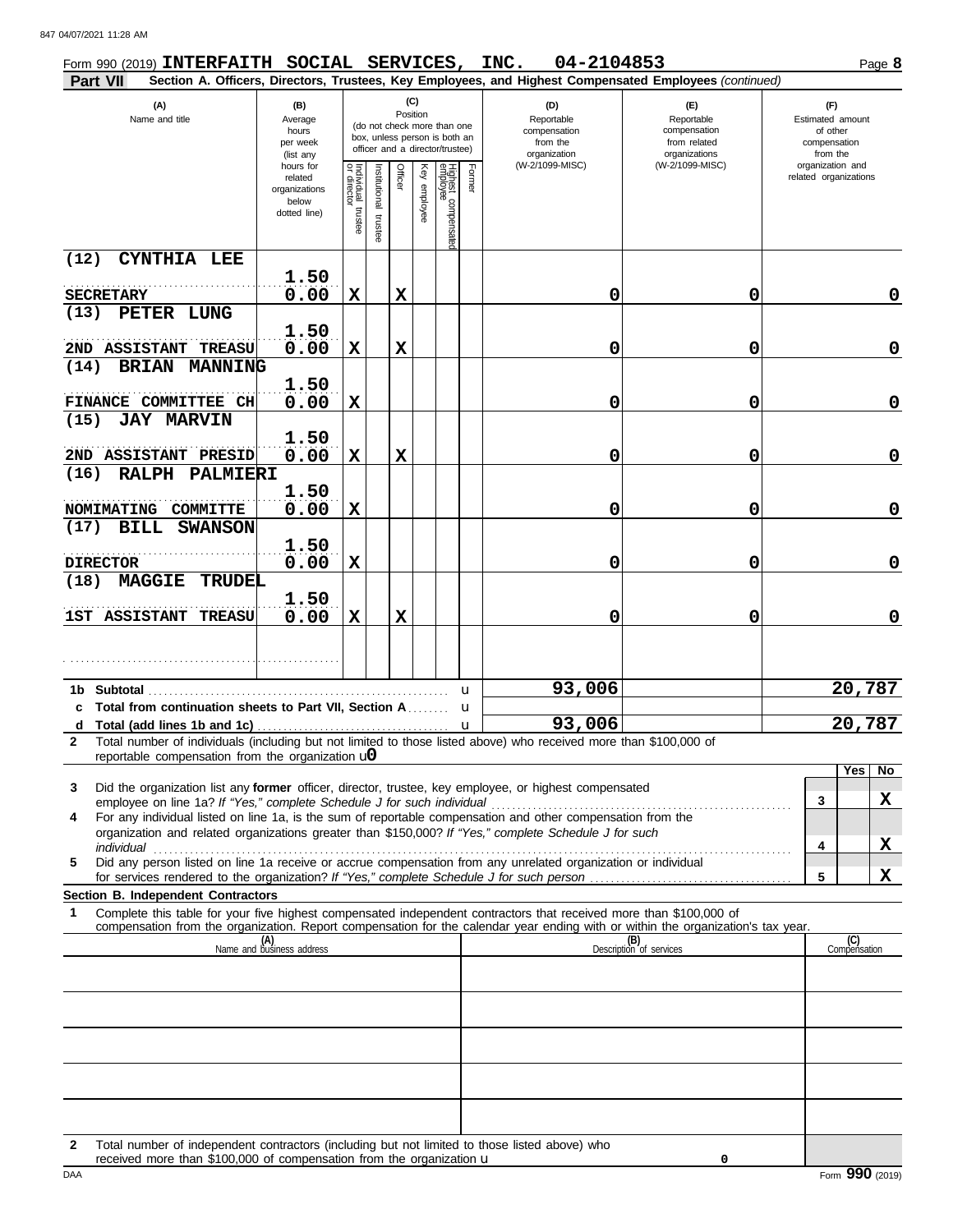#### **Form 990 (2019) INTERFAITH SOCIAL SERVICES, INC. 04-2104853** Page 9 **Part VIII Statement of Revenue** Check if Schedule O contains a response or note to any line in this Part VIII ... **(B) (C) (D) Related** or exempt **Unrelated Revenue excluded** (A) (B) (C)<br>Total revenue Related or exempt Unrelated tunction revenue business revenue function revenue business revenue from tax under<br>sections 512-514 Contributions, Gifts, Grants<br>and Other Similar Amounts **Contributions, Gifts, Grants and Other Similar Amounts 1a 1a** Federated campaigns . . . . . . . . . . . **1b b** Membership dues . . . . . . . . . . . . . . . **315,894 1c c** Fundraising events . . . . . . . . . . . . . **1d d** Related organizations . . . . . . . . . . . **25,000 1e e** Government grants (contributions) . . . . . . . . . . **f** All other contributions, gifts, grants, and similar amounts not included above . . . . . . **1f 2,268,903 1g** \$ . . . . . . . . . . . . . . . . . . . . **1,333,896 g** Noncash contributions included in lines 1a-1f . . **2,609,797** u **h Total.** Add lines 1a–1f . . . . . . . . . . . . . . . . . . . . . . . . . . . . . . . . . . . . . Business Code Program Service<br>Revenue **Program Service** . . . . . . . . . . . . . . . . . . . . . . . . . . . . . . . . . . . . . . . . . . . . . . . . . . . . . **2a Client Counseling Fees Co 84,534 84,534 b** . . . . . . . . . . . . . . . . . . . . . . . . . . . . . . . . . . . . . . . . . . . . . . . . . . . . . **c** . . . . . . . . . . . . . . . . . . . . . . . . . . . . . . . . . . . . . . . . . . . . . . . . . . . . . **d** . . . . . . . . . . . . . . . . . . . . . . . . . . . . . . . . . . . . . . . . . . . . . . . . . . . . . **e f** All other program service revenue . . . . . . . . . . . . . . . . . **84,534 g Total.** Add lines 2a–2f . . . . . . . . . . . . . . . . . . . . . . . . . . . . . . . . . . . . . u **3** Investment income (including dividends, interest, and **6,110 6,110** u other similar amounts) . . . . . . . . . . . . . . . . . . . . . . . . . . . . . . . . . . . . . u **4** Income from investment of tax-exempt bond proceeds . . . **5** Royalties . . . . . . . . . . . . . . . . . . . . . . . . . . . . . . . . . . . . . . . . . . . . . . . . . . . u (i) Real (ii) Personal **6a 6a** Gross rents **6b b** Less: rental expenses **6c c** Rental inc. or (loss) **d** Net rental income or (loss) . . . . . . . . . . . . . . . . . . . . . . . . . . . . . . . . . u **7a** Gross amount from (i) Securities (ii) Other sales of assets **7a** other than inventory Revenue **Other Revenue b** Less: cost or other **7b** basis and sales exps. **7c c** Gain or (loss) Other | **d** u Net gain or (loss) . . . . . . . . . . . . . . . . . . . . . . . . . . . . . . . . . . . . . . . . . . . **8a** Gross income from fundraising events (not including \$ . . . . . . . . . . . . . . . . . . . . **315,894** of contributions reported on line 1c). **8a 113,159** See Part IV, line 18 . . . . . . . . . . . . . . . . . . **8b 104,594 b** Less: direct expenses . . . . . . . . . . . . **8,565 8,565 c** Net income or (loss) from fundraising events . . . . . . . . . . . . . . u **9a** Gross income from gaming activities. See Part IV, line 19 . . . . . . . . . . . . . . . . . . **9a 2,830 9b b** Less: direct expenses ............. **2,830 2,830** Net income or (loss) from gaming activities . . . . . . . . . . . . . . . **c** u 10a Gross sales of inventory, less returns and allowances ....... **10a 10b b** Less:  $\cosh$  of goods  $\sinh$ Net income or (loss) from sales of inventory . . . . . . . . . . . . . . . **c** u Business Code **Revenue Miscellaneous** 11a Miscellaneous Income **12 12 510 510 510 b c** . . . . . . . . . . . . . . . . . . . . . . . . . . . . . . . . . . . . . . . . . . . . . . . . . . . . . **d** All other revenue . . . . . . . . . . . . . . . . . . . . . . . . . . . . . . . . . . . **510** u **e Total.** Add lines 11a–11d . . . . . . . . . . . . . . . . . . . . . . . . . . . . . . . . . . **2,712,346 91,154 0 11,395** u **Total revenue.** See instructions . . . . . . . . . . . . . . . . . . . . . . . . . . . **12**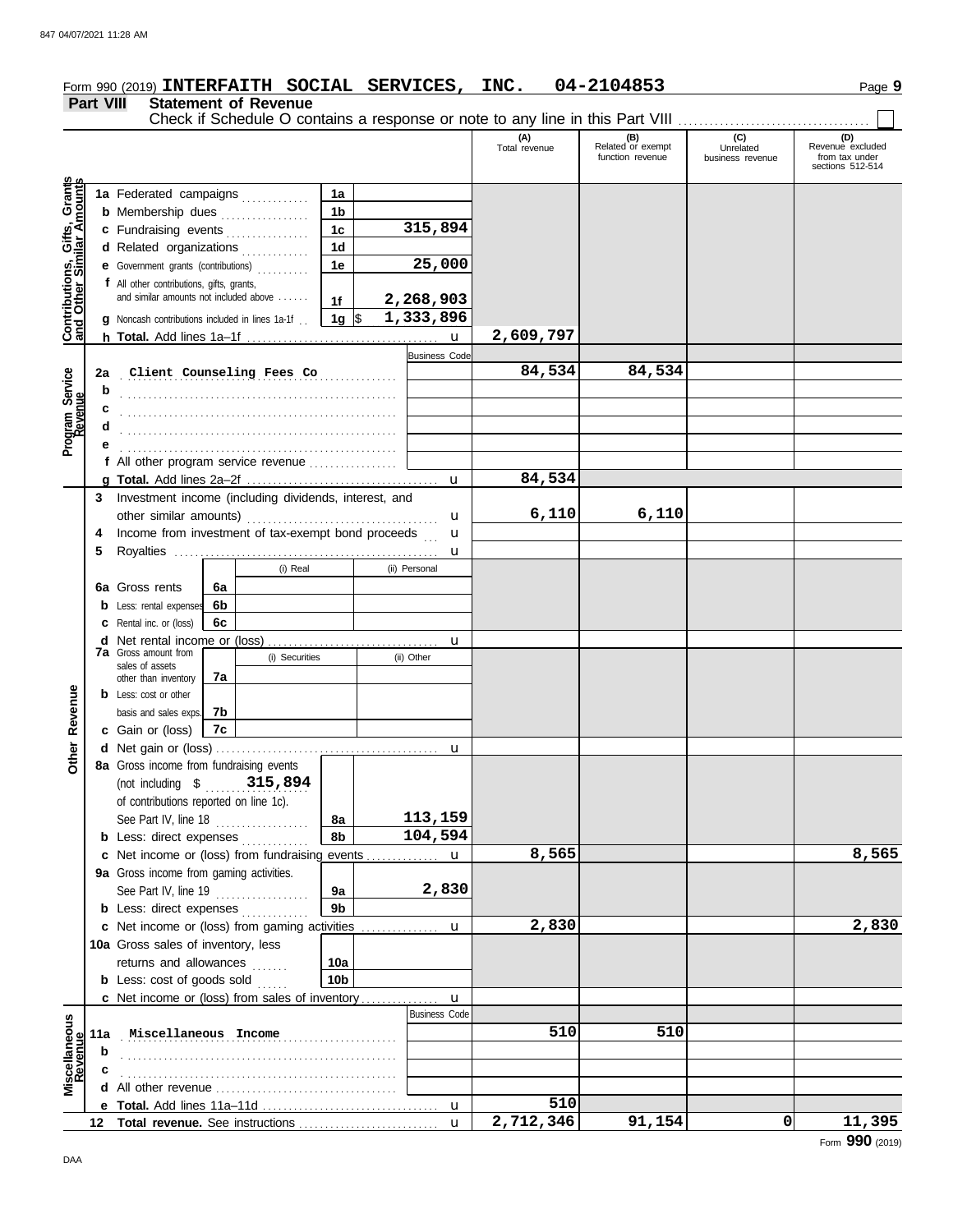## **Form 990 (2019) INTERFAITH SOCIAL SERVICES, INC. 04-2104853** Page 10

**Part IX Statement of Functional Expenses**

*Section 501(c)(3) and 501(c)(4) organizations must complete all columns. All other organizations must complete column (A).*

|              | $D$ codon oo $D$ o $D$ ona oo $D$ o $D$ ahaa oo gaankadono maar compicto ah colamno. Ah carei organizadono maar compicto colamn $D$<br>Check if Schedule O contains a response or note to any line in this Part IX                  |                       |                                    |                                           |                                |  |  |  |  |  |  |  |
|--------------|-------------------------------------------------------------------------------------------------------------------------------------------------------------------------------------------------------------------------------------|-----------------------|------------------------------------|-------------------------------------------|--------------------------------|--|--|--|--|--|--|--|
|              | Do not include amounts reported on lines 6b,<br>7b, 8b, 9b, and 10b of Part VIII.                                                                                                                                                   | (A)<br>Total expenses | (B)<br>Program service<br>expenses | (C)<br>Management and<br>general expenses | (D)<br>Fundraising<br>expenses |  |  |  |  |  |  |  |
| 1            | Grants and other assistance to domestic organizations                                                                                                                                                                               |                       |                                    |                                           |                                |  |  |  |  |  |  |  |
|              | and domestic governments. See Part IV, line 21                                                                                                                                                                                      |                       |                                    |                                           |                                |  |  |  |  |  |  |  |
| $\mathbf{2}$ | Grants and other assistance to domestic                                                                                                                                                                                             |                       |                                    |                                           |                                |  |  |  |  |  |  |  |
|              | individuals. See Part IV, line 22                                                                                                                                                                                                   | 1,364,806             | 1,364,806                          |                                           |                                |  |  |  |  |  |  |  |
| 3            | Grants and other assistance to foreign                                                                                                                                                                                              |                       |                                    |                                           |                                |  |  |  |  |  |  |  |
|              | organizations, foreign governments, and foreign                                                                                                                                                                                     |                       |                                    |                                           |                                |  |  |  |  |  |  |  |
|              | individuals. See Part IV, lines 15 and 16                                                                                                                                                                                           |                       |                                    |                                           |                                |  |  |  |  |  |  |  |
| 4            | Benefits paid to or for members                                                                                                                                                                                                     |                       |                                    |                                           |                                |  |  |  |  |  |  |  |
| 5            | Compensation of current officers, directors,                                                                                                                                                                                        |                       |                                    |                                           |                                |  |  |  |  |  |  |  |
|              |                                                                                                                                                                                                                                     | 125,363               | 55,595                             | 28,715                                    | 41,053                         |  |  |  |  |  |  |  |
|              | trustees, and key employees                                                                                                                                                                                                         |                       |                                    |                                           |                                |  |  |  |  |  |  |  |
| 6            | Compensation not included above to disqualified                                                                                                                                                                                     |                       |                                    |                                           |                                |  |  |  |  |  |  |  |
|              | persons (as defined under section 4958(f)(1)) and                                                                                                                                                                                   |                       |                                    |                                           |                                |  |  |  |  |  |  |  |
|              | persons described in section 4958(c)(3)(B)                                                                                                                                                                                          |                       |                                    |                                           |                                |  |  |  |  |  |  |  |
| 7            | Other salaries and wages<br>.                                                                                                                                                                                                       | 324,748               | 248,347                            | 20,587                                    | 55,814                         |  |  |  |  |  |  |  |
| 8            | Pension plan accruals and contributions (include                                                                                                                                                                                    |                       |                                    |                                           |                                |  |  |  |  |  |  |  |
|              | section 401(k) and 403(b) employer contributions)                                                                                                                                                                                   | 20,656                | 16,030                             | $\frac{1,404}{5,288}$                     |                                |  |  |  |  |  |  |  |
| 9            | Other employee benefits                                                                                                                                                                                                             | 15,245                | 8,832                              |                                           | $\frac{3,222}{1,125}$<br>8,062 |  |  |  |  |  |  |  |
| 10           |                                                                                                                                                                                                                                     | 38,635                | 26,529                             | 4,044                                     |                                |  |  |  |  |  |  |  |
| 11           | Fees for services (nonemployees):                                                                                                                                                                                                   |                       |                                    |                                           |                                |  |  |  |  |  |  |  |
| a            | Management                                                                                                                                                                                                                          |                       |                                    |                                           |                                |  |  |  |  |  |  |  |
| b            | Legal                                                                                                                                                                                                                               |                       |                                    |                                           |                                |  |  |  |  |  |  |  |
| c            |                                                                                                                                                                                                                                     | 29,861                |                                    | 29,861                                    |                                |  |  |  |  |  |  |  |
| d            | Lobbying                                                                                                                                                                                                                            |                       |                                    |                                           |                                |  |  |  |  |  |  |  |
| е            | Professional fundraising services. See Part IV, line 17                                                                                                                                                                             | 27,750                |                                    |                                           | 27,750                         |  |  |  |  |  |  |  |
| f            | Investment management fees                                                                                                                                                                                                          |                       |                                    |                                           |                                |  |  |  |  |  |  |  |
| a            | Other. (If line 11g amount exceeds 10% of line 25, column                                                                                                                                                                           |                       |                                    |                                           |                                |  |  |  |  |  |  |  |
|              | (A) amount, list line 11g expenses on Schedule O.)                                                                                                                                                                                  | 100,647               | 95,208                             | 4,213                                     | 1,226                          |  |  |  |  |  |  |  |
|              | 12 Advertising and promotion                                                                                                                                                                                                        | 25,538                | 10,649                             | 1,002                                     | 13,887                         |  |  |  |  |  |  |  |
| 13           |                                                                                                                                                                                                                                     | 46,338                | 15,364                             | 2,044                                     | <u>28,930</u>                  |  |  |  |  |  |  |  |
| 14           | Information technology                                                                                                                                                                                                              | 8,628                 | 3,547                              | 3,138                                     | 1,943                          |  |  |  |  |  |  |  |
| 15           |                                                                                                                                                                                                                                     |                       |                                    |                                           |                                |  |  |  |  |  |  |  |
| 16           |                                                                                                                                                                                                                                     | 48,917                | 45,131                             | 1,790                                     | <u>1,996</u>                   |  |  |  |  |  |  |  |
| 17           |                                                                                                                                                                                                                                     | 8,758                 | 7,166                              | 1,419                                     | 173                            |  |  |  |  |  |  |  |
| 18           | Payments of travel or entertainment expenses                                                                                                                                                                                        |                       |                                    |                                           |                                |  |  |  |  |  |  |  |
|              | for any federal, state, or local public officials                                                                                                                                                                                   |                       |                                    |                                           |                                |  |  |  |  |  |  |  |
| 19           | Conferences, conventions, and meetings                                                                                                                                                                                              | 1,805                 | 660                                | 1,125                                     | 20                             |  |  |  |  |  |  |  |
| 20           | Interest                                                                                                                                                                                                                            |                       |                                    |                                           |                                |  |  |  |  |  |  |  |
| 21           | Payments to affiliates [11] production of the symmetry and production of Payments and Payments and P                                                                                                                                |                       |                                    |                                           |                                |  |  |  |  |  |  |  |
| 22           | Depreciation, depletion, and amortization                                                                                                                                                                                           | 43,677                | 41,255                             | 1,514                                     | 908                            |  |  |  |  |  |  |  |
| 23           | Insurance <b>continuous</b> contains a series of the series of the series of the series of the series of the series of the series of the series of the series of the series of the series of the series of the series of the series | 13,782                | 11,571                             | 1,702                                     | 509                            |  |  |  |  |  |  |  |
| 24           | Other expenses. Itemize expenses not covered                                                                                                                                                                                        |                       |                                    |                                           |                                |  |  |  |  |  |  |  |
|              | above (List miscellaneous expenses on line 24e. If                                                                                                                                                                                  |                       |                                    |                                           |                                |  |  |  |  |  |  |  |
|              | line 24e amount exceeds 10% of line 25, column                                                                                                                                                                                      |                       |                                    |                                           |                                |  |  |  |  |  |  |  |
|              | (A) amount, list line 24e expenses on Schedule O.)                                                                                                                                                                                  |                       |                                    |                                           |                                |  |  |  |  |  |  |  |
| a            | Non Food Pantry exp                                                                                                                                                                                                                 | 15,935                | 15,935                             |                                           |                                |  |  |  |  |  |  |  |
| b            | Volunteer Appreciation                                                                                                                                                                                                              | 7,390                 |                                    | 7,390                                     |                                |  |  |  |  |  |  |  |
| C            | Diaper Purchases                                                                                                                                                                                                                    | 7,382                 | 7,382                              |                                           |                                |  |  |  |  |  |  |  |
| d            | Development Expense                                                                                                                                                                                                                 | 4,929                 |                                    |                                           | <u>4,929</u>                   |  |  |  |  |  |  |  |
| е            | All other expenses                                                                                                                                                                                                                  | 22,569                | 9,668                              | 3,212                                     | 9,689                          |  |  |  |  |  |  |  |
| 25           | Total functional expenses. Add lines 1 through 24e                                                                                                                                                                                  | 2,303,359             | 1,983,675                          | 118,448                                   | 201,236                        |  |  |  |  |  |  |  |
| 26           | Joint costs. Complete this line only if the                                                                                                                                                                                         |                       |                                    |                                           |                                |  |  |  |  |  |  |  |
|              | organization reported in column (B) joint costs                                                                                                                                                                                     |                       |                                    |                                           |                                |  |  |  |  |  |  |  |
|              | from a combined educational campaign and<br>fundraising solicitation. Check here $\mathbf{u}$                                                                                                                                       |                       |                                    |                                           |                                |  |  |  |  |  |  |  |
|              | following SOP 98-2 (ASC 958-720).                                                                                                                                                                                                   |                       |                                    |                                           |                                |  |  |  |  |  |  |  |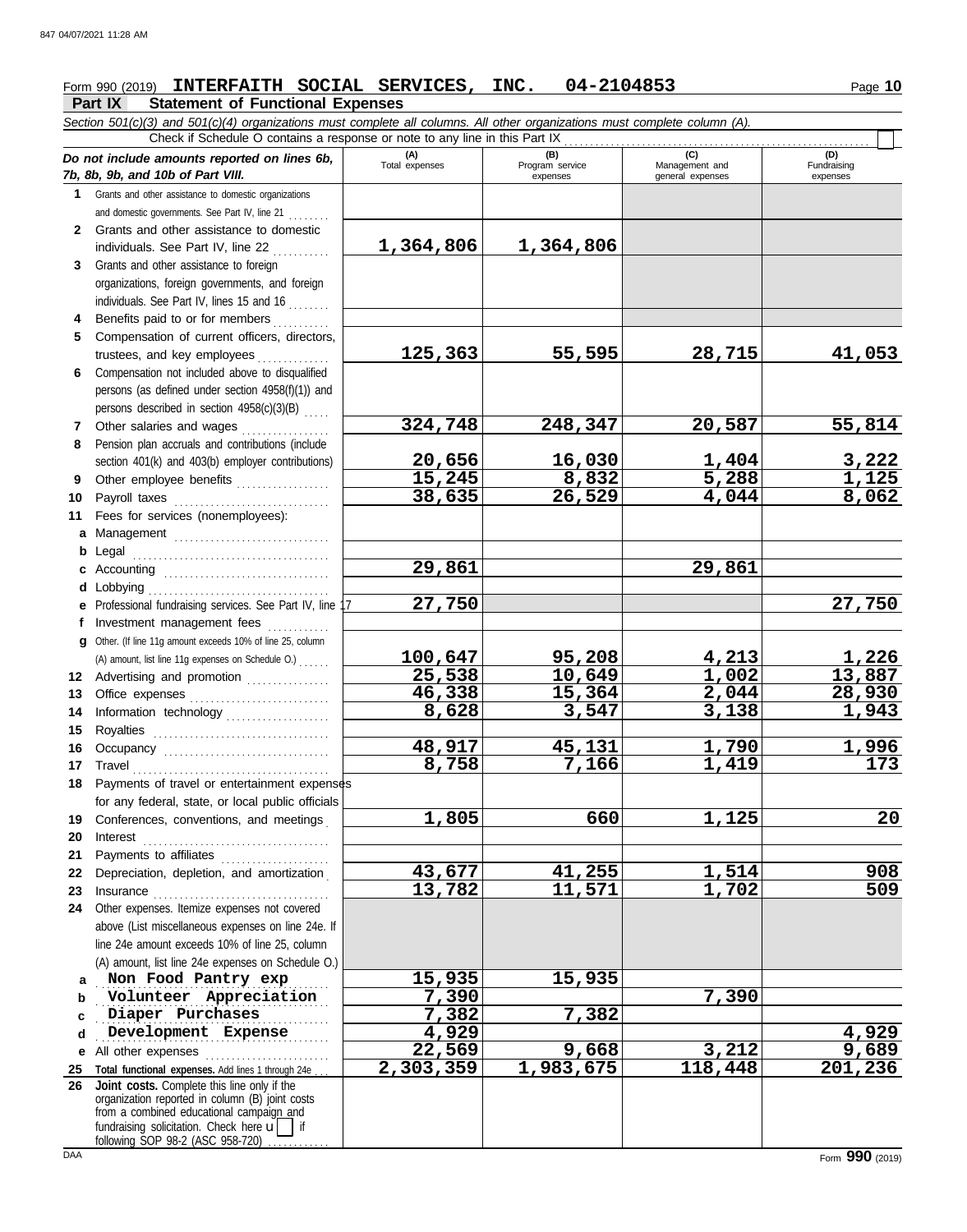#### $F$ orm 990 (2019) INTERFAITH SOCIAL SERVICES, INC.  $04-2104853$  Page 11 **INTERFAITH SOCIAL SERVICES, INC. 04-2104853**

|                      | Part X | <b>Balance Sheet</b>                                                                                                                               |                 |                      |                          |                         |                            |
|----------------------|--------|----------------------------------------------------------------------------------------------------------------------------------------------------|-----------------|----------------------|--------------------------|-------------------------|----------------------------|
|                      |        | Check if Schedule O contains a response or note to any line in this Part X                                                                         |                 |                      |                          |                         |                            |
|                      |        |                                                                                                                                                    |                 |                      | (A)<br>Beginning of year |                         | (B)<br>End of year         |
|                      | 1      | Cash-non-interest-bearing                                                                                                                          |                 |                      | 34,007                   | $\mathbf{1}$            | 161,400                    |
|                      | 2      |                                                                                                                                                    |                 |                      | 407,229                  | $\mathbf 2$             | 734,739                    |
|                      | 3      |                                                                                                                                                    |                 |                      |                          | 3                       |                            |
|                      | 4      |                                                                                                                                                    |                 |                      | 4,340                    | $\overline{\mathbf{4}}$ | 3,648                      |
|                      | 5      | Loans and other receivables from any current or former officer, director,                                                                          |                 |                      |                          |                         |                            |
|                      |        | trustee, key employee, creator or founder, substantial contributor, or 35%                                                                         |                 |                      |                          |                         |                            |
|                      |        | controlled entity or family member of any of these persons                                                                                         |                 |                      |                          | 5                       |                            |
|                      | 6      | Loans and other receivables from other disqualified persons (as defined                                                                            |                 |                      |                          |                         |                            |
|                      |        | under section $4958(f)(1)$ ), and persons described in section $4958(c)(3)(B)$                                                                     |                 |                      | 6                        |                         |                            |
| Assets               | 7      |                                                                                                                                                    |                 |                      | $\overline{7}$           |                         |                            |
|                      | 8      | Inventories for sale or use                                                                                                                        |                 |                      | 38,359                   | 8                       | 67,683                     |
|                      | 9      |                                                                                                                                                    |                 |                      | 34,151                   | 9                       | 15,426                     |
|                      |        | 10a Land, buildings, and equipment: cost or other                                                                                                  |                 |                      |                          |                         |                            |
|                      |        |                                                                                                                                                    |                 | 1,121,753<br>400,564 |                          |                         |                            |
|                      |        | <b>b</b> Less: accumulated depreciation                                                                                                            | 10 <sub>b</sub> |                      | 739,828                  | 10c                     | 721,189                    |
|                      | 11     | Investments-publicly traded securities                                                                                                             |                 |                      | 11                       |                         |                            |
|                      | 12     |                                                                                                                                                    |                 |                      | 12                       |                         |                            |
|                      | 13     |                                                                                                                                                    |                 |                      |                          | 13                      |                            |
|                      | 14     | Intangible assets                                                                                                                                  |                 |                      |                          | 14                      |                            |
|                      | 15     |                                                                                                                                                    |                 |                      | 3,240                    | 15                      | 2,725                      |
|                      | 16     |                                                                                                                                                    |                 |                      | 1,261,154                | 16                      | 1,706,810                  |
|                      | 17     |                                                                                                                                                    |                 |                      | 20,028                   | 17                      | 29,189                     |
|                      | 18     |                                                                                                                                                    |                 | 18                   |                          |                         |                            |
|                      | 19     | Deferred revenue                                                                                                                                   |                 |                      | 11,600                   | 19                      | 26,630                     |
|                      | 20     |                                                                                                                                                    |                 |                      |                          | 20                      |                            |
|                      | 21     | Escrow or custodial account liability. Complete Part IV of Schedule D                                                                              |                 |                      |                          | 21                      |                            |
| Liabilities          | 22     | Loans and other payables to any current or former officer, director,<br>trustee, key employee, creator or founder, substantial contributor, or 35% |                 |                      |                          |                         |                            |
|                      |        | controlled entity or family member of any of these persons                                                                                         |                 |                      |                          | 22                      |                            |
|                      | 23     | Secured mortgages and notes payable to unrelated third parties                                                                                     |                 |                      |                          | 23                      |                            |
|                      | 24     | Unsecured notes and loans payable to unrelated third parties                                                                                       |                 |                      |                          | 24                      |                            |
|                      | 25     | Other liabilities (including federal income tax, payables to related third                                                                         |                 |                      |                          |                         |                            |
|                      |        | parties, and other liabilities not included on lines 17-24). Complete Part X                                                                       |                 |                      |                          |                         |                            |
|                      |        | of Schedule D                                                                                                                                      |                 |                      | 29,809                   | 25                      | 42,287                     |
|                      | 26     |                                                                                                                                                    |                 |                      | 61,437                   | 26                      | 98,106                     |
|                      |        | Organizations that follow FASB ASC 958, check here $\vert \overline{X} \vert$                                                                      |                 |                      |                          |                         |                            |
| <b>Fund Balances</b> |        | and complete lines 27, 28, 32, and 33.                                                                                                             |                 |                      |                          |                         |                            |
|                      | 27     | Net assets without donor restrictions                                                                                                              |                 |                      | <u>1,189,717</u>         | 27                      |                            |
|                      | 28     | Net assets with donor restrictions                                                                                                                 |                 |                      | 10,000                   | 28                      | <u>1,533,523</u><br>75,181 |
|                      |        | Organizations that do not follow FASB ASC 958, check here u                                                                                        |                 |                      |                          |                         |                            |
|                      |        | and complete lines 29 through 33.                                                                                                                  |                 |                      |                          |                         |                            |
|                      | 29     | Capital stock or trust principal, or current funds                                                                                                 |                 |                      |                          | 29                      |                            |
|                      | 30     |                                                                                                                                                    |                 |                      |                          | 30                      |                            |
|                      | 31     | Retained earnings, endowment, accumulated income, or other funds                                                                                   |                 |                      |                          | 31                      |                            |
| Net Assets or        | 32     |                                                                                                                                                    |                 |                      | 1,199,717                | 32                      | <u>1,608,704</u>           |
|                      | 33     |                                                                                                                                                    |                 |                      | 1,261,154                | 33                      | <u>1,706,810</u>           |

Form **990** (2019)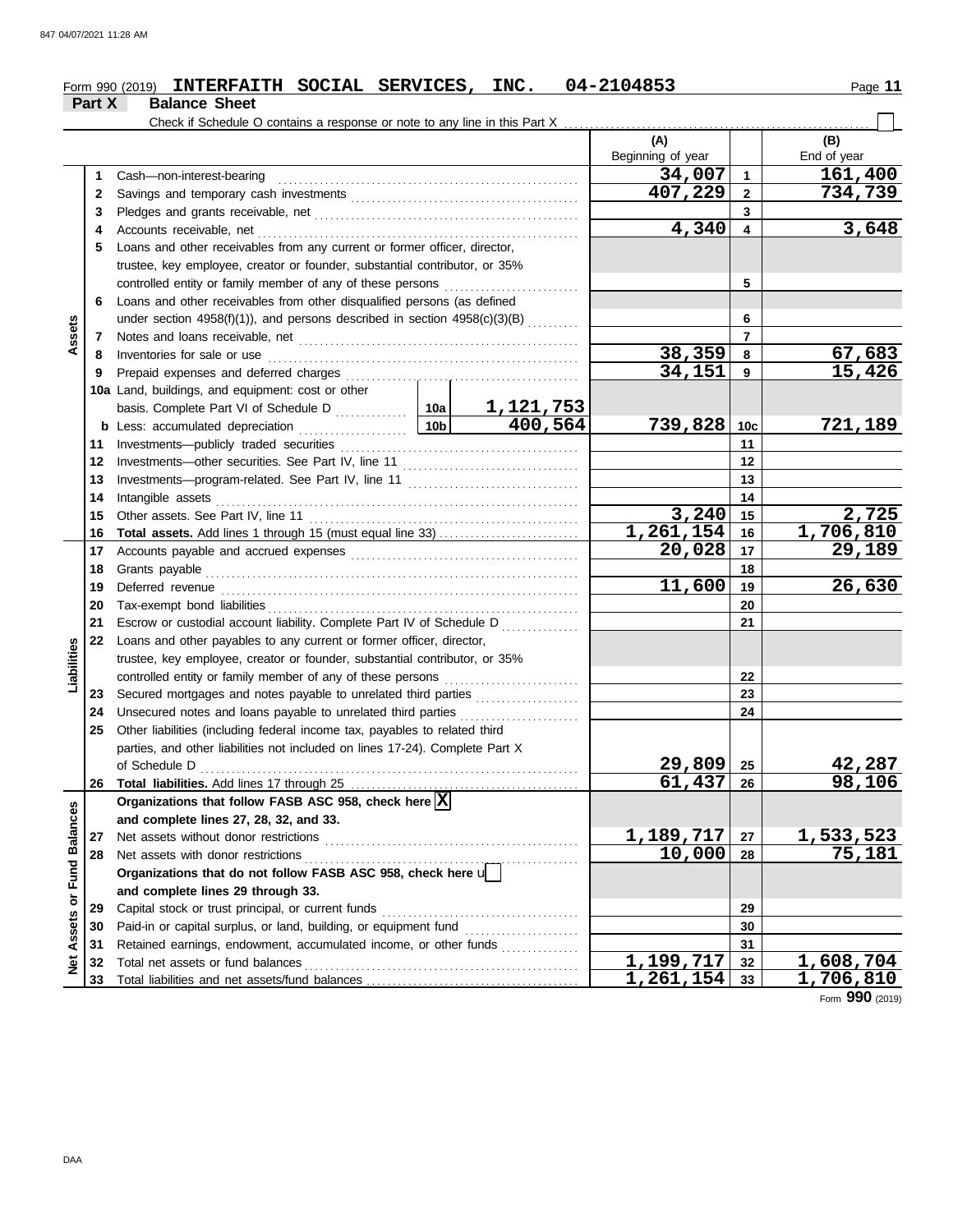| Part XI<br><b>Reconciliation of Net Assets</b><br>Check if Schedule O contains a response or note to any line in this Part XI<br>1<br>$\mathbf{2}$<br>2<br>3<br>Net assets or fund balances at beginning of year (must equal Part X, line 32, column (A))<br>4<br>4<br>5                                                                                                                                                                                                                                       |                | 2,712,346<br>2,303,359<br>408,987<br>1,199,717 |
|----------------------------------------------------------------------------------------------------------------------------------------------------------------------------------------------------------------------------------------------------------------------------------------------------------------------------------------------------------------------------------------------------------------------------------------------------------------------------------------------------------------|----------------|------------------------------------------------|
|                                                                                                                                                                                                                                                                                                                                                                                                                                                                                                                |                |                                                |
|                                                                                                                                                                                                                                                                                                                                                                                                                                                                                                                |                |                                                |
|                                                                                                                                                                                                                                                                                                                                                                                                                                                                                                                |                |                                                |
|                                                                                                                                                                                                                                                                                                                                                                                                                                                                                                                |                |                                                |
|                                                                                                                                                                                                                                                                                                                                                                                                                                                                                                                |                |                                                |
|                                                                                                                                                                                                                                                                                                                                                                                                                                                                                                                |                |                                                |
| Net unrealized gains (losses) on investments [11] matter contracts and the state of the state of the state of the state of the state of the state of the state of the state of the state of the state of the state of the stat<br>5                                                                                                                                                                                                                                                                            |                |                                                |
| 6<br>6                                                                                                                                                                                                                                                                                                                                                                                                                                                                                                         |                |                                                |
| $\overline{7}$<br>$Investment \textit{ expenses} \textit{________} \label{ex:ex:ex:1} \begin{minipage}[c]{0.9\linewidth} \textit{Investment} \textit{expenses} \end{minipage} \begin{minipage}[c]{0.9\linewidth} \textit{ex:1} & \textit{if} \textit{if} \textit{if} \textit{if} \textit{if} \textit{if} \textit{if} \textit{if} \textit{if} \textit{if} \textit{if} \textit{if} \textit{if} \textit{if} \textit{if} \textit{if} \textit{if} \textit{if} \textit{if} \textit{if} \textit{if} \textit{if}$<br>7 |                |                                                |
| Prior period adjustments<br>8<br>8                                                                                                                                                                                                                                                                                                                                                                                                                                                                             |                |                                                |
| Other changes in net assets or fund balances (explain on Schedule O)<br>9<br>9                                                                                                                                                                                                                                                                                                                                                                                                                                 |                |                                                |
| 10<br>Net assets or fund balances at end of year. Combine lines 3 through 9 (must equal Part X, line                                                                                                                                                                                                                                                                                                                                                                                                           |                |                                                |
| 10                                                                                                                                                                                                                                                                                                                                                                                                                                                                                                             |                | 1,608,704                                      |
| <b>Financial Statements and Reporting</b><br>Part XII                                                                                                                                                                                                                                                                                                                                                                                                                                                          |                |                                                |
|                                                                                                                                                                                                                                                                                                                                                                                                                                                                                                                |                |                                                |
|                                                                                                                                                                                                                                                                                                                                                                                                                                                                                                                |                | Yes<br>No                                      |
| $ \mathbf{X} $ Accrual<br>1 Accounting method used to prepare the Form 990:     Cash<br>Other                                                                                                                                                                                                                                                                                                                                                                                                                  |                |                                                |
| If the organization changed its method of accounting from a prior year or checked "Other," explain in                                                                                                                                                                                                                                                                                                                                                                                                          |                |                                                |
| Schedule O.                                                                                                                                                                                                                                                                                                                                                                                                                                                                                                    |                |                                                |
| 2a Were the organization's financial statements compiled or reviewed by an independent accountant?                                                                                                                                                                                                                                                                                                                                                                                                             | 2a             | X                                              |
| If "Yes," check a box below to indicate whether the financial statements for the year were compiled or                                                                                                                                                                                                                                                                                                                                                                                                         |                |                                                |
| reviewed on a separate basis, consolidated basis, or both:                                                                                                                                                                                                                                                                                                                                                                                                                                                     |                |                                                |
| Separate basis<br>  Consolidated basis<br>Both consolidated and separate basis<br>$\mathbf{I}$                                                                                                                                                                                                                                                                                                                                                                                                                 |                |                                                |
| <b>b</b> Were the organization's financial statements audited by an independent accountant?                                                                                                                                                                                                                                                                                                                                                                                                                    | 2 <sub>b</sub> | X                                              |
| If "Yes," check a box below to indicate whether the financial statements for the year were audited on a                                                                                                                                                                                                                                                                                                                                                                                                        |                |                                                |
| separate basis, consolidated basis, or both:                                                                                                                                                                                                                                                                                                                                                                                                                                                                   |                |                                                |
| $ \mathbf{X} $ Separate basis<br>  Consolidated basis<br>Both consolidated and separate basis                                                                                                                                                                                                                                                                                                                                                                                                                  |                |                                                |
| c If "Yes" to line 2a or 2b, does the organization have a committee that assumes responsibility for oversight of                                                                                                                                                                                                                                                                                                                                                                                               |                |                                                |
| the audit, review, or compilation of its financial statements and selection of an independent accountant?                                                                                                                                                                                                                                                                                                                                                                                                      | 2с             | X                                              |
| If the organization changed either its oversight process or selection process during the tax year, explain on                                                                                                                                                                                                                                                                                                                                                                                                  |                |                                                |
| Schedule O.                                                                                                                                                                                                                                                                                                                                                                                                                                                                                                    |                |                                                |
| 3a As a result of a federal award, was the organization required to undergo an audit or audits as set forth in the                                                                                                                                                                                                                                                                                                                                                                                             |                |                                                |
| Single Audit Act and OMB Circular A-133?                                                                                                                                                                                                                                                                                                                                                                                                                                                                       | 3a             |                                                |
| <b>b</b> If "Yes," did the organization undergo the required audit or audits? If the organization did not undergo the                                                                                                                                                                                                                                                                                                                                                                                          |                |                                                |
| required audit or audits, explain why on Schedule O and describe any steps taken to undergo such audits                                                                                                                                                                                                                                                                                                                                                                                                        | 3 <sub>b</sub> |                                                |

Form **990** (2019)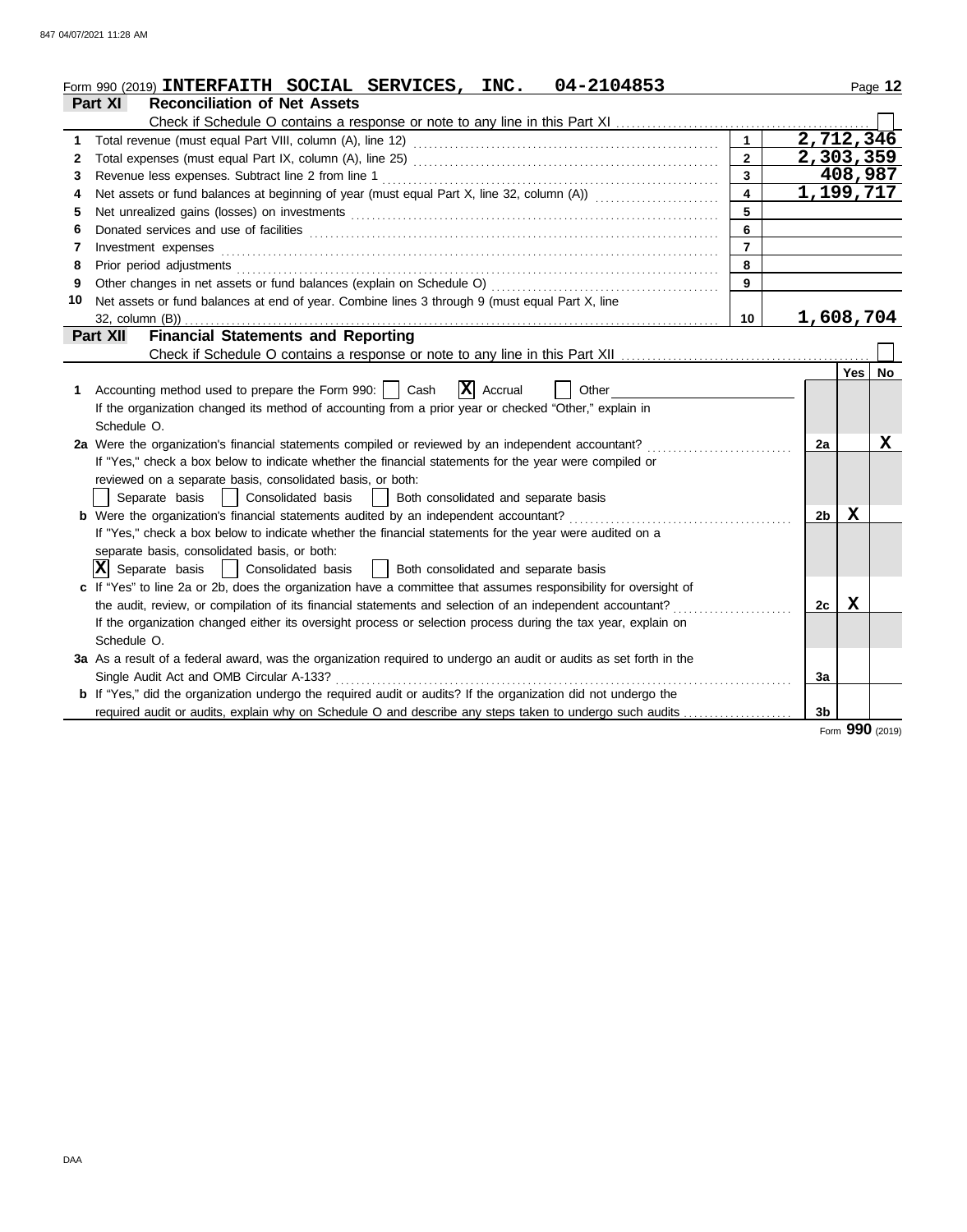|                     | <b>SCHEDULE A</b>                                                                                                                                                                                                                      |                                                            |  | <b>Public Charity Status and Public Support</b>                                                                                                                                                                                                                 |     |                                       |                               |            | OMB No. 1545-0047                    |  |
|---------------------|----------------------------------------------------------------------------------------------------------------------------------------------------------------------------------------------------------------------------------------|------------------------------------------------------------|--|-----------------------------------------------------------------------------------------------------------------------------------------------------------------------------------------------------------------------------------------------------------------|-----|---------------------------------------|-------------------------------|------------|--------------------------------------|--|
|                     | (Form 990 or 990-EZ)                                                                                                                                                                                                                   |                                                            |  | Complete if the organization is a section $501(c)(3)$ organization or a section $4947(a)(1)$ nonexempt charitable trust.                                                                                                                                        |     |                                       |                               |            | 19                                   |  |
|                     | Department of the Treasury                                                                                                                                                                                                             |                                                            |  | La Attach to Form 990 or Form 990-EZ.                                                                                                                                                                                                                           |     |                                       |                               |            | Open to Public                       |  |
|                     | Internal Revenue Service                                                                                                                                                                                                               |                                                            |  | u Go to www.irs.gov/Form990 for instructions and the latest information.                                                                                                                                                                                        |     |                                       |                               |            | Inspection                           |  |
|                     | Name of the organization                                                                                                                                                                                                               |                                                            |  | INTERFAITH SOCIAL SERVICES, INC.                                                                                                                                                                                                                                |     |                                       |                               | 04-2104853 | Employer identification number       |  |
|                     | Part I                                                                                                                                                                                                                                 |                                                            |  | Reason for Public Charity Status (All organizations must complete this part.) See instructions.                                                                                                                                                                 |     |                                       |                               |            |                                      |  |
|                     |                                                                                                                                                                                                                                        |                                                            |  | The organization is not a private foundation because it is: (For lines 1 through 12, check only one box.)                                                                                                                                                       |     |                                       |                               |            |                                      |  |
| 1                   |                                                                                                                                                                                                                                        |                                                            |  | A church, convention of churches, or association of churches described in section 170(b)(1)(A)(i).                                                                                                                                                              |     |                                       |                               |            |                                      |  |
| 2                   |                                                                                                                                                                                                                                        |                                                            |  | A school described in section 170(b)(1)(A)(ii). (Attach Schedule E (Form 990 or 990-EZ).)                                                                                                                                                                       |     |                                       |                               |            |                                      |  |
| 3                   |                                                                                                                                                                                                                                        |                                                            |  | A hospital or a cooperative hospital service organization described in section 170(b)(1)(A)(iii).                                                                                                                                                               |     |                                       |                               |            |                                      |  |
|                     | A medical research organization operated in conjunction with a hospital described in section 170(b)(1)(A)(iii). Enter the hospital's name,<br>city, and state:                                                                         |                                                            |  |                                                                                                                                                                                                                                                                 |     |                                       |                               |            |                                      |  |
| 5                   | An organization operated for the benefit of a college or university owned or operated by a governmental unit described in                                                                                                              |                                                            |  |                                                                                                                                                                                                                                                                 |     |                                       |                               |            |                                      |  |
|                     | section $170(b)(1)(A)(iv)$ . (Complete Part II.)                                                                                                                                                                                       |                                                            |  |                                                                                                                                                                                                                                                                 |     |                                       |                               |            |                                      |  |
| 6<br>$\overline{7}$ | A federal, state, or local government or governmental unit described in section 170(b)(1)(A)(v).<br> X<br>An organization that normally receives a substantial part of its support from a governmental unit or from the general public |                                                            |  |                                                                                                                                                                                                                                                                 |     |                                       |                               |            |                                      |  |
|                     |                                                                                                                                                                                                                                        | described in section 170(b)(1)(A)(vi). (Complete Part II.) |  |                                                                                                                                                                                                                                                                 |     |                                       |                               |            |                                      |  |
| 8                   |                                                                                                                                                                                                                                        |                                                            |  | A community trust described in section 170(b)(1)(A)(vi). (Complete Part II.)                                                                                                                                                                                    |     |                                       |                               |            |                                      |  |
| 9                   | university:                                                                                                                                                                                                                            |                                                            |  | An agricultural research organization described in section 170(b)(1)(A)(ix) operated in conjunction with a land-grant college<br>or university or a non-land-grant college of agriculture (see instructions). Enter the name, city, and state of the college or |     |                                       |                               |            |                                      |  |
| 10                  |                                                                                                                                                                                                                                        |                                                            |  | An organization that normally receives: (1) more than 33 1/3% of its support from contributions, membership fees, and gross                                                                                                                                     |     |                                       |                               |            |                                      |  |
|                     |                                                                                                                                                                                                                                        |                                                            |  | receipts from activities related to its exempt functions—subject to certain exceptions, and (2) no more than 33 1/3% of its                                                                                                                                     |     |                                       |                               |            |                                      |  |
|                     |                                                                                                                                                                                                                                        |                                                            |  | support from gross investment income and unrelated business taxable income (less section 511 tax) from businesses<br>acquired by the organization after June 30, 1975. See section 509(a)(2). (Complete Part III.)                                              |     |                                       |                               |            |                                      |  |
| 11                  |                                                                                                                                                                                                                                        |                                                            |  | An organization organized and operated exclusively to test for public safety. See section 509(a)(4).                                                                                                                                                            |     |                                       |                               |            |                                      |  |
| 12                  |                                                                                                                                                                                                                                        |                                                            |  | An organization organized and operated exclusively for the benefit of, to perform the functions of, or to carry out the purposes<br>of one or more publicly supported organizations described in section 509(a)(1) or section 509(a)(2). See section 509(a)(3). |     |                                       |                               |            |                                      |  |
|                     |                                                                                                                                                                                                                                        |                                                            |  | Check the box in lines 12a through 12d that describes the type of supporting organization and complete lines 12e, 12f, and 12g.                                                                                                                                 |     |                                       |                               |            |                                      |  |
|                     | a                                                                                                                                                                                                                                      |                                                            |  | Type I. A supporting organization operated, supervised, or controlled by its supported organization(s), typically by giving                                                                                                                                     |     |                                       |                               |            |                                      |  |
|                     |                                                                                                                                                                                                                                        |                                                            |  | the supported organization(s) the power to regularly appoint or elect a majority of the directors or trustees of the<br>supporting organization. You must complete Part IV, Sections A and B.                                                                   |     |                                       |                               |            |                                      |  |
|                     | b                                                                                                                                                                                                                                      |                                                            |  | Type II. A supporting organization supervised or controlled in connection with its supported organization(s), by having                                                                                                                                         |     |                                       |                               |            |                                      |  |
|                     |                                                                                                                                                                                                                                        |                                                            |  | control or management of the supporting organization vested in the same persons that control or manage the supported                                                                                                                                            |     |                                       |                               |            |                                      |  |
|                     |                                                                                                                                                                                                                                        |                                                            |  | organization(s). You must complete Part IV, Sections A and C.<br>Type III functionally integrated. A supporting organization operated in connection with, and functionally integrated with,                                                                     |     |                                       |                               |            |                                      |  |
|                     | c                                                                                                                                                                                                                                      |                                                            |  | its supported organization(s) (see instructions). You must complete Part IV, Sections A, D, and E.                                                                                                                                                              |     |                                       |                               |            |                                      |  |
|                     | d                                                                                                                                                                                                                                      |                                                            |  | Type III non-functionally integrated. A supporting organization operated in connection with its supported organization(s)                                                                                                                                       |     |                                       |                               |            |                                      |  |
|                     |                                                                                                                                                                                                                                        |                                                            |  | that is not functionally integrated. The organization generally must satisfy a distribution requirement and an attentiveness<br>requirement (see instructions). You must complete Part IV, Sections A and D, and Part V.                                        |     |                                       |                               |            |                                      |  |
|                     | е                                                                                                                                                                                                                                      |                                                            |  | Check this box if the organization received a written determination from the IRS that it is a Type I, Type II, Type III                                                                                                                                         |     |                                       |                               |            |                                      |  |
|                     |                                                                                                                                                                                                                                        | Enter the number of supported organizations                |  | functionally integrated, or Type III non-functionally integrated supporting organization.                                                                                                                                                                       |     |                                       |                               |            |                                      |  |
|                     | f<br>g                                                                                                                                                                                                                                 |                                                            |  | Provide the following information about the supported organization(s).                                                                                                                                                                                          |     |                                       |                               |            |                                      |  |
|                     | (i) Name of supported                                                                                                                                                                                                                  | (ii) EIN                                                   |  | (iii) Type of organization                                                                                                                                                                                                                                      |     | (iv) Is the organization              | (v) Amount of monetary        |            | (vi) Amount of                       |  |
|                     | organization                                                                                                                                                                                                                           |                                                            |  | (described on lines 1-10<br>above (see instructions))                                                                                                                                                                                                           |     | listed in your governing<br>document? | support (see<br>instructions) |            | other support (see<br>instructions)  |  |
|                     |                                                                                                                                                                                                                                        |                                                            |  |                                                                                                                                                                                                                                                                 | Yes | No                                    |                               |            |                                      |  |
| (A)                 |                                                                                                                                                                                                                                        |                                                            |  |                                                                                                                                                                                                                                                                 |     |                                       |                               |            |                                      |  |
|                     |                                                                                                                                                                                                                                        |                                                            |  |                                                                                                                                                                                                                                                                 |     |                                       |                               |            |                                      |  |
| (B)                 |                                                                                                                                                                                                                                        |                                                            |  |                                                                                                                                                                                                                                                                 |     |                                       |                               |            |                                      |  |
| (C)                 |                                                                                                                                                                                                                                        |                                                            |  |                                                                                                                                                                                                                                                                 |     |                                       |                               |            |                                      |  |
| (D)                 |                                                                                                                                                                                                                                        |                                                            |  |                                                                                                                                                                                                                                                                 |     |                                       |                               |            |                                      |  |
| (E)                 |                                                                                                                                                                                                                                        |                                                            |  |                                                                                                                                                                                                                                                                 |     |                                       |                               |            |                                      |  |
|                     |                                                                                                                                                                                                                                        |                                                            |  |                                                                                                                                                                                                                                                                 |     |                                       |                               |            |                                      |  |
| Total               |                                                                                                                                                                                                                                        |                                                            |  | For Paperwork Reduction Act Notice, see the Instructions for Form 990 or 990-F7                                                                                                                                                                                 |     |                                       |                               |            | Schodule A (Form 990 or 990-F7) 2019 |  |

**For Paperwork Reduction Act Notice, see the Instructions for Form 990 or 990-EZ.**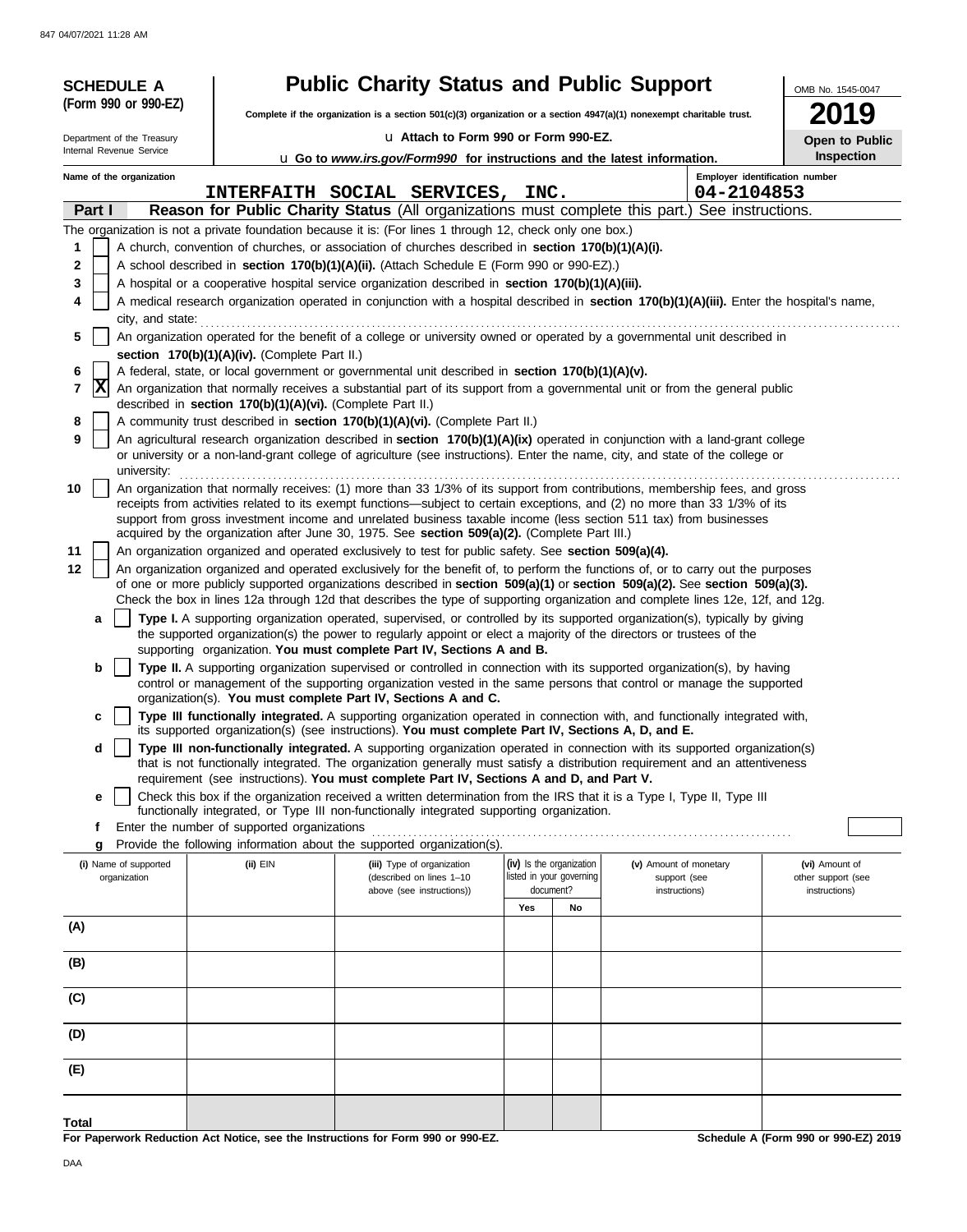(Explain in Part VI.) . . . . . . . . . . . . . . . . . . . governmental unit or publicly **Section A. Public Support Total support.** Add lines 7 through 10 loss from the sale of capital assets Other income. Do not include gain or is regularly carried on . . . . . . . . . . . . . . . activities, whether or not the business Net income from unrelated business rents, royalties, and income from payments received on securities loans, Gross income from interest, dividends, line 1 that exceeds 2% of the amount supported organization) included on each person (other than a The portion of total contributions by **Total.** Add lines 1 through 3 .......... The value of services or facilities to or expended on its behalf ......... organization's benefit and either paid Tax revenues levied for the First five years. If the Form 990 is for the organization's first, second, third, fourth, or fifth tax year as a section 501(c)(3) Gross receipts from related activities, etc. (see instructions) . . . . . . . . . . . . . . . . . . . . . . . . . . . . . . . . . . . . . . . . . . . . . . . . . . . . . . . . . . . . . . . Amounts from line 4 Public support. Subtract line 5 from line 4 include any "unusual grants.") . . . . . . . . membership fees received. (Do not Gifts, grants, contributions, and Schedule A (Form 990 or 990-EZ) 2019 **INTERFAITH SOCIAL SERVICES, INC. 04-2104853** Page 2 **13 12 11 9 8 6 4 3 2 1 (a)** 2015 **(b)** 2016 **(c)** 2017 **(d)** 2018 **(e)** 2019 (Complete only if you checked the box on line 5, 7, or 8 of Part I or if the organization failed to qualify under **Part II Support Schedule for Organizations Described in Sections 170(b)(1)(A)(iv) and 170(b)(1)(A)(vi)** Calendar year (or fiscal year beginning in) **\u** | (a) 2015 | (b) 2016 | (c) 2017 | (d) 2018 | (e) 2019 | (f) Total furnished by a governmental unit to the organization without charge **5 Section B. Total Support 7** similar sources **10** organization, check this box and stop here **Section C. Computation of Public Support Percentage 12 14** Public support percentage for 2019 (line 6, column (f) divided by line 11, column (f)) . . . . . . . . . . . . . . . . . . . . . . . . . . . . . . . . . . . . . . Public support percentage from 2018 Schedule A, Part II, line 14 . . . . . . . . . . . . . . . . . . . . . . . . . . . . . . . . . . . . . . . . . . . . . . . . . . . . . . . . . . **15 16a 33 1/3% support test—2019.** If the organization did not check the box on line 13, and line 14 is 33 1/3% or more, check this box and stop here. The organization qualifies as a publicly supported organization .............. **b 33 1/3% support test—2018.** If the organization did not check a box on line 13 or 16a, and line 15 is 33 1/3% or more, check this box and stop here. The organization qualifies as a publicly supported organization ......................... **17a 10%-facts-and-circumstances test—2019.** If the organization did not check a box on line 13, 16a, or 16b, and line 14 is 10% or more, and if the organization meets the "facts-and-circumstances" test, check this box and **stop here.** Explain in Part VI how the organization meets the "facts-and-circumstances" test. The organization qualifies as a publicly supported **b 10%-facts-and-circumstances test—2018.** If the organization did not check a box on line 13, 16a, 16b, or 17a, and line Explain in Part VI how the organization meets the "facts-and-circumstances" test. The organization qualifies as a publicly 15 is 10% or more, and if the organization meets the "facts-and-circumstances" test, check this box and **stop here. 18 Private foundation.** If the organization did not check a box on line 13, 16a, 16b, 17a, or 17b, check this box and see **14 15 % 81.81 % 73.62** Calendar year (or fiscal year beginning in)  $\mathbf{u}$  (a) 2015 (b) 2016 (c) 2017 (d) 2018 (e) 2019 (f) Total Part III. If the organization fails to qualify under the tests listed below, please complete Part III.) **(a)** 2015 shown on line 11, column (f)  $\ldots$ organization . . . . . . . . . . . . . . . . . . . . . . . . . . . . . . . . . . . . . . . . . . . . . . . . . . . . . . . . . . . . . . . . . . . . . . . . . . . . . . . . . . . . . . . . . . . . . . . . . . . . . . . . . . . . . . . . . . . . . . . . . . . . . . . . . . . . . . supported organization . . . . . . . . . . . . . . . . . . . . . . . . . . . . . . . . . . . . . . . . . . . . . . . . . . . . . . . . . . . . . . . . . . . . . . . . . . . . . . . . . . . . . . . . . . . . . . . . . . . . . . . . . . . . . . . . . . . . . . . . . . instructions . . . . . . . . . . . . . . . . . . . . . . . . . . . . . . . . . . . . . . . . . . . . . . . . . . . . . . . . . . . . . . . . . . . . . . . . . . . . . . . . . . . . . . . . . . . . . . . . . . . . . . . . . . . . . . . . . . . . . . . . . . . . . . . . . . . . . . . u **(b)** 2016 **(c)** 2017 **(d)** 2018 **(e)** 2019 **1,872,465 1,636,471 1,955,112 1,927,018 2,609,797 10,000,863 1,872,465 1,636,471 1,955,112 1,927,018 2,609,797 10,000,863 1,436,483 8,564,380 1,872,465 1,636,471 1,955,112 1,927,018 2,609,797 10,000,863 1,106 444 1,733 5,929 6,110 15,322 30,631 55,258 188,872 165,302 11,905 451,968 10,468,153 381,853 X**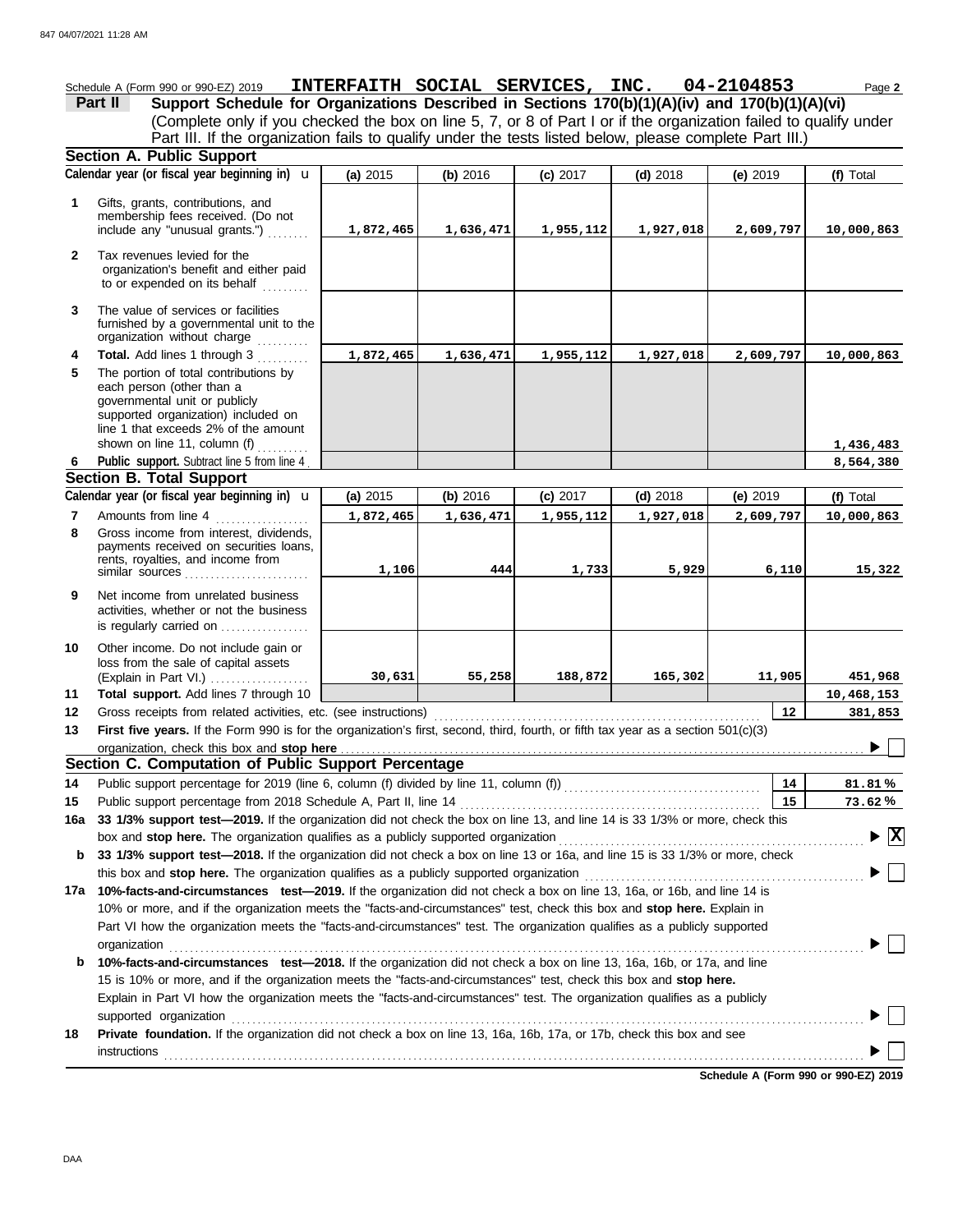|     | Schedule A (Form 990 or 990-EZ) 2019                                                                                                                                                                                                                                 |            |          | INTERFAITH SOCIAL SERVICES, INC. |            | 04-2104853 | Page 3    |
|-----|----------------------------------------------------------------------------------------------------------------------------------------------------------------------------------------------------------------------------------------------------------------------|------------|----------|----------------------------------|------------|------------|-----------|
|     | Support Schedule for Organizations Described in Section 509(a)(2)<br>Part III                                                                                                                                                                                        |            |          |                                  |            |            |           |
|     | (Complete only if you checked the box on line 10 of Part I or if the organization failed to qualify under Part II.                                                                                                                                                   |            |          |                                  |            |            |           |
|     | If the organization fails to qualify under the tests listed below, please complete Part II.)                                                                                                                                                                         |            |          |                                  |            |            |           |
|     | <b>Section A. Public Support</b>                                                                                                                                                                                                                                     |            |          |                                  |            |            |           |
|     | Calendar year (or fiscal year beginning in) $\mathbf u$                                                                                                                                                                                                              | (a) 2015   | (b) 2016 | $(c)$ 2017                       | $(d)$ 2018 | (e) $2019$ | (f) Total |
| 1   | Gifts, grants, contributions, and membership fees<br>received. (Do not include any "unusual grants.")                                                                                                                                                                |            |          |                                  |            |            |           |
| 2   | Gross receipts from admissions, merchandise<br>sold or services performed, or facilities<br>furnished in any activity that is related to the<br>organization's tax-exempt purpose                                                                                    |            |          |                                  |            |            |           |
| 3   | Gross receipts from activities that are not an<br>unrelated trade or business under section 513                                                                                                                                                                      |            |          |                                  |            |            |           |
| 4   | Tax revenues levied for the<br>organization's benefit and either paid<br>to or expended on its behalf                                                                                                                                                                |            |          |                                  |            |            |           |
| 5   | The value of services or facilities<br>furnished by a governmental unit to the<br>organization without charge                                                                                                                                                        |            |          |                                  |            |            |           |
| 6   | Total. Add lines 1 through 5                                                                                                                                                                                                                                         |            |          |                                  |            |            |           |
|     | 7a Amounts included on lines 1, 2, and 3<br>received from disqualified persons                                                                                                                                                                                       |            |          |                                  |            |            |           |
| b   | Amounts included on lines 2 and 3<br>received from other than disqualified<br>persons that exceed the greater of \$5,000<br>or 1% of the amount on line 13 for the year                                                                                              |            |          |                                  |            |            |           |
| C   | Add lines 7a and 7b<br>.                                                                                                                                                                                                                                             |            |          |                                  |            |            |           |
| 8   | Public support. (Subtract line 7c from                                                                                                                                                                                                                               |            |          |                                  |            |            |           |
|     | <b>Section B. Total Support</b>                                                                                                                                                                                                                                      |            |          |                                  |            |            |           |
|     | Calendar year (or fiscal year beginning in) $\mathbf u$                                                                                                                                                                                                              | (a) $2015$ | (b) 2016 | $(c)$ 2017                       | $(d)$ 2018 | (e) $2019$ | (f) Total |
| 9   | Amounts from line 6                                                                                                                                                                                                                                                  |            |          |                                  |            |            |           |
| 10a | Gross income from interest, dividends,<br>payments received on securities loans, rents,<br>royalties, and income from similar sources.                                                                                                                               |            |          |                                  |            |            |           |
|     | Unrelated business taxable income (less<br>section 511 taxes) from businesses<br>acquired after June 30, 1975                                                                                                                                                        |            |          |                                  |            |            |           |
|     | c Add lines 10a and 10b                                                                                                                                                                                                                                              |            |          |                                  |            |            |           |
| 11  | Net income from unrelated business<br>activities not included in line 10b, whether<br>or not the business is regularly carried on                                                                                                                                    |            |          |                                  |            |            |           |
| 12  | Other income. Do not include gain or<br>loss from the sale of capital assets<br>(Explain in Part VI.)                                                                                                                                                                |            |          |                                  |            |            |           |
| 13  | Total support. (Add lines 9, 10c, 11,<br>and 12.)                                                                                                                                                                                                                    |            |          |                                  |            |            |           |
| 14  | First five years. If the Form 990 is for the organization's first, second, third, fourth, or fifth tax year as a section 501(c)(3)<br>organization, check this box and stop here                                                                                     |            |          |                                  |            |            |           |
|     | Section C. Computation of Public Support Percentage                                                                                                                                                                                                                  |            |          |                                  |            |            |           |
| 15  |                                                                                                                                                                                                                                                                      |            |          |                                  |            |            | 15<br>%   |
| 16  |                                                                                                                                                                                                                                                                      |            |          |                                  |            |            | %<br>16   |
|     | Section D. Computation of Investment Income Percentage                                                                                                                                                                                                               |            |          |                                  |            |            |           |
| 17  |                                                                                                                                                                                                                                                                      |            |          |                                  |            | 17         | %         |
| 18  |                                                                                                                                                                                                                                                                      |            |          |                                  |            |            | %<br>18   |
| 19a | 33 1/3% support tests—2019. If the organization did not check the box on line 14, and line 15 is more than 33 1/3%, and line                                                                                                                                         |            |          |                                  |            |            |           |
|     | 17 is not more than 33 1/3%, check this box and stop here. The organization qualifies as a publicly supported organization.                                                                                                                                          |            |          |                                  |            |            |           |
| b   | 33 1/3% support tests—2018. If the organization did not check a box on line 14 or line 19a, and line 16 is more than 33 1/3%, and<br>line 18 is not more than 33 1/3%, check this box and stop here. The organization qualifies as a publicly supported organization |            |          |                                  |            |            |           |
| 20  | Private foundation. If the organization did not check a box on line 14, 19a, or 19b, check this box and see instructions                                                                                                                                             |            |          |                                  |            |            |           |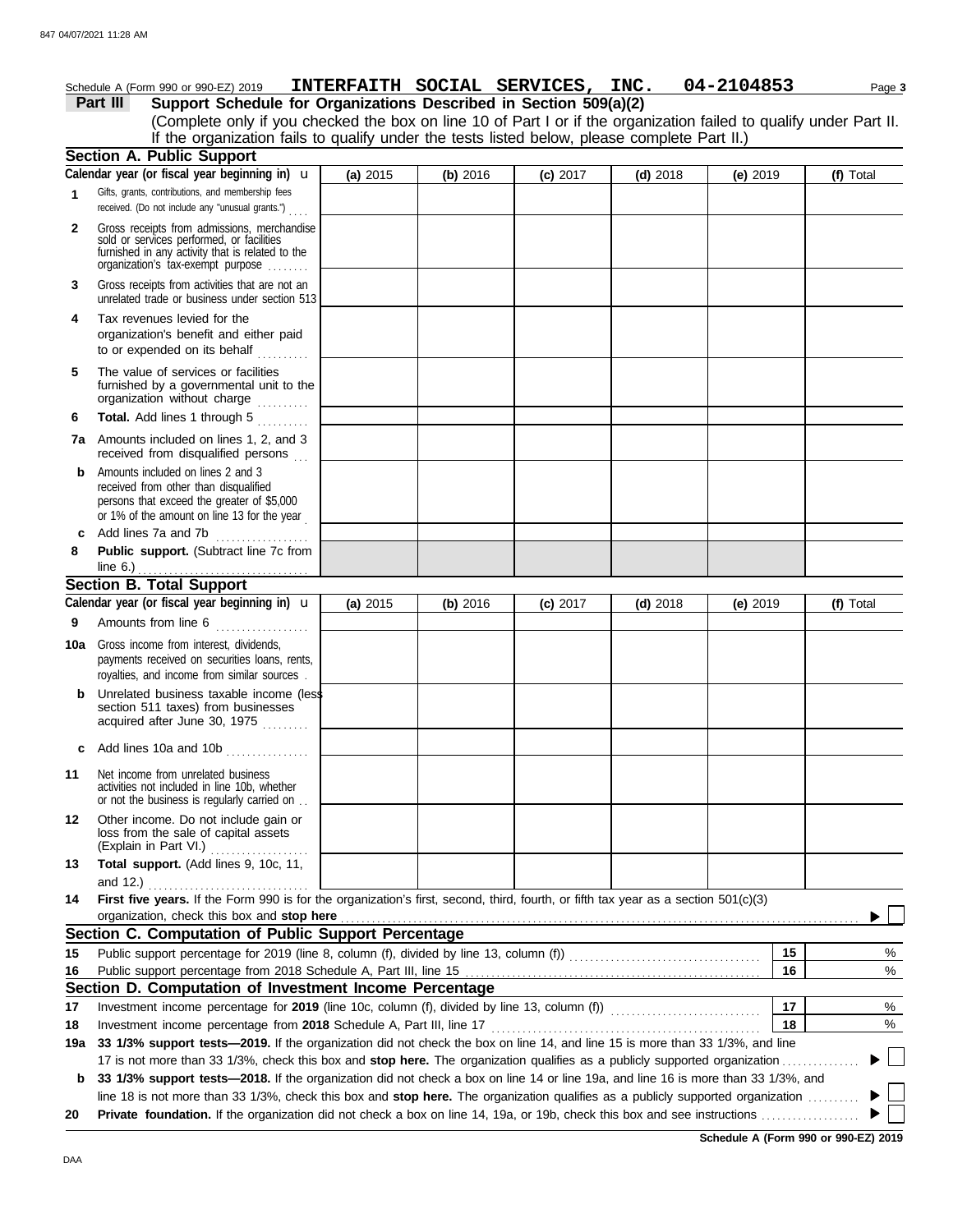|              | INTERFAITH SOCIAL SERVICES, INC. 04-2104853<br>Schedule A (Form 990 or 990-EZ) 2019                                 |                 | Page 4           |
|--------------|---------------------------------------------------------------------------------------------------------------------|-----------------|------------------|
|              | Part IV<br><b>Supporting Organizations</b>                                                                          |                 |                  |
|              | (Complete only if you checked a box in line 12 on Part I. If you checked 12a of Part I, complete Sections A         |                 |                  |
|              | and B. If you checked 12b of Part I, complete Sections A and C. If you checked 12c of Part I, complete              |                 |                  |
|              | Sections A, D, and E. If you checked 12d of Part I, complete Sections A and D, and complete Part V.)                |                 |                  |
|              | <b>Section A. All Supporting Organizations</b>                                                                      |                 |                  |
|              |                                                                                                                     |                 | <b>Yes</b><br>No |
| 1            | Are all of the organization's supported organizations listed by name in the organization's governing                |                 |                  |
|              | documents? If "No," describe in Part VI how the supported organizations are designated. If designated by            |                 |                  |
|              | class or purpose, describe the designation. If historic and continuing relationship, explain.                       | 1               |                  |
| $\mathbf{2}$ | Did the organization have any supported organization that does not have an IRS determination of status              |                 |                  |
|              | under section 509(a)(1) or (2)? If "Yes," explain in Part VI how the organization determined that the supported     |                 |                  |
|              | organization was described in section 509(a)(1) or (2).                                                             | $\mathbf{2}$    |                  |
| За           | Did the organization have a supported organization described in section 501(c)(4), (5), or (6)? If "Yes," answer    |                 |                  |
|              | $(b)$ and $(c)$ below.                                                                                              | 3a              |                  |
| b            | Did the organization confirm that each supported organization qualified under section $501(c)(4)$ , (5), or (6) and |                 |                  |
|              | satisfied the public support tests under section 509(a)(2)? If "Yes," describe in Part VI when and how the          |                 |                  |
|              | organization made the determination.                                                                                | 3b              |                  |
| c            | Did the organization ensure that all support to such organizations was used exclusively for section $170(c)(2)(B)$  |                 |                  |
|              | purposes? If "Yes," explain in Part VI what controls the organization put in place to ensure such use.              | 3c              |                  |
| 4a           | Was any supported organization not organized in the United States ("foreign supported organization")? If            |                 |                  |
|              | "Yes," and if you checked 12a or 12b in Part I, answer (b) and (c) below.                                           | 4a              |                  |
| b            | Did the organization have ultimate control and discretion in deciding whether to make grants to the foreign         |                 |                  |
|              | supported organization? If "Yes," describe in Part VI how the organization had such control and discretion          |                 |                  |
|              | despite being controlled or supervised by or in connection with its supported organizations.                        | 4b              |                  |
| c            | Did the organization support any foreign supported organization that does not have an IRS determination             |                 |                  |
|              | under sections $501(c)(3)$ and $509(a)(1)$ or (2)? If "Yes," explain in Part VI what controls the organization used |                 |                  |
|              | to ensure that all support to the foreign supported organization was used exclusively for section $170(c)(2)(B)$    |                 |                  |
|              | purposes.                                                                                                           | 4c              |                  |
| 5a           | Did the organization add, substitute, or remove any supported organizations during the tax year? If "Yes,"          |                 |                  |
|              | answer (b) and (c) below (if applicable). Also, provide detail in Part VI, including (i) the names and EIN          |                 |                  |
|              | numbers of the supported organizations added, substituted, or removed; (ii) the reasons for each such action;       |                 |                  |
|              | (iii) the authority under the organization's organizing document authorizing such action; and (iv) how the action   |                 |                  |
|              | was accomplished (such as by amendment to the organizing document).                                                 | 5a              |                  |
| b            | Type I or Type II only. Was any added or substituted supported organization part of a class already                 |                 |                  |
|              | designated in the organization's organizing document?                                                               | 5b              |                  |
| c            | Substitutions only. Was the substitution the result of an event beyond the organization's control?                  | 5c              |                  |
| 6            | Did the organization provide support (whether in the form of grants or the provision of services or facilities) to  |                 |                  |
|              | anyone other than (i) its supported organizations, (ii) individuals that are part of the charitable class benefited |                 |                  |
|              | by one or more of its supported organizations, or (iii) other supporting organizations that also support or         |                 |                  |
|              | benefit one or more of the filing organization's supported organizations? If "Yes," provide detail in Part VI.      | 6               |                  |
| 7            | Did the organization provide a grant, loan, compensation, or other similar payment to a substantial contributor     |                 |                  |
|              | (as defined in section $4958(c)(3)(C)$ ), a family member of a substantial contributor, or a 35% controlled entity  |                 |                  |
|              | with regard to a substantial contributor? If "Yes," complete Part I of Schedule L (Form 990 or 990-EZ).             | 7               |                  |
| 8            | Did the organization make a loan to a disqualified person (as defined in section 4958) not described in line 7?     |                 |                  |
|              | If "Yes," complete Part I of Schedule L (Form 990 or 990-EZ).                                                       | 8               |                  |
| 9a           | Was the organization controlled directly or indirectly at any time during the tax year by one or more               |                 |                  |
|              | disqualified persons as defined in section 4946 (other than foundation managers and organizations described         |                 |                  |
|              | in section $509(a)(1)$ or $(2)$ ? If "Yes," provide detail in Part VI.                                              | 9а              |                  |
| b            | Did one or more disqualified persons (as defined in line 9a) hold a controlling interest in any entity in which     |                 |                  |
|              | the supporting organization had an interest? If "Yes," provide detail in Part VI.                                   | 9b              |                  |
| c            | Did a disqualified person (as defined in line 9a) have an ownership interest in, or derive any personal benefit     |                 |                  |
|              | from, assets in which the supporting organization also had an interest? If "Yes," provide detail in Part VI.        | 9с              |                  |
| 10a          | Was the organization subject to the excess business holdings rules of section 4943 because of section               |                 |                  |
|              | 4943(f) (regarding certain Type II supporting organizations, and all Type III non-functionally integrated           |                 |                  |
|              | supporting organizations)? If "Yes," answer 10b below.                                                              | 10a             |                  |
| b            | Did the organization have any excess business holdings in the tax year? (Use Schedule C, Form 4720, to              |                 |                  |
|              | determine whether the organization had excess business holdings.)                                                   | 10 <sub>b</sub> |                  |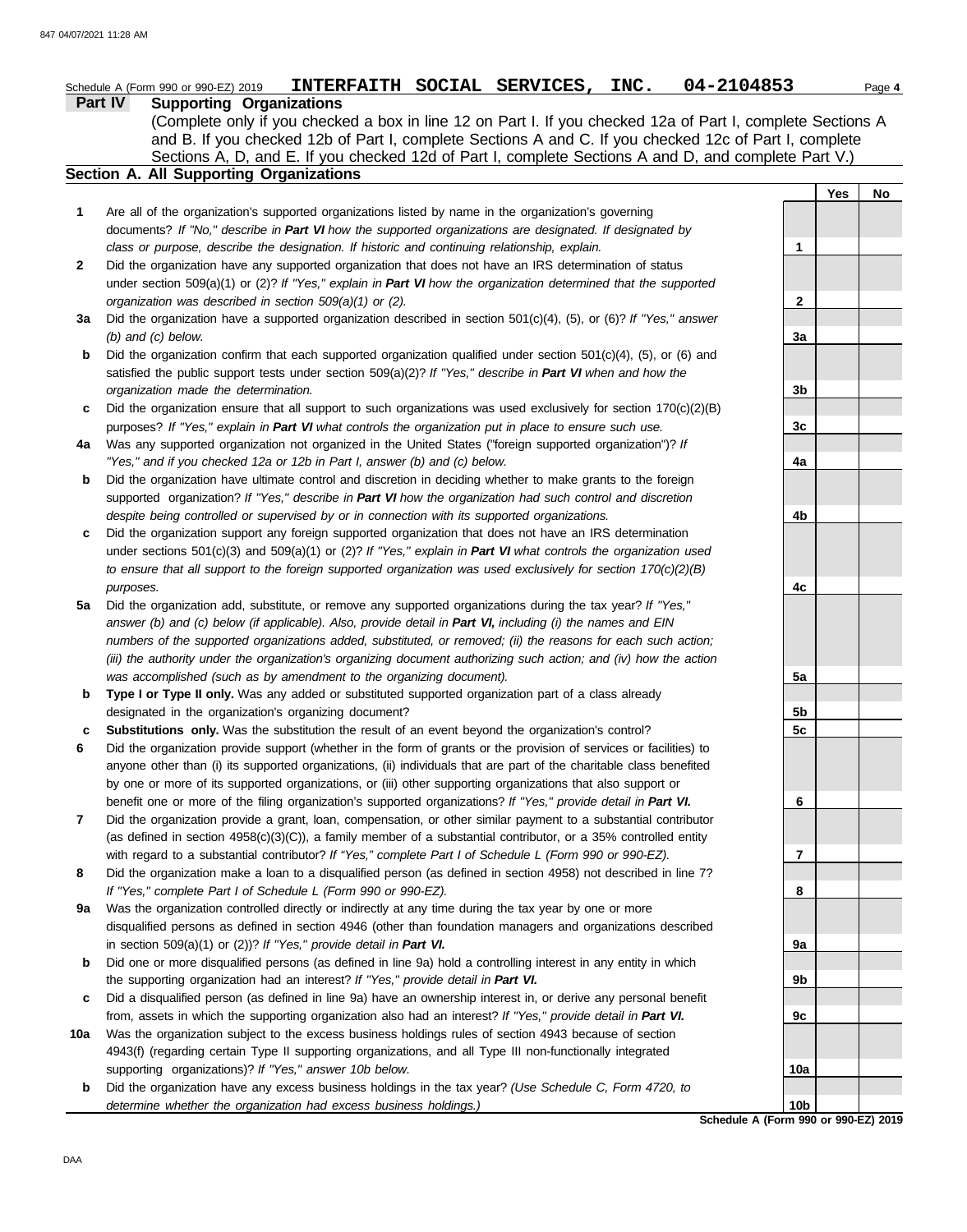|              | 04-2104853<br>INTERFAITH SOCIAL SERVICES,<br>INC.<br>Schedule A (Form 990 or 990-EZ) 2019                                                                                                                                        |                        |     | Page 5 |
|--------------|----------------------------------------------------------------------------------------------------------------------------------------------------------------------------------------------------------------------------------|------------------------|-----|--------|
|              | <b>Supporting Organizations (continued)</b><br>Part IV                                                                                                                                                                           |                        |     |        |
|              |                                                                                                                                                                                                                                  |                        | Yes | No     |
| 11           | Has the organization accepted a gift or contribution from any of the following persons?                                                                                                                                          |                        |     |        |
| a            | A person who directly or indirectly controls, either alone or together with persons described in (b) and (c)                                                                                                                     |                        |     |        |
|              | below, the governing body of a supported organization?                                                                                                                                                                           | 11a<br>11 <sub>b</sub> |     |        |
|              | <b>b</b> A family member of a person described in (a) above?                                                                                                                                                                     | 11c                    |     |        |
|              | c A 35% controlled entity of a person described in (a) or (b) above? If "Yes" to a, b, or c, provide detail in Part VI.<br>Section B. Type I Supporting Organizations                                                            |                        |     |        |
|              |                                                                                                                                                                                                                                  |                        | Yes | No     |
| 1            | Did the directors, trustees, or membership of one or more supported organizations have the power to                                                                                                                              |                        |     |        |
|              | regularly appoint or elect at least a majority of the organization's directors or trustees at all times during the                                                                                                               |                        |     |        |
|              | tax year? If "No," describe in Part VI how the supported organization(s) effectively operated, supervised, or                                                                                                                    |                        |     |        |
|              | controlled the organization's activities. If the organization had more than one supported organization,                                                                                                                          |                        |     |        |
|              | describe how the powers to appoint and/or remove directors or trustees were allocated among the supported                                                                                                                        |                        |     |        |
|              | organizations and what conditions or restrictions, if any, applied to such powers during the tax year.                                                                                                                           | 1                      |     |        |
| $\mathbf{2}$ | Did the organization operate for the benefit of any supported organization other than the supported                                                                                                                              |                        |     |        |
|              | organization(s) that operated, supervised, or controlled the supporting organization? If "Yes," explain in Part                                                                                                                  |                        |     |        |
|              | VI how providing such benefit carried out the purposes of the supported organization(s) that operated,                                                                                                                           |                        |     |        |
|              | supervised, or controlled the supporting organization.                                                                                                                                                                           | 2                      |     |        |
|              | Section C. Type II Supporting Organizations                                                                                                                                                                                      |                        |     |        |
|              |                                                                                                                                                                                                                                  |                        | Yes | No     |
| 1            | Were a majority of the organization's directors or trustees during the tax year also a majority of the directors                                                                                                                 |                        |     |        |
|              | or trustees of each of the organization's supported organization(s)? If "No," describe in Part VI how control                                                                                                                    |                        |     |        |
|              | or management of the supporting organization was vested in the same persons that controlled or managed                                                                                                                           |                        |     |        |
|              | the supported organization(s).                                                                                                                                                                                                   | 1                      |     |        |
|              | Section D. All Type III Supporting Organizations                                                                                                                                                                                 |                        |     |        |
|              |                                                                                                                                                                                                                                  |                        | Yes | No.    |
| 1            | Did the organization provide to each of its supported organizations, by the last day of the fifth month of the                                                                                                                   |                        |     |        |
|              |                                                                                                                                                                                                                                  |                        |     |        |
|              |                                                                                                                                                                                                                                  |                        |     |        |
|              | organization's tax year, (i) a written notice describing the type and amount of support provided during the prior tax                                                                                                            |                        |     |        |
|              | year, (ii) a copy of the Form 990 that was most recently filed as of the date of notification, and (iii) copies of the                                                                                                           |                        |     |        |
|              | organization's governing documents in effect on the date of notification, to the extent not previously provided?                                                                                                                 | 1                      |     |        |
| 2            | Were any of the organization's officers, directors, or trustees either (i) appointed or elected by the supported                                                                                                                 |                        |     |        |
|              | organization(s) or (ii) serving on the governing body of a supported organization? If "No," explain in Part VI how                                                                                                               |                        |     |        |
|              | the organization maintained a close and continuous working relationship with the supported organization(s).                                                                                                                      | 2                      |     |        |
| 3            | By reason of the relationship described in (2), did the organization's supported organizations have a                                                                                                                            |                        |     |        |
|              | significant voice in the organization's investment policies and in directing the use of the organization's                                                                                                                       |                        |     |        |
|              | income or assets at all times during the tax year? If "Yes," describe in Part VI the role the organization's                                                                                                                     |                        |     |        |
|              | supported organizations played in this regard.                                                                                                                                                                                   | 3                      |     |        |
|              | Section E. Type III Functionally-Integrated Supporting Organizations                                                                                                                                                             |                        |     |        |
| 1            | Check the box next to the method that the organization used to satisfy the Integral Part Test during the year (see instructions).                                                                                                |                        |     |        |
| a            | The organization satisfied the Activities Test. Complete line 2 below.                                                                                                                                                           |                        |     |        |
| b<br>c       | The organization is the parent of each of its supported organizations. Complete line 3 below.                                                                                                                                    |                        |     |        |
|              | The organization supported a governmental entity. Describe in Part VI how you supported a government entity (see instructions).                                                                                                  |                        |     |        |
| $\mathbf{2}$ | Activities Test. Answer (a) and (b) below.                                                                                                                                                                                       |                        | Yes | No     |
| а            |                                                                                                                                                                                                                                  |                        |     |        |
|              | Did substantially all of the organization's activities during the tax year directly further the exempt purposes of<br>the supported organization(s) to which the organization was responsive? If "Yes," then in Part VI identify |                        |     |        |
|              | those supported organizations and explain how these activities directly furthered their exempt purposes,                                                                                                                         |                        |     |        |
|              | how the organization was responsive to those supported organizations, and how the organization determined                                                                                                                        |                        |     |        |
|              | that these activities constituted substantially all of its activities.                                                                                                                                                           | 2a                     |     |        |
| b            | Did the activities described in (a) constitute activities that, but for the organization's involvement, one or more                                                                                                              |                        |     |        |
|              | of the organization's supported organization(s) would have been engaged in? If "Yes," explain in Part VI the                                                                                                                     |                        |     |        |

*activities but for the organization's involvement.*

- **3** Parent of Supported Organizations. *Answer (a) and (b) below.*
	- **a** Did the organization have the power to regularly appoint or elect a majority of the officers, directors, or trustees of each of the supported organizations? *Provide details in Part VI.*
- **b** Did the organization exercise a substantial degree of direction over the policies, programs, and activities of each of its supported organizations? *If "Yes," describe in Part VI the role played by the organization in this regard.*

**2b 3a 3b**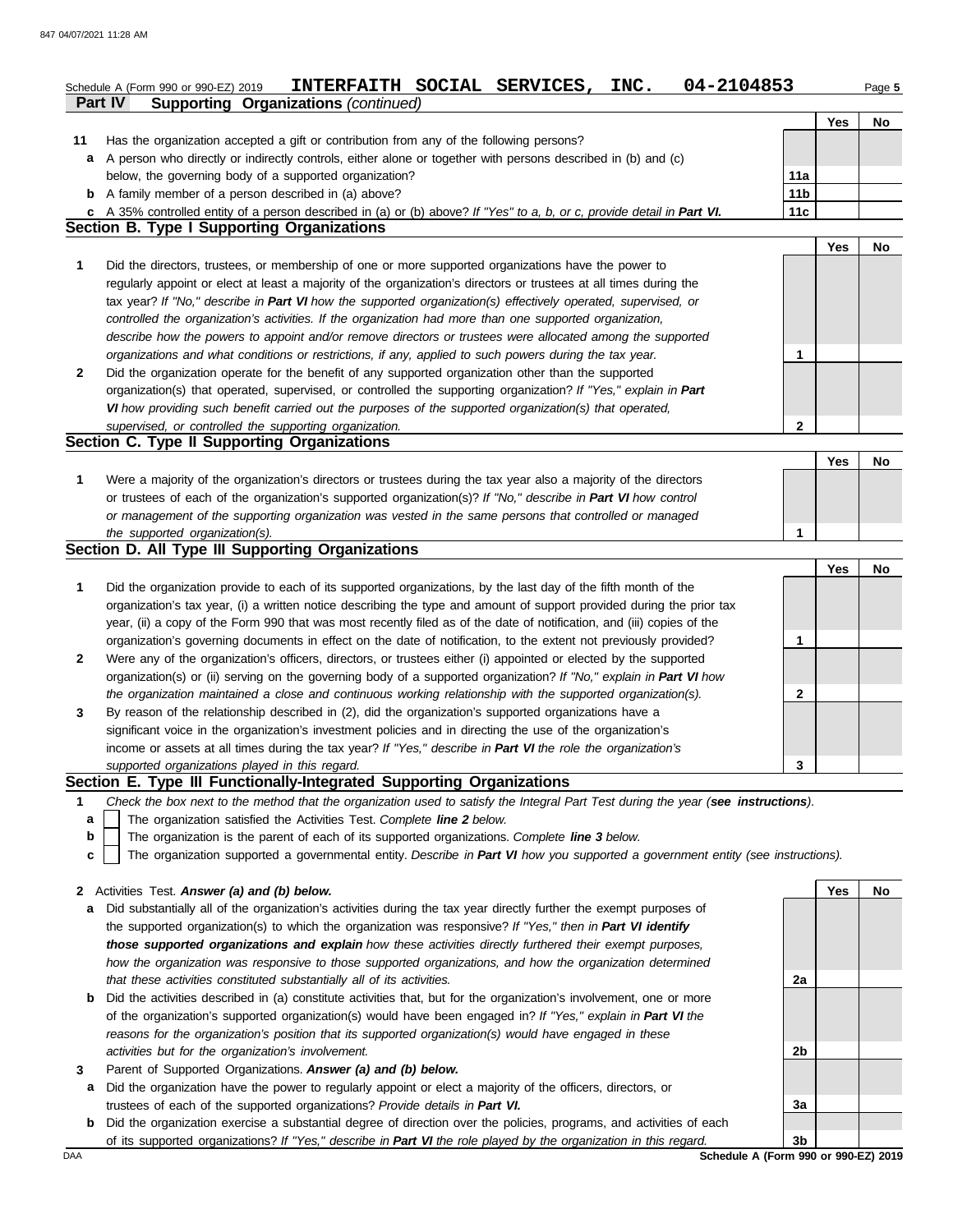| INTERFAITH SOCIAL SERVICES, INC.<br>Schedule A (Form 990 or 990-EZ) 2019                                                                            |                          | 04-2104853     | Page 6                         |
|-----------------------------------------------------------------------------------------------------------------------------------------------------|--------------------------|----------------|--------------------------------|
| Type III Non-Functionally Integrated 509(a)(3) Supporting Organizations<br><b>Part V</b>                                                            |                          |                |                                |
| 1<br>Check here if the organization satisfied the Integral Part Test as a qualifying trust on Nov. 20, 1970 (explain in Part VI). See               |                          |                |                                |
| instructions. All other Type III non-functionally integrated supporting organizations must complete Sections A through E.                           |                          |                |                                |
| Section A - Adjusted Net Income                                                                                                                     |                          | (A) Prior Year | (B) Current Year<br>(optional) |
| Net short-term capital gain<br>1                                                                                                                    | 1                        |                |                                |
| $\mathbf{2}$<br>Recoveries of prior-year distributions                                                                                              | $\mathbf{2}$             |                |                                |
| 3<br>Other gross income (see instructions)                                                                                                          | 3                        |                |                                |
| Add lines 1 through 3.<br>4                                                                                                                         | 4                        |                |                                |
| 5<br>Depreciation and depletion                                                                                                                     | 5                        |                |                                |
| Portion of operating expenses paid or incurred for production or<br>6                                                                               |                          |                |                                |
| collection of gross income or for management, conservation, or                                                                                      |                          |                |                                |
| maintenance of property held for production of income (see instructions)                                                                            | 6                        |                |                                |
| Other expenses (see instructions)<br>7                                                                                                              | $\overline{\phantom{a}}$ |                |                                |
| Adjusted Net Income (subtract lines 5, 6, and 7 from line 4)<br>8                                                                                   | 8                        |                |                                |
| Section B - Minimum Asset Amount                                                                                                                    |                          | (A) Prior Year | (B) Current Year<br>(optional) |
| Aggregate fair market value of all non-exempt-use assets (see<br>1                                                                                  |                          |                |                                |
| instructions for short tax year or assets held for part of year):                                                                                   |                          |                |                                |
| a Average monthly value of securities                                                                                                               | 1a                       |                |                                |
| <b>b</b> Average monthly cash balances                                                                                                              | 1b                       |                |                                |
| c Fair market value of other non-exempt-use assets                                                                                                  | 1c                       |                |                                |
| Total (add lines 1a, 1b, and 1c)<br>d                                                                                                               | 1d                       |                |                                |
| Discount claimed for blockage or other<br>е                                                                                                         |                          |                |                                |
| factors (explain in detail in Part VI):                                                                                                             |                          |                |                                |
| Acquisition indebtedness applicable to non-exempt-use assets<br>$\mathbf{2}$                                                                        | $\mathbf{2}$             |                |                                |
| Subtract line 2 from line 1d.<br>3                                                                                                                  | 3                        |                |                                |
| Cash deemed held for exempt use. Enter 1-1/2% of line 3 (for greater amount,<br>4                                                                   |                          |                |                                |
| see instructions)                                                                                                                                   | 4                        |                |                                |
| 5<br>Net value of non-exempt-use assets (subtract line 4 from line 3)                                                                               | 5                        |                |                                |
| Multiply line 5 by .035.<br>6                                                                                                                       | 6                        |                |                                |
| 7<br>Recoveries of prior-year distributions                                                                                                         | 7                        |                |                                |
| Minimum Asset Amount (add line 7 to line 6)<br>8                                                                                                    | 8                        |                |                                |
| Section C - Distributable Amount                                                                                                                    |                          |                | <b>Current Year</b>            |
| 1 Adjusted net income for prior year (from Section A, line 8, Column A)                                                                             | 1                        |                |                                |
| Enter 85% of line 1.<br>$\mathbf{z}$                                                                                                                | 2                        |                |                                |
| Minimum asset amount for prior year (from Section B, line 8, Column A)<br>3                                                                         | 3                        |                |                                |
| Enter greater of line 2 or line 3.<br>4                                                                                                             | 4                        |                |                                |
| 5<br>Income tax imposed in prior year                                                                                                               | 5                        |                |                                |
| Distributable Amount. Subtract line 5 from line 4, unless subject to<br>6                                                                           |                          |                |                                |
| emergency temporary reduction (see instructions).                                                                                                   | 6                        |                |                                |
| $\overline{7}$<br>Check here if the current year is the organization's first as a non-functionally integrated Type III supporting organization (see |                          |                |                                |
| instructions).                                                                                                                                      |                          |                |                                |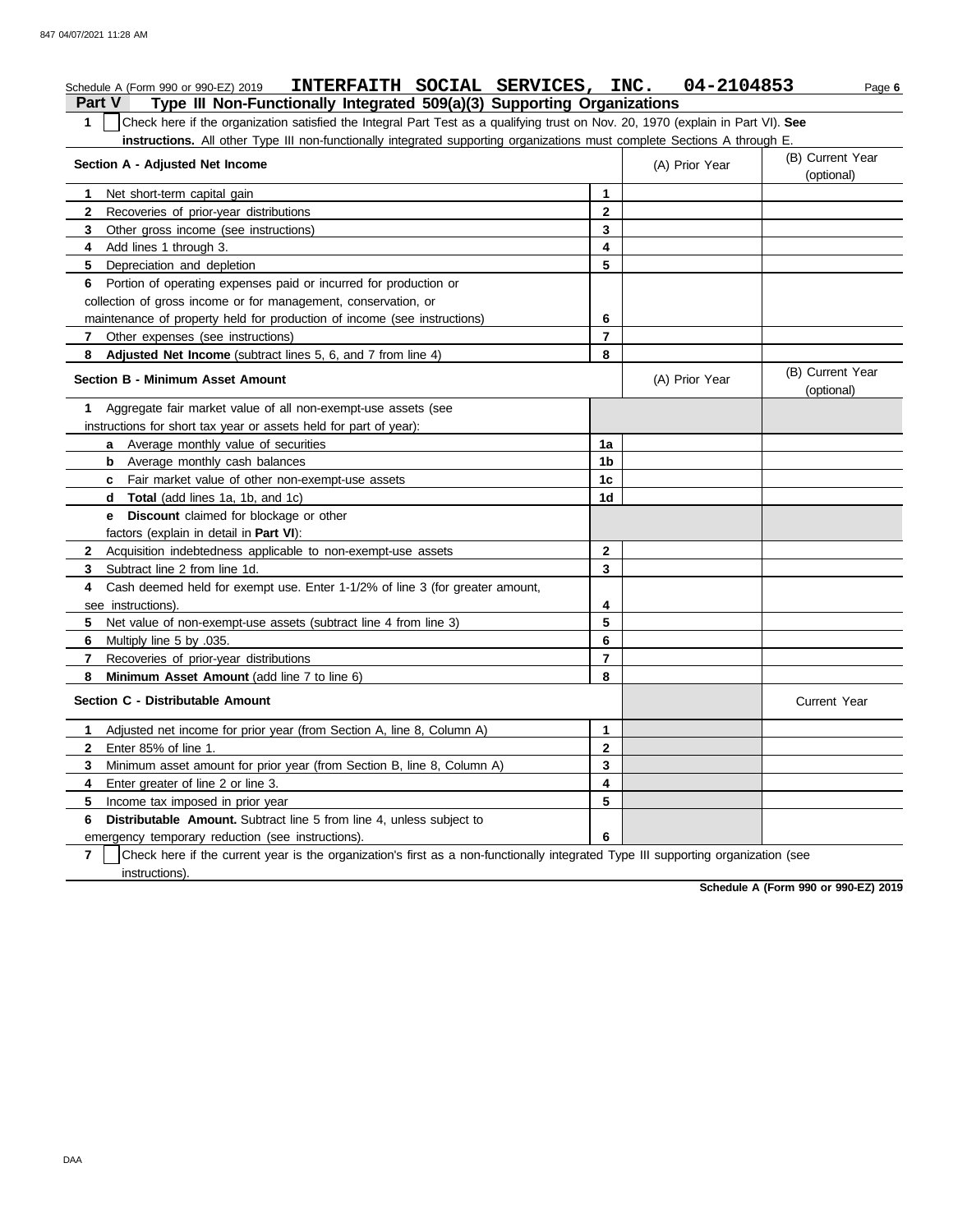| <b>Part V</b> | INTERFAITH SOCIAL SERVICES, INC.<br>Schedule A (Form 990 or 990-EZ) 2019<br>Type III Non-Functionally Integrated 509(a)(3) Supporting Organizations (continued) |                             | 04-2104853                            | Page 7                                  |
|---------------|-----------------------------------------------------------------------------------------------------------------------------------------------------------------|-----------------------------|---------------------------------------|-----------------------------------------|
|               | <b>Section D - Distributions</b>                                                                                                                                |                             |                                       | <b>Current Year</b>                     |
| 1             | Amounts paid to supported organizations to accomplish exempt purposes                                                                                           |                             |                                       |                                         |
| $\mathbf{2}$  | Amounts paid to perform activity that directly furthers exempt purposes of supported<br>organizations, in excess of income from activity                        |                             |                                       |                                         |
| 3             | Administrative expenses paid to accomplish exempt purposes of supported organizations                                                                           |                             |                                       |                                         |
| 4             | Amounts paid to acquire exempt-use assets                                                                                                                       |                             |                                       |                                         |
| 5             | Qualified set-aside amounts (prior IRS approval required)                                                                                                       |                             |                                       |                                         |
| 6             | Other distributions (describe in Part VI). See instructions.                                                                                                    |                             |                                       |                                         |
| 7             | Total annual distributions. Add lines 1 through 6.                                                                                                              |                             |                                       |                                         |
| 8             | Distributions to attentive supported organizations to which the organization is responsive                                                                      |                             |                                       |                                         |
|               | (provide details in Part VI). See instructions.                                                                                                                 |                             |                                       |                                         |
| 9             | Distributable amount for 2019 from Section C, line 6                                                                                                            |                             |                                       |                                         |
| 10            | Line 8 amount divided by line 9 amount                                                                                                                          |                             |                                       |                                         |
|               |                                                                                                                                                                 | (i)                         | (ii)                                  | (iii)                                   |
|               | <b>Section E - Distribution Allocations (see instructions)</b>                                                                                                  | <b>Excess Distributions</b> | <b>Underdistributions</b><br>Pre-2019 | <b>Distributable</b><br>Amount for 2019 |
| 1             | Distributable amount for 2019 from Section C, line 6                                                                                                            |                             |                                       |                                         |
| $\mathbf{2}$  | Underdistributions, if any, for years prior to 2019                                                                                                             |                             |                                       |                                         |
|               | (reasonable cause required-explain in Part VI). See                                                                                                             |                             |                                       |                                         |
|               | instructions.                                                                                                                                                   |                             |                                       |                                         |
| 3             | Excess distributions carryover, if any, to 2019                                                                                                                 |                             |                                       |                                         |
|               |                                                                                                                                                                 |                             |                                       |                                         |
|               |                                                                                                                                                                 |                             |                                       |                                         |
|               |                                                                                                                                                                 |                             |                                       |                                         |
|               | e From 2018                                                                                                                                                     |                             |                                       |                                         |
|               | f Total of lines 3a through e                                                                                                                                   |                             |                                       |                                         |
|               | g Applied to underdistributions of prior years                                                                                                                  |                             |                                       |                                         |
|               | h Applied to 2019 distributable amount                                                                                                                          |                             |                                       |                                         |
|               | <i>i</i> Carryover from 2014 not applied (see instructions)                                                                                                     |                             |                                       |                                         |
|               | Remainder. Subtract lines 3g, 3h, and 3i from 3f.                                                                                                               |                             |                                       |                                         |
| 4             | Distributions for 2019 from                                                                                                                                     |                             |                                       |                                         |
|               | Section D, line 7:<br>\$                                                                                                                                        |                             |                                       |                                         |
|               | a Applied to underdistributions of prior years                                                                                                                  |                             |                                       |                                         |
|               | <b>b</b> Applied to 2019 distributable amount                                                                                                                   |                             |                                       |                                         |
|               | c Remainder. Subtract lines 4a and 4b from 4.                                                                                                                   |                             |                                       |                                         |
| 5             | Remaining underdistributions for years prior to 2019, if                                                                                                        |                             |                                       |                                         |
|               | any. Subtract lines 3g and 4a from line 2. For result                                                                                                           |                             |                                       |                                         |
|               | greater than zero, explain in <b>Part VI</b> . See instructions.                                                                                                |                             |                                       |                                         |
| 6             | Remaining underdistributions for 2019. Subtract lines 3h                                                                                                        |                             |                                       |                                         |
|               | and 4b from line 1. For result greater than zero, explain in                                                                                                    |                             |                                       |                                         |
|               | <b>Part VI.</b> See instructions.                                                                                                                               |                             |                                       |                                         |
| 7             | Excess distributions carryover to 2020. Add lines 3j                                                                                                            |                             |                                       |                                         |
|               | and 4c.                                                                                                                                                         |                             |                                       |                                         |
| 8             | Breakdown of line 7:                                                                                                                                            |                             |                                       |                                         |
|               | a Excess from 2015                                                                                                                                              |                             |                                       |                                         |
|               | <b>b</b> Excess from 2016                                                                                                                                       |                             |                                       |                                         |
|               | <b>c</b> Excess from 2017                                                                                                                                       |                             |                                       |                                         |
|               | d Excess from 2018.<br>.                                                                                                                                        |                             |                                       |                                         |
|               | e Excess from 2019.                                                                                                                                             |                             |                                       |                                         |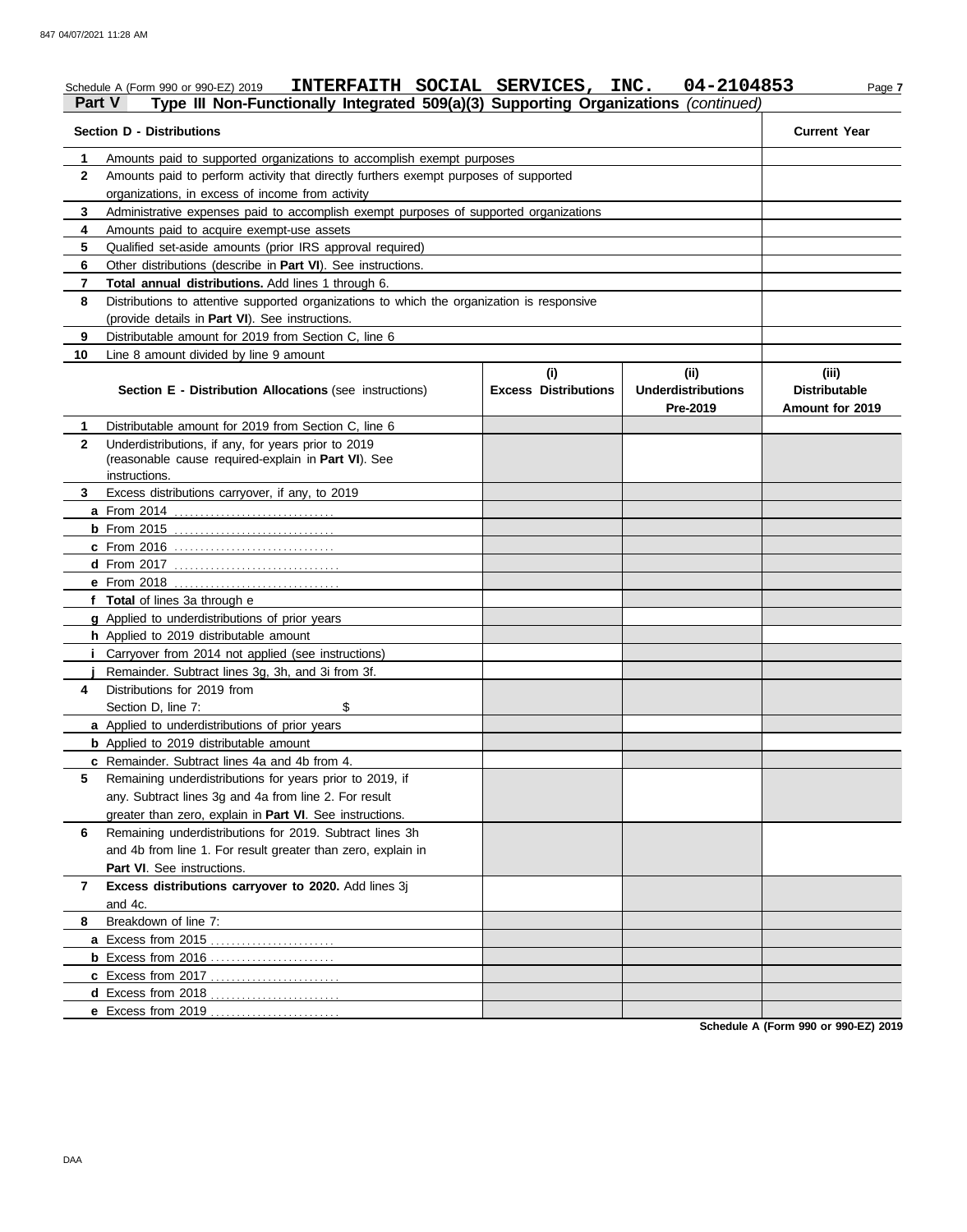| Part VI       | INTERFAITH SOCIAL SERVICES, INC. 04-2104853<br>Schedule A (Form 990 or 990-EZ) 2019<br>Supplemental Information. Provide the explanations required by Part II, line 10; Part II, line 17a or 17b; Part<br>III, line 12; Part IV, Section A, lines 1, 2, 3b, 3c, 4b, 4c, 5a, 6, 9a, 9b, 9c, 11a, 11b, and 11c; Part IV, Section<br>B, lines 1 and 2; Part IV, Section C, line 1; Part IV, Section D, lines 2 and 3; Part IV, Section E, lines 1c, 2a, 2b,<br>3a, and 3b; Part V, line 1; Part V, Section B, line 1e; Part V, Section D, lines 5, 6, and 8; and Part V, Section E,<br>lines 2, 5, and 6. Also complete this part for any additional information. (See instructions.) |               |  | Page 8 |
|---------------|------------------------------------------------------------------------------------------------------------------------------------------------------------------------------------------------------------------------------------------------------------------------------------------------------------------------------------------------------------------------------------------------------------------------------------------------------------------------------------------------------------------------------------------------------------------------------------------------------------------------------------------------------------------------------------|---------------|--|--------|
|               | Part II, Line 10 - Other Income Detail                                                                                                                                                                                                                                                                                                                                                                                                                                                                                                                                                                                                                                             |               |  |        |
|               | <b>MISCELLANEOUS</b>                                                                                                                                                                                                                                                                                                                                                                                                                                                                                                                                                                                                                                                               | \$<br>195,947 |  |        |
|               | FUNDRAISING EVENTS                                                                                                                                                                                                                                                                                                                                                                                                                                                                                                                                                                                                                                                                 | \$<br>241,506 |  |        |
| <b>GAMING</b> |                                                                                                                                                                                                                                                                                                                                                                                                                                                                                                                                                                                                                                                                                    | \$<br>14,515  |  |        |
|               |                                                                                                                                                                                                                                                                                                                                                                                                                                                                                                                                                                                                                                                                                    |               |  |        |
|               |                                                                                                                                                                                                                                                                                                                                                                                                                                                                                                                                                                                                                                                                                    |               |  |        |
|               |                                                                                                                                                                                                                                                                                                                                                                                                                                                                                                                                                                                                                                                                                    |               |  |        |
|               |                                                                                                                                                                                                                                                                                                                                                                                                                                                                                                                                                                                                                                                                                    |               |  |        |
|               |                                                                                                                                                                                                                                                                                                                                                                                                                                                                                                                                                                                                                                                                                    |               |  |        |
|               |                                                                                                                                                                                                                                                                                                                                                                                                                                                                                                                                                                                                                                                                                    |               |  |        |
|               |                                                                                                                                                                                                                                                                                                                                                                                                                                                                                                                                                                                                                                                                                    |               |  |        |
|               |                                                                                                                                                                                                                                                                                                                                                                                                                                                                                                                                                                                                                                                                                    |               |  |        |
|               |                                                                                                                                                                                                                                                                                                                                                                                                                                                                                                                                                                                                                                                                                    |               |  |        |
|               |                                                                                                                                                                                                                                                                                                                                                                                                                                                                                                                                                                                                                                                                                    |               |  |        |
|               |                                                                                                                                                                                                                                                                                                                                                                                                                                                                                                                                                                                                                                                                                    |               |  |        |
|               |                                                                                                                                                                                                                                                                                                                                                                                                                                                                                                                                                                                                                                                                                    |               |  |        |
|               |                                                                                                                                                                                                                                                                                                                                                                                                                                                                                                                                                                                                                                                                                    |               |  |        |
|               |                                                                                                                                                                                                                                                                                                                                                                                                                                                                                                                                                                                                                                                                                    |               |  |        |
|               |                                                                                                                                                                                                                                                                                                                                                                                                                                                                                                                                                                                                                                                                                    |               |  |        |
|               |                                                                                                                                                                                                                                                                                                                                                                                                                                                                                                                                                                                                                                                                                    |               |  |        |
|               |                                                                                                                                                                                                                                                                                                                                                                                                                                                                                                                                                                                                                                                                                    |               |  |        |
|               |                                                                                                                                                                                                                                                                                                                                                                                                                                                                                                                                                                                                                                                                                    |               |  |        |
|               |                                                                                                                                                                                                                                                                                                                                                                                                                                                                                                                                                                                                                                                                                    |               |  |        |
|               |                                                                                                                                                                                                                                                                                                                                                                                                                                                                                                                                                                                                                                                                                    |               |  |        |
|               |                                                                                                                                                                                                                                                                                                                                                                                                                                                                                                                                                                                                                                                                                    |               |  |        |
|               |                                                                                                                                                                                                                                                                                                                                                                                                                                                                                                                                                                                                                                                                                    |               |  |        |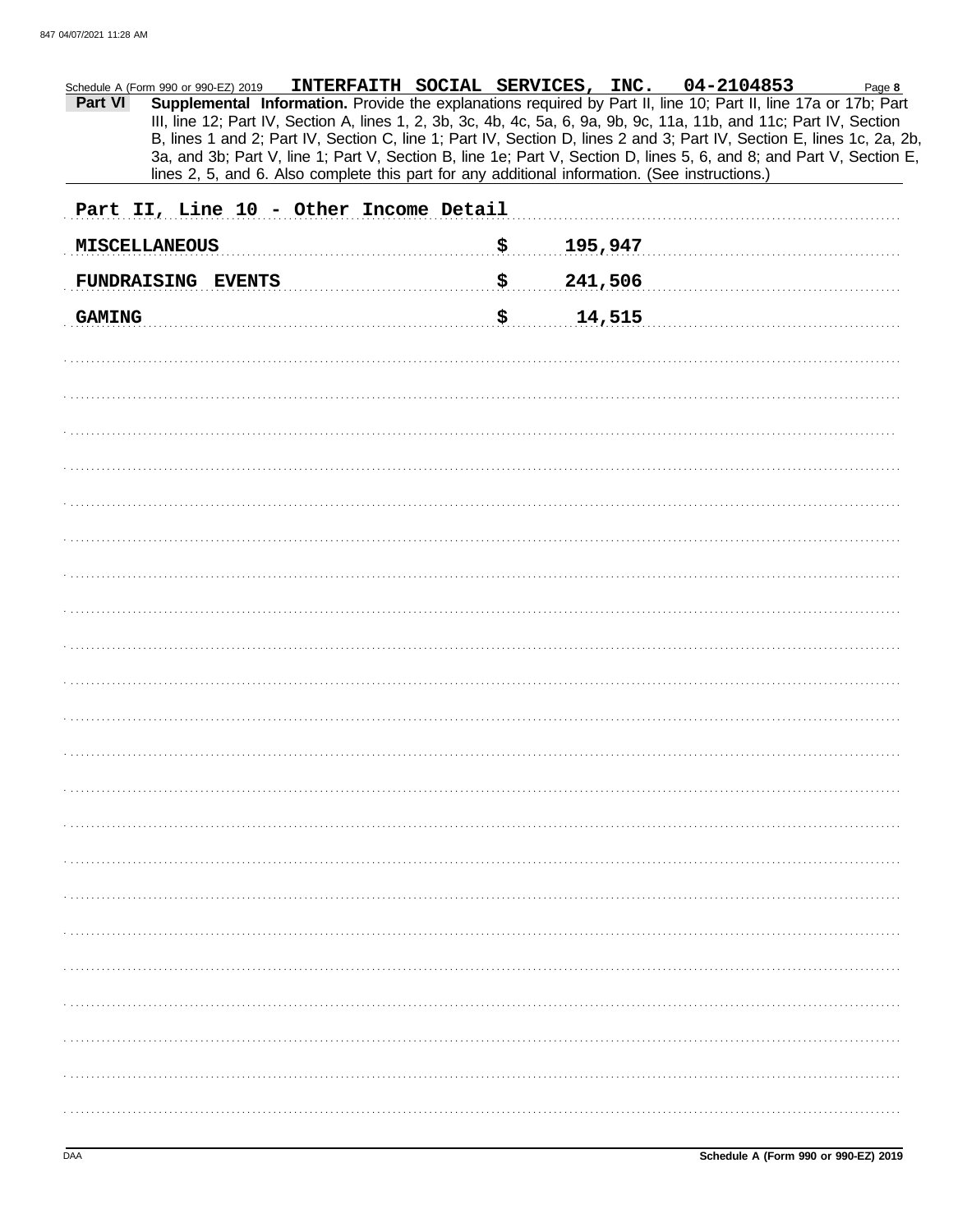| u Complete if the organization answered "Yes" on Form 990,<br>(Form 990)<br>9<br>Part IV, line 6, 7, 8, 9, 10, 11a, 11b, 11c, 11d, 11e, 11f, 12a, or 12b.<br><b>Open to Public</b><br>Department of the Treasury<br>u Attach to Form 990.<br><b>Inspection</b><br>Internal Revenue Service<br><b>u</b> Go to <i>www.irs.gov/Form990</i> for instructions and the latest information.<br>Name of the organization<br>Employer identification number<br>04-2104853<br>INTERFAITH SOCIAL SERVICES, INC.<br>Organizations Maintaining Donor Advised Funds or Other Similar Funds or Accounts.<br>Part I<br>Complete if the organization answered "Yes" on Form 990, Part IV, line 6.<br>(a) Donor advised funds<br>(b) Funds and other accounts<br>Total number at end of year<br>1<br>Aggregate value of contributions to (during year)<br>2<br>Aggregate value of grants from (during year)<br>3<br>the control of the control of the control of the control of the control of<br>4<br>Did the organization inform all donors and donor advisors in writing that the assets held in donor advised<br>5<br>Yes<br>No<br>Did the organization inform all grantees, donors, and donor advisors in writing that grant funds can be used<br>6<br>only for charitable purposes and not for the benefit of the donor or donor advisor, or for any other purpose<br>Yes<br>No<br>Part II<br><b>Conservation Easements.</b><br>Complete if the organization answered "Yes" on Form 990, Part IV, line 7.<br>Purpose(s) of conservation easements held by the organization (check all that apply).<br>1<br>Preservation of land for public use (for example, recreation or education<br>Preservation of a historically important land area<br>Protection of natural habitat<br>Preservation of a certified historic structure<br>Preservation of open space<br>Complete lines 2a through 2d if the organization held a qualified conservation contribution in the form of a conservation<br>2<br>easement on the last day of the tax year.<br>Held at the End of the Tax Year<br>a Total number of conservation easements<br>2a<br>2b<br>b<br>Number of conservation easements on a certified historic structure included in (a)<br>2с<br>c<br>d Number of conservation easements included in (c) acquired after 7/25/06, and not on a<br>2d<br>Number of conservation easements modified, transferred, released, extinguished, or terminated by the organization during the<br>3<br>tax year $\mathbf{u}$<br>Number of states where property subject to conservation easement is located u<br>Does the organization have a written policy regarding the periodic monitoring, inspection, handling of<br>5<br>$Yes \mid$<br>No<br>Staff and volunteer hours devoted to monitoring, inspecting, handling of violations, and enforcing conservation easements during the year<br>6<br>u <sub></sub> .<br>Amount of expenses incurred in monitoring, inspecting, handling of violations, and enforcing conservation easements during the year<br>7<br><b>u</b> \$<br>Does each conservation easement reported on line 2(d) above satisfy the requirements of section 170(h)(4)(B)(i)<br>8<br>Yes<br>No<br>In Part XIII, describe how the organization reports conservation easements in its revenue and expense statement and<br>9<br>balance sheet, and include, if applicable, the text of the footnote to the organization's financial statements that describes the<br>organization's accounting for conservation easements.<br>Organizations Maintaining Collections of Art, Historical Treasures, or Other Similar Assets.<br>Part III<br>Complete if the organization answered "Yes" on Form 990, Part IV, line 8.<br>1a If the organization elected, as permitted under FASB ASC 958, not to report in its revenue statement and balance sheet works<br>of art, historical treasures, or other similar assets held for public exhibition, education, or research in furtherance of public<br>service, provide in Part XIII the text of the footnote to its financial statements that describes these items.<br><b>b</b> If the organization elected, as permitted under FASB ASC 958, to report in its revenue statement and balance sheet works of<br>art, historical treasures, or other similar assets held for public exhibition, education, or research in furtherance of public service,<br>provide the following amounts relating to these items:<br>$\mathbf{u}$ \$<br>$u \$<br>If the organization received or held works of art, historical treasures, or other similar assets for financial gain, provide the<br>2<br>following amounts required to be reported under FASB ASC 958 relating to these items:<br>a<br>b<br>For Paperwork Reduction Act Notice, see the Instructions for Form 990.<br>Schedule D (Form 990) 2019 | <b>SCHEDULE D</b> | Supplemental Financial Statements |  | OMB No. 1545-0047 |
|-----------------------------------------------------------------------------------------------------------------------------------------------------------------------------------------------------------------------------------------------------------------------------------------------------------------------------------------------------------------------------------------------------------------------------------------------------------------------------------------------------------------------------------------------------------------------------------------------------------------------------------------------------------------------------------------------------------------------------------------------------------------------------------------------------------------------------------------------------------------------------------------------------------------------------------------------------------------------------------------------------------------------------------------------------------------------------------------------------------------------------------------------------------------------------------------------------------------------------------------------------------------------------------------------------------------------------------------------------------------------------------------------------------------------------------------------------------------------------------------------------------------------------------------------------------------------------------------------------------------------------------------------------------------------------------------------------------------------------------------------------------------------------------------------------------------------------------------------------------------------------------------------------------------------------------------------------------------------------------------------------------------------------------------------------------------------------------------------------------------------------------------------------------------------------------------------------------------------------------------------------------------------------------------------------------------------------------------------------------------------------------------------------------------------------------------------------------------------------------------------------------------------------------------------------------------------------------------------------------------------------------------------------------------------------------------------------------------------------------------------------------------------------------------------------------------------------------------------------------------------------------------------------------------------------------------------------------------------------------------------------------------------------------------------------------------------------------------------------------------------------------------------------------------------------------------------------------------------------------------------------------------------------------------------------------------------------------------------------------------------------------------------------------------------------------------------------------------------------------------------------------------------------------------------------------------------------------------------------------------------------------------------------------------------------------------------------------------------------------------------------------------------------------------------------------------------------------------------------------------------------------------------------------------------------------------------------------------------------------------------------------------------------------------------------------------------------------------------------------------------------------------------------------------------------------------------------------------------------------------------------------------------------------------------------------------------------------------------------------------------------------------------------------------------------------------------------------------------------------------------------------------------------------------------------------------------------------------------------------------------------------------------------------------------------------------------------------------------------------------------------------------------------------------------------------------------------------|-------------------|-----------------------------------|--|-------------------|
|                                                                                                                                                                                                                                                                                                                                                                                                                                                                                                                                                                                                                                                                                                                                                                                                                                                                                                                                                                                                                                                                                                                                                                                                                                                                                                                                                                                                                                                                                                                                                                                                                                                                                                                                                                                                                                                                                                                                                                                                                                                                                                                                                                                                                                                                                                                                                                                                                                                                                                                                                                                                                                                                                                                                                                                                                                                                                                                                                                                                                                                                                                                                                                                                                                                                                                                                                                                                                                                                                                                                                                                                                                                                                                                                                                                                                                                                                                                                                                                                                                                                                                                                                                                                                                                                                                                                                                                                                                                                                                                                                                                                                                                                                                                                                                                                                                   |                   |                                   |  |                   |
|                                                                                                                                                                                                                                                                                                                                                                                                                                                                                                                                                                                                                                                                                                                                                                                                                                                                                                                                                                                                                                                                                                                                                                                                                                                                                                                                                                                                                                                                                                                                                                                                                                                                                                                                                                                                                                                                                                                                                                                                                                                                                                                                                                                                                                                                                                                                                                                                                                                                                                                                                                                                                                                                                                                                                                                                                                                                                                                                                                                                                                                                                                                                                                                                                                                                                                                                                                                                                                                                                                                                                                                                                                                                                                                                                                                                                                                                                                                                                                                                                                                                                                                                                                                                                                                                                                                                                                                                                                                                                                                                                                                                                                                                                                                                                                                                                                   |                   |                                   |  |                   |
|                                                                                                                                                                                                                                                                                                                                                                                                                                                                                                                                                                                                                                                                                                                                                                                                                                                                                                                                                                                                                                                                                                                                                                                                                                                                                                                                                                                                                                                                                                                                                                                                                                                                                                                                                                                                                                                                                                                                                                                                                                                                                                                                                                                                                                                                                                                                                                                                                                                                                                                                                                                                                                                                                                                                                                                                                                                                                                                                                                                                                                                                                                                                                                                                                                                                                                                                                                                                                                                                                                                                                                                                                                                                                                                                                                                                                                                                                                                                                                                                                                                                                                                                                                                                                                                                                                                                                                                                                                                                                                                                                                                                                                                                                                                                                                                                                                   |                   |                                   |  |                   |
|                                                                                                                                                                                                                                                                                                                                                                                                                                                                                                                                                                                                                                                                                                                                                                                                                                                                                                                                                                                                                                                                                                                                                                                                                                                                                                                                                                                                                                                                                                                                                                                                                                                                                                                                                                                                                                                                                                                                                                                                                                                                                                                                                                                                                                                                                                                                                                                                                                                                                                                                                                                                                                                                                                                                                                                                                                                                                                                                                                                                                                                                                                                                                                                                                                                                                                                                                                                                                                                                                                                                                                                                                                                                                                                                                                                                                                                                                                                                                                                                                                                                                                                                                                                                                                                                                                                                                                                                                                                                                                                                                                                                                                                                                                                                                                                                                                   |                   |                                   |  |                   |
|                                                                                                                                                                                                                                                                                                                                                                                                                                                                                                                                                                                                                                                                                                                                                                                                                                                                                                                                                                                                                                                                                                                                                                                                                                                                                                                                                                                                                                                                                                                                                                                                                                                                                                                                                                                                                                                                                                                                                                                                                                                                                                                                                                                                                                                                                                                                                                                                                                                                                                                                                                                                                                                                                                                                                                                                                                                                                                                                                                                                                                                                                                                                                                                                                                                                                                                                                                                                                                                                                                                                                                                                                                                                                                                                                                                                                                                                                                                                                                                                                                                                                                                                                                                                                                                                                                                                                                                                                                                                                                                                                                                                                                                                                                                                                                                                                                   |                   |                                   |  |                   |
|                                                                                                                                                                                                                                                                                                                                                                                                                                                                                                                                                                                                                                                                                                                                                                                                                                                                                                                                                                                                                                                                                                                                                                                                                                                                                                                                                                                                                                                                                                                                                                                                                                                                                                                                                                                                                                                                                                                                                                                                                                                                                                                                                                                                                                                                                                                                                                                                                                                                                                                                                                                                                                                                                                                                                                                                                                                                                                                                                                                                                                                                                                                                                                                                                                                                                                                                                                                                                                                                                                                                                                                                                                                                                                                                                                                                                                                                                                                                                                                                                                                                                                                                                                                                                                                                                                                                                                                                                                                                                                                                                                                                                                                                                                                                                                                                                                   |                   |                                   |  |                   |
|                                                                                                                                                                                                                                                                                                                                                                                                                                                                                                                                                                                                                                                                                                                                                                                                                                                                                                                                                                                                                                                                                                                                                                                                                                                                                                                                                                                                                                                                                                                                                                                                                                                                                                                                                                                                                                                                                                                                                                                                                                                                                                                                                                                                                                                                                                                                                                                                                                                                                                                                                                                                                                                                                                                                                                                                                                                                                                                                                                                                                                                                                                                                                                                                                                                                                                                                                                                                                                                                                                                                                                                                                                                                                                                                                                                                                                                                                                                                                                                                                                                                                                                                                                                                                                                                                                                                                                                                                                                                                                                                                                                                                                                                                                                                                                                                                                   |                   |                                   |  |                   |
|                                                                                                                                                                                                                                                                                                                                                                                                                                                                                                                                                                                                                                                                                                                                                                                                                                                                                                                                                                                                                                                                                                                                                                                                                                                                                                                                                                                                                                                                                                                                                                                                                                                                                                                                                                                                                                                                                                                                                                                                                                                                                                                                                                                                                                                                                                                                                                                                                                                                                                                                                                                                                                                                                                                                                                                                                                                                                                                                                                                                                                                                                                                                                                                                                                                                                                                                                                                                                                                                                                                                                                                                                                                                                                                                                                                                                                                                                                                                                                                                                                                                                                                                                                                                                                                                                                                                                                                                                                                                                                                                                                                                                                                                                                                                                                                                                                   |                   |                                   |  |                   |
|                                                                                                                                                                                                                                                                                                                                                                                                                                                                                                                                                                                                                                                                                                                                                                                                                                                                                                                                                                                                                                                                                                                                                                                                                                                                                                                                                                                                                                                                                                                                                                                                                                                                                                                                                                                                                                                                                                                                                                                                                                                                                                                                                                                                                                                                                                                                                                                                                                                                                                                                                                                                                                                                                                                                                                                                                                                                                                                                                                                                                                                                                                                                                                                                                                                                                                                                                                                                                                                                                                                                                                                                                                                                                                                                                                                                                                                                                                                                                                                                                                                                                                                                                                                                                                                                                                                                                                                                                                                                                                                                                                                                                                                                                                                                                                                                                                   |                   |                                   |  |                   |
|                                                                                                                                                                                                                                                                                                                                                                                                                                                                                                                                                                                                                                                                                                                                                                                                                                                                                                                                                                                                                                                                                                                                                                                                                                                                                                                                                                                                                                                                                                                                                                                                                                                                                                                                                                                                                                                                                                                                                                                                                                                                                                                                                                                                                                                                                                                                                                                                                                                                                                                                                                                                                                                                                                                                                                                                                                                                                                                                                                                                                                                                                                                                                                                                                                                                                                                                                                                                                                                                                                                                                                                                                                                                                                                                                                                                                                                                                                                                                                                                                                                                                                                                                                                                                                                                                                                                                                                                                                                                                                                                                                                                                                                                                                                                                                                                                                   |                   |                                   |  |                   |
|                                                                                                                                                                                                                                                                                                                                                                                                                                                                                                                                                                                                                                                                                                                                                                                                                                                                                                                                                                                                                                                                                                                                                                                                                                                                                                                                                                                                                                                                                                                                                                                                                                                                                                                                                                                                                                                                                                                                                                                                                                                                                                                                                                                                                                                                                                                                                                                                                                                                                                                                                                                                                                                                                                                                                                                                                                                                                                                                                                                                                                                                                                                                                                                                                                                                                                                                                                                                                                                                                                                                                                                                                                                                                                                                                                                                                                                                                                                                                                                                                                                                                                                                                                                                                                                                                                                                                                                                                                                                                                                                                                                                                                                                                                                                                                                                                                   |                   |                                   |  |                   |
|                                                                                                                                                                                                                                                                                                                                                                                                                                                                                                                                                                                                                                                                                                                                                                                                                                                                                                                                                                                                                                                                                                                                                                                                                                                                                                                                                                                                                                                                                                                                                                                                                                                                                                                                                                                                                                                                                                                                                                                                                                                                                                                                                                                                                                                                                                                                                                                                                                                                                                                                                                                                                                                                                                                                                                                                                                                                                                                                                                                                                                                                                                                                                                                                                                                                                                                                                                                                                                                                                                                                                                                                                                                                                                                                                                                                                                                                                                                                                                                                                                                                                                                                                                                                                                                                                                                                                                                                                                                                                                                                                                                                                                                                                                                                                                                                                                   |                   |                                   |  |                   |
|                                                                                                                                                                                                                                                                                                                                                                                                                                                                                                                                                                                                                                                                                                                                                                                                                                                                                                                                                                                                                                                                                                                                                                                                                                                                                                                                                                                                                                                                                                                                                                                                                                                                                                                                                                                                                                                                                                                                                                                                                                                                                                                                                                                                                                                                                                                                                                                                                                                                                                                                                                                                                                                                                                                                                                                                                                                                                                                                                                                                                                                                                                                                                                                                                                                                                                                                                                                                                                                                                                                                                                                                                                                                                                                                                                                                                                                                                                                                                                                                                                                                                                                                                                                                                                                                                                                                                                                                                                                                                                                                                                                                                                                                                                                                                                                                                                   |                   |                                   |  |                   |
|                                                                                                                                                                                                                                                                                                                                                                                                                                                                                                                                                                                                                                                                                                                                                                                                                                                                                                                                                                                                                                                                                                                                                                                                                                                                                                                                                                                                                                                                                                                                                                                                                                                                                                                                                                                                                                                                                                                                                                                                                                                                                                                                                                                                                                                                                                                                                                                                                                                                                                                                                                                                                                                                                                                                                                                                                                                                                                                                                                                                                                                                                                                                                                                                                                                                                                                                                                                                                                                                                                                                                                                                                                                                                                                                                                                                                                                                                                                                                                                                                                                                                                                                                                                                                                                                                                                                                                                                                                                                                                                                                                                                                                                                                                                                                                                                                                   |                   |                                   |  |                   |
|                                                                                                                                                                                                                                                                                                                                                                                                                                                                                                                                                                                                                                                                                                                                                                                                                                                                                                                                                                                                                                                                                                                                                                                                                                                                                                                                                                                                                                                                                                                                                                                                                                                                                                                                                                                                                                                                                                                                                                                                                                                                                                                                                                                                                                                                                                                                                                                                                                                                                                                                                                                                                                                                                                                                                                                                                                                                                                                                                                                                                                                                                                                                                                                                                                                                                                                                                                                                                                                                                                                                                                                                                                                                                                                                                                                                                                                                                                                                                                                                                                                                                                                                                                                                                                                                                                                                                                                                                                                                                                                                                                                                                                                                                                                                                                                                                                   |                   |                                   |  |                   |
|                                                                                                                                                                                                                                                                                                                                                                                                                                                                                                                                                                                                                                                                                                                                                                                                                                                                                                                                                                                                                                                                                                                                                                                                                                                                                                                                                                                                                                                                                                                                                                                                                                                                                                                                                                                                                                                                                                                                                                                                                                                                                                                                                                                                                                                                                                                                                                                                                                                                                                                                                                                                                                                                                                                                                                                                                                                                                                                                                                                                                                                                                                                                                                                                                                                                                                                                                                                                                                                                                                                                                                                                                                                                                                                                                                                                                                                                                                                                                                                                                                                                                                                                                                                                                                                                                                                                                                                                                                                                                                                                                                                                                                                                                                                                                                                                                                   |                   |                                   |  |                   |
|                                                                                                                                                                                                                                                                                                                                                                                                                                                                                                                                                                                                                                                                                                                                                                                                                                                                                                                                                                                                                                                                                                                                                                                                                                                                                                                                                                                                                                                                                                                                                                                                                                                                                                                                                                                                                                                                                                                                                                                                                                                                                                                                                                                                                                                                                                                                                                                                                                                                                                                                                                                                                                                                                                                                                                                                                                                                                                                                                                                                                                                                                                                                                                                                                                                                                                                                                                                                                                                                                                                                                                                                                                                                                                                                                                                                                                                                                                                                                                                                                                                                                                                                                                                                                                                                                                                                                                                                                                                                                                                                                                                                                                                                                                                                                                                                                                   |                   |                                   |  |                   |
|                                                                                                                                                                                                                                                                                                                                                                                                                                                                                                                                                                                                                                                                                                                                                                                                                                                                                                                                                                                                                                                                                                                                                                                                                                                                                                                                                                                                                                                                                                                                                                                                                                                                                                                                                                                                                                                                                                                                                                                                                                                                                                                                                                                                                                                                                                                                                                                                                                                                                                                                                                                                                                                                                                                                                                                                                                                                                                                                                                                                                                                                                                                                                                                                                                                                                                                                                                                                                                                                                                                                                                                                                                                                                                                                                                                                                                                                                                                                                                                                                                                                                                                                                                                                                                                                                                                                                                                                                                                                                                                                                                                                                                                                                                                                                                                                                                   |                   |                                   |  |                   |
|                                                                                                                                                                                                                                                                                                                                                                                                                                                                                                                                                                                                                                                                                                                                                                                                                                                                                                                                                                                                                                                                                                                                                                                                                                                                                                                                                                                                                                                                                                                                                                                                                                                                                                                                                                                                                                                                                                                                                                                                                                                                                                                                                                                                                                                                                                                                                                                                                                                                                                                                                                                                                                                                                                                                                                                                                                                                                                                                                                                                                                                                                                                                                                                                                                                                                                                                                                                                                                                                                                                                                                                                                                                                                                                                                                                                                                                                                                                                                                                                                                                                                                                                                                                                                                                                                                                                                                                                                                                                                                                                                                                                                                                                                                                                                                                                                                   |                   |                                   |  |                   |
|                                                                                                                                                                                                                                                                                                                                                                                                                                                                                                                                                                                                                                                                                                                                                                                                                                                                                                                                                                                                                                                                                                                                                                                                                                                                                                                                                                                                                                                                                                                                                                                                                                                                                                                                                                                                                                                                                                                                                                                                                                                                                                                                                                                                                                                                                                                                                                                                                                                                                                                                                                                                                                                                                                                                                                                                                                                                                                                                                                                                                                                                                                                                                                                                                                                                                                                                                                                                                                                                                                                                                                                                                                                                                                                                                                                                                                                                                                                                                                                                                                                                                                                                                                                                                                                                                                                                                                                                                                                                                                                                                                                                                                                                                                                                                                                                                                   |                   |                                   |  |                   |
|                                                                                                                                                                                                                                                                                                                                                                                                                                                                                                                                                                                                                                                                                                                                                                                                                                                                                                                                                                                                                                                                                                                                                                                                                                                                                                                                                                                                                                                                                                                                                                                                                                                                                                                                                                                                                                                                                                                                                                                                                                                                                                                                                                                                                                                                                                                                                                                                                                                                                                                                                                                                                                                                                                                                                                                                                                                                                                                                                                                                                                                                                                                                                                                                                                                                                                                                                                                                                                                                                                                                                                                                                                                                                                                                                                                                                                                                                                                                                                                                                                                                                                                                                                                                                                                                                                                                                                                                                                                                                                                                                                                                                                                                                                                                                                                                                                   |                   |                                   |  |                   |
|                                                                                                                                                                                                                                                                                                                                                                                                                                                                                                                                                                                                                                                                                                                                                                                                                                                                                                                                                                                                                                                                                                                                                                                                                                                                                                                                                                                                                                                                                                                                                                                                                                                                                                                                                                                                                                                                                                                                                                                                                                                                                                                                                                                                                                                                                                                                                                                                                                                                                                                                                                                                                                                                                                                                                                                                                                                                                                                                                                                                                                                                                                                                                                                                                                                                                                                                                                                                                                                                                                                                                                                                                                                                                                                                                                                                                                                                                                                                                                                                                                                                                                                                                                                                                                                                                                                                                                                                                                                                                                                                                                                                                                                                                                                                                                                                                                   |                   |                                   |  |                   |
|                                                                                                                                                                                                                                                                                                                                                                                                                                                                                                                                                                                                                                                                                                                                                                                                                                                                                                                                                                                                                                                                                                                                                                                                                                                                                                                                                                                                                                                                                                                                                                                                                                                                                                                                                                                                                                                                                                                                                                                                                                                                                                                                                                                                                                                                                                                                                                                                                                                                                                                                                                                                                                                                                                                                                                                                                                                                                                                                                                                                                                                                                                                                                                                                                                                                                                                                                                                                                                                                                                                                                                                                                                                                                                                                                                                                                                                                                                                                                                                                                                                                                                                                                                                                                                                                                                                                                                                                                                                                                                                                                                                                                                                                                                                                                                                                                                   |                   |                                   |  |                   |
|                                                                                                                                                                                                                                                                                                                                                                                                                                                                                                                                                                                                                                                                                                                                                                                                                                                                                                                                                                                                                                                                                                                                                                                                                                                                                                                                                                                                                                                                                                                                                                                                                                                                                                                                                                                                                                                                                                                                                                                                                                                                                                                                                                                                                                                                                                                                                                                                                                                                                                                                                                                                                                                                                                                                                                                                                                                                                                                                                                                                                                                                                                                                                                                                                                                                                                                                                                                                                                                                                                                                                                                                                                                                                                                                                                                                                                                                                                                                                                                                                                                                                                                                                                                                                                                                                                                                                                                                                                                                                                                                                                                                                                                                                                                                                                                                                                   |                   |                                   |  |                   |
|                                                                                                                                                                                                                                                                                                                                                                                                                                                                                                                                                                                                                                                                                                                                                                                                                                                                                                                                                                                                                                                                                                                                                                                                                                                                                                                                                                                                                                                                                                                                                                                                                                                                                                                                                                                                                                                                                                                                                                                                                                                                                                                                                                                                                                                                                                                                                                                                                                                                                                                                                                                                                                                                                                                                                                                                                                                                                                                                                                                                                                                                                                                                                                                                                                                                                                                                                                                                                                                                                                                                                                                                                                                                                                                                                                                                                                                                                                                                                                                                                                                                                                                                                                                                                                                                                                                                                                                                                                                                                                                                                                                                                                                                                                                                                                                                                                   |                   |                                   |  |                   |
|                                                                                                                                                                                                                                                                                                                                                                                                                                                                                                                                                                                                                                                                                                                                                                                                                                                                                                                                                                                                                                                                                                                                                                                                                                                                                                                                                                                                                                                                                                                                                                                                                                                                                                                                                                                                                                                                                                                                                                                                                                                                                                                                                                                                                                                                                                                                                                                                                                                                                                                                                                                                                                                                                                                                                                                                                                                                                                                                                                                                                                                                                                                                                                                                                                                                                                                                                                                                                                                                                                                                                                                                                                                                                                                                                                                                                                                                                                                                                                                                                                                                                                                                                                                                                                                                                                                                                                                                                                                                                                                                                                                                                                                                                                                                                                                                                                   |                   |                                   |  |                   |
|                                                                                                                                                                                                                                                                                                                                                                                                                                                                                                                                                                                                                                                                                                                                                                                                                                                                                                                                                                                                                                                                                                                                                                                                                                                                                                                                                                                                                                                                                                                                                                                                                                                                                                                                                                                                                                                                                                                                                                                                                                                                                                                                                                                                                                                                                                                                                                                                                                                                                                                                                                                                                                                                                                                                                                                                                                                                                                                                                                                                                                                                                                                                                                                                                                                                                                                                                                                                                                                                                                                                                                                                                                                                                                                                                                                                                                                                                                                                                                                                                                                                                                                                                                                                                                                                                                                                                                                                                                                                                                                                                                                                                                                                                                                                                                                                                                   |                   |                                   |  |                   |
|                                                                                                                                                                                                                                                                                                                                                                                                                                                                                                                                                                                                                                                                                                                                                                                                                                                                                                                                                                                                                                                                                                                                                                                                                                                                                                                                                                                                                                                                                                                                                                                                                                                                                                                                                                                                                                                                                                                                                                                                                                                                                                                                                                                                                                                                                                                                                                                                                                                                                                                                                                                                                                                                                                                                                                                                                                                                                                                                                                                                                                                                                                                                                                                                                                                                                                                                                                                                                                                                                                                                                                                                                                                                                                                                                                                                                                                                                                                                                                                                                                                                                                                                                                                                                                                                                                                                                                                                                                                                                                                                                                                                                                                                                                                                                                                                                                   |                   |                                   |  |                   |
|                                                                                                                                                                                                                                                                                                                                                                                                                                                                                                                                                                                                                                                                                                                                                                                                                                                                                                                                                                                                                                                                                                                                                                                                                                                                                                                                                                                                                                                                                                                                                                                                                                                                                                                                                                                                                                                                                                                                                                                                                                                                                                                                                                                                                                                                                                                                                                                                                                                                                                                                                                                                                                                                                                                                                                                                                                                                                                                                                                                                                                                                                                                                                                                                                                                                                                                                                                                                                                                                                                                                                                                                                                                                                                                                                                                                                                                                                                                                                                                                                                                                                                                                                                                                                                                                                                                                                                                                                                                                                                                                                                                                                                                                                                                                                                                                                                   |                   |                                   |  |                   |
|                                                                                                                                                                                                                                                                                                                                                                                                                                                                                                                                                                                                                                                                                                                                                                                                                                                                                                                                                                                                                                                                                                                                                                                                                                                                                                                                                                                                                                                                                                                                                                                                                                                                                                                                                                                                                                                                                                                                                                                                                                                                                                                                                                                                                                                                                                                                                                                                                                                                                                                                                                                                                                                                                                                                                                                                                                                                                                                                                                                                                                                                                                                                                                                                                                                                                                                                                                                                                                                                                                                                                                                                                                                                                                                                                                                                                                                                                                                                                                                                                                                                                                                                                                                                                                                                                                                                                                                                                                                                                                                                                                                                                                                                                                                                                                                                                                   |                   |                                   |  |                   |
|                                                                                                                                                                                                                                                                                                                                                                                                                                                                                                                                                                                                                                                                                                                                                                                                                                                                                                                                                                                                                                                                                                                                                                                                                                                                                                                                                                                                                                                                                                                                                                                                                                                                                                                                                                                                                                                                                                                                                                                                                                                                                                                                                                                                                                                                                                                                                                                                                                                                                                                                                                                                                                                                                                                                                                                                                                                                                                                                                                                                                                                                                                                                                                                                                                                                                                                                                                                                                                                                                                                                                                                                                                                                                                                                                                                                                                                                                                                                                                                                                                                                                                                                                                                                                                                                                                                                                                                                                                                                                                                                                                                                                                                                                                                                                                                                                                   |                   |                                   |  |                   |
|                                                                                                                                                                                                                                                                                                                                                                                                                                                                                                                                                                                                                                                                                                                                                                                                                                                                                                                                                                                                                                                                                                                                                                                                                                                                                                                                                                                                                                                                                                                                                                                                                                                                                                                                                                                                                                                                                                                                                                                                                                                                                                                                                                                                                                                                                                                                                                                                                                                                                                                                                                                                                                                                                                                                                                                                                                                                                                                                                                                                                                                                                                                                                                                                                                                                                                                                                                                                                                                                                                                                                                                                                                                                                                                                                                                                                                                                                                                                                                                                                                                                                                                                                                                                                                                                                                                                                                                                                                                                                                                                                                                                                                                                                                                                                                                                                                   |                   |                                   |  |                   |
|                                                                                                                                                                                                                                                                                                                                                                                                                                                                                                                                                                                                                                                                                                                                                                                                                                                                                                                                                                                                                                                                                                                                                                                                                                                                                                                                                                                                                                                                                                                                                                                                                                                                                                                                                                                                                                                                                                                                                                                                                                                                                                                                                                                                                                                                                                                                                                                                                                                                                                                                                                                                                                                                                                                                                                                                                                                                                                                                                                                                                                                                                                                                                                                                                                                                                                                                                                                                                                                                                                                                                                                                                                                                                                                                                                                                                                                                                                                                                                                                                                                                                                                                                                                                                                                                                                                                                                                                                                                                                                                                                                                                                                                                                                                                                                                                                                   |                   |                                   |  |                   |
|                                                                                                                                                                                                                                                                                                                                                                                                                                                                                                                                                                                                                                                                                                                                                                                                                                                                                                                                                                                                                                                                                                                                                                                                                                                                                                                                                                                                                                                                                                                                                                                                                                                                                                                                                                                                                                                                                                                                                                                                                                                                                                                                                                                                                                                                                                                                                                                                                                                                                                                                                                                                                                                                                                                                                                                                                                                                                                                                                                                                                                                                                                                                                                                                                                                                                                                                                                                                                                                                                                                                                                                                                                                                                                                                                                                                                                                                                                                                                                                                                                                                                                                                                                                                                                                                                                                                                                                                                                                                                                                                                                                                                                                                                                                                                                                                                                   |                   |                                   |  |                   |
|                                                                                                                                                                                                                                                                                                                                                                                                                                                                                                                                                                                                                                                                                                                                                                                                                                                                                                                                                                                                                                                                                                                                                                                                                                                                                                                                                                                                                                                                                                                                                                                                                                                                                                                                                                                                                                                                                                                                                                                                                                                                                                                                                                                                                                                                                                                                                                                                                                                                                                                                                                                                                                                                                                                                                                                                                                                                                                                                                                                                                                                                                                                                                                                                                                                                                                                                                                                                                                                                                                                                                                                                                                                                                                                                                                                                                                                                                                                                                                                                                                                                                                                                                                                                                                                                                                                                                                                                                                                                                                                                                                                                                                                                                                                                                                                                                                   |                   |                                   |  |                   |
|                                                                                                                                                                                                                                                                                                                                                                                                                                                                                                                                                                                                                                                                                                                                                                                                                                                                                                                                                                                                                                                                                                                                                                                                                                                                                                                                                                                                                                                                                                                                                                                                                                                                                                                                                                                                                                                                                                                                                                                                                                                                                                                                                                                                                                                                                                                                                                                                                                                                                                                                                                                                                                                                                                                                                                                                                                                                                                                                                                                                                                                                                                                                                                                                                                                                                                                                                                                                                                                                                                                                                                                                                                                                                                                                                                                                                                                                                                                                                                                                                                                                                                                                                                                                                                                                                                                                                                                                                                                                                                                                                                                                                                                                                                                                                                                                                                   |                   |                                   |  |                   |
|                                                                                                                                                                                                                                                                                                                                                                                                                                                                                                                                                                                                                                                                                                                                                                                                                                                                                                                                                                                                                                                                                                                                                                                                                                                                                                                                                                                                                                                                                                                                                                                                                                                                                                                                                                                                                                                                                                                                                                                                                                                                                                                                                                                                                                                                                                                                                                                                                                                                                                                                                                                                                                                                                                                                                                                                                                                                                                                                                                                                                                                                                                                                                                                                                                                                                                                                                                                                                                                                                                                                                                                                                                                                                                                                                                                                                                                                                                                                                                                                                                                                                                                                                                                                                                                                                                                                                                                                                                                                                                                                                                                                                                                                                                                                                                                                                                   |                   |                                   |  |                   |
|                                                                                                                                                                                                                                                                                                                                                                                                                                                                                                                                                                                                                                                                                                                                                                                                                                                                                                                                                                                                                                                                                                                                                                                                                                                                                                                                                                                                                                                                                                                                                                                                                                                                                                                                                                                                                                                                                                                                                                                                                                                                                                                                                                                                                                                                                                                                                                                                                                                                                                                                                                                                                                                                                                                                                                                                                                                                                                                                                                                                                                                                                                                                                                                                                                                                                                                                                                                                                                                                                                                                                                                                                                                                                                                                                                                                                                                                                                                                                                                                                                                                                                                                                                                                                                                                                                                                                                                                                                                                                                                                                                                                                                                                                                                                                                                                                                   |                   |                                   |  |                   |
|                                                                                                                                                                                                                                                                                                                                                                                                                                                                                                                                                                                                                                                                                                                                                                                                                                                                                                                                                                                                                                                                                                                                                                                                                                                                                                                                                                                                                                                                                                                                                                                                                                                                                                                                                                                                                                                                                                                                                                                                                                                                                                                                                                                                                                                                                                                                                                                                                                                                                                                                                                                                                                                                                                                                                                                                                                                                                                                                                                                                                                                                                                                                                                                                                                                                                                                                                                                                                                                                                                                                                                                                                                                                                                                                                                                                                                                                                                                                                                                                                                                                                                                                                                                                                                                                                                                                                                                                                                                                                                                                                                                                                                                                                                                                                                                                                                   |                   |                                   |  |                   |
|                                                                                                                                                                                                                                                                                                                                                                                                                                                                                                                                                                                                                                                                                                                                                                                                                                                                                                                                                                                                                                                                                                                                                                                                                                                                                                                                                                                                                                                                                                                                                                                                                                                                                                                                                                                                                                                                                                                                                                                                                                                                                                                                                                                                                                                                                                                                                                                                                                                                                                                                                                                                                                                                                                                                                                                                                                                                                                                                                                                                                                                                                                                                                                                                                                                                                                                                                                                                                                                                                                                                                                                                                                                                                                                                                                                                                                                                                                                                                                                                                                                                                                                                                                                                                                                                                                                                                                                                                                                                                                                                                                                                                                                                                                                                                                                                                                   |                   |                                   |  |                   |
|                                                                                                                                                                                                                                                                                                                                                                                                                                                                                                                                                                                                                                                                                                                                                                                                                                                                                                                                                                                                                                                                                                                                                                                                                                                                                                                                                                                                                                                                                                                                                                                                                                                                                                                                                                                                                                                                                                                                                                                                                                                                                                                                                                                                                                                                                                                                                                                                                                                                                                                                                                                                                                                                                                                                                                                                                                                                                                                                                                                                                                                                                                                                                                                                                                                                                                                                                                                                                                                                                                                                                                                                                                                                                                                                                                                                                                                                                                                                                                                                                                                                                                                                                                                                                                                                                                                                                                                                                                                                                                                                                                                                                                                                                                                                                                                                                                   |                   |                                   |  |                   |
|                                                                                                                                                                                                                                                                                                                                                                                                                                                                                                                                                                                                                                                                                                                                                                                                                                                                                                                                                                                                                                                                                                                                                                                                                                                                                                                                                                                                                                                                                                                                                                                                                                                                                                                                                                                                                                                                                                                                                                                                                                                                                                                                                                                                                                                                                                                                                                                                                                                                                                                                                                                                                                                                                                                                                                                                                                                                                                                                                                                                                                                                                                                                                                                                                                                                                                                                                                                                                                                                                                                                                                                                                                                                                                                                                                                                                                                                                                                                                                                                                                                                                                                                                                                                                                                                                                                                                                                                                                                                                                                                                                                                                                                                                                                                                                                                                                   |                   |                                   |  |                   |
|                                                                                                                                                                                                                                                                                                                                                                                                                                                                                                                                                                                                                                                                                                                                                                                                                                                                                                                                                                                                                                                                                                                                                                                                                                                                                                                                                                                                                                                                                                                                                                                                                                                                                                                                                                                                                                                                                                                                                                                                                                                                                                                                                                                                                                                                                                                                                                                                                                                                                                                                                                                                                                                                                                                                                                                                                                                                                                                                                                                                                                                                                                                                                                                                                                                                                                                                                                                                                                                                                                                                                                                                                                                                                                                                                                                                                                                                                                                                                                                                                                                                                                                                                                                                                                                                                                                                                                                                                                                                                                                                                                                                                                                                                                                                                                                                                                   |                   |                                   |  |                   |
|                                                                                                                                                                                                                                                                                                                                                                                                                                                                                                                                                                                                                                                                                                                                                                                                                                                                                                                                                                                                                                                                                                                                                                                                                                                                                                                                                                                                                                                                                                                                                                                                                                                                                                                                                                                                                                                                                                                                                                                                                                                                                                                                                                                                                                                                                                                                                                                                                                                                                                                                                                                                                                                                                                                                                                                                                                                                                                                                                                                                                                                                                                                                                                                                                                                                                                                                                                                                                                                                                                                                                                                                                                                                                                                                                                                                                                                                                                                                                                                                                                                                                                                                                                                                                                                                                                                                                                                                                                                                                                                                                                                                                                                                                                                                                                                                                                   |                   |                                   |  |                   |
|                                                                                                                                                                                                                                                                                                                                                                                                                                                                                                                                                                                                                                                                                                                                                                                                                                                                                                                                                                                                                                                                                                                                                                                                                                                                                                                                                                                                                                                                                                                                                                                                                                                                                                                                                                                                                                                                                                                                                                                                                                                                                                                                                                                                                                                                                                                                                                                                                                                                                                                                                                                                                                                                                                                                                                                                                                                                                                                                                                                                                                                                                                                                                                                                                                                                                                                                                                                                                                                                                                                                                                                                                                                                                                                                                                                                                                                                                                                                                                                                                                                                                                                                                                                                                                                                                                                                                                                                                                                                                                                                                                                                                                                                                                                                                                                                                                   |                   |                                   |  |                   |
|                                                                                                                                                                                                                                                                                                                                                                                                                                                                                                                                                                                                                                                                                                                                                                                                                                                                                                                                                                                                                                                                                                                                                                                                                                                                                                                                                                                                                                                                                                                                                                                                                                                                                                                                                                                                                                                                                                                                                                                                                                                                                                                                                                                                                                                                                                                                                                                                                                                                                                                                                                                                                                                                                                                                                                                                                                                                                                                                                                                                                                                                                                                                                                                                                                                                                                                                                                                                                                                                                                                                                                                                                                                                                                                                                                                                                                                                                                                                                                                                                                                                                                                                                                                                                                                                                                                                                                                                                                                                                                                                                                                                                                                                                                                                                                                                                                   |                   |                                   |  |                   |
|                                                                                                                                                                                                                                                                                                                                                                                                                                                                                                                                                                                                                                                                                                                                                                                                                                                                                                                                                                                                                                                                                                                                                                                                                                                                                                                                                                                                                                                                                                                                                                                                                                                                                                                                                                                                                                                                                                                                                                                                                                                                                                                                                                                                                                                                                                                                                                                                                                                                                                                                                                                                                                                                                                                                                                                                                                                                                                                                                                                                                                                                                                                                                                                                                                                                                                                                                                                                                                                                                                                                                                                                                                                                                                                                                                                                                                                                                                                                                                                                                                                                                                                                                                                                                                                                                                                                                                                                                                                                                                                                                                                                                                                                                                                                                                                                                                   |                   |                                   |  |                   |
|                                                                                                                                                                                                                                                                                                                                                                                                                                                                                                                                                                                                                                                                                                                                                                                                                                                                                                                                                                                                                                                                                                                                                                                                                                                                                                                                                                                                                                                                                                                                                                                                                                                                                                                                                                                                                                                                                                                                                                                                                                                                                                                                                                                                                                                                                                                                                                                                                                                                                                                                                                                                                                                                                                                                                                                                                                                                                                                                                                                                                                                                                                                                                                                                                                                                                                                                                                                                                                                                                                                                                                                                                                                                                                                                                                                                                                                                                                                                                                                                                                                                                                                                                                                                                                                                                                                                                                                                                                                                                                                                                                                                                                                                                                                                                                                                                                   |                   |                                   |  |                   |
|                                                                                                                                                                                                                                                                                                                                                                                                                                                                                                                                                                                                                                                                                                                                                                                                                                                                                                                                                                                                                                                                                                                                                                                                                                                                                                                                                                                                                                                                                                                                                                                                                                                                                                                                                                                                                                                                                                                                                                                                                                                                                                                                                                                                                                                                                                                                                                                                                                                                                                                                                                                                                                                                                                                                                                                                                                                                                                                                                                                                                                                                                                                                                                                                                                                                                                                                                                                                                                                                                                                                                                                                                                                                                                                                                                                                                                                                                                                                                                                                                                                                                                                                                                                                                                                                                                                                                                                                                                                                                                                                                                                                                                                                                                                                                                                                                                   |                   |                                   |  |                   |
|                                                                                                                                                                                                                                                                                                                                                                                                                                                                                                                                                                                                                                                                                                                                                                                                                                                                                                                                                                                                                                                                                                                                                                                                                                                                                                                                                                                                                                                                                                                                                                                                                                                                                                                                                                                                                                                                                                                                                                                                                                                                                                                                                                                                                                                                                                                                                                                                                                                                                                                                                                                                                                                                                                                                                                                                                                                                                                                                                                                                                                                                                                                                                                                                                                                                                                                                                                                                                                                                                                                                                                                                                                                                                                                                                                                                                                                                                                                                                                                                                                                                                                                                                                                                                                                                                                                                                                                                                                                                                                                                                                                                                                                                                                                                                                                                                                   |                   |                                   |  |                   |
|                                                                                                                                                                                                                                                                                                                                                                                                                                                                                                                                                                                                                                                                                                                                                                                                                                                                                                                                                                                                                                                                                                                                                                                                                                                                                                                                                                                                                                                                                                                                                                                                                                                                                                                                                                                                                                                                                                                                                                                                                                                                                                                                                                                                                                                                                                                                                                                                                                                                                                                                                                                                                                                                                                                                                                                                                                                                                                                                                                                                                                                                                                                                                                                                                                                                                                                                                                                                                                                                                                                                                                                                                                                                                                                                                                                                                                                                                                                                                                                                                                                                                                                                                                                                                                                                                                                                                                                                                                                                                                                                                                                                                                                                                                                                                                                                                                   |                   |                                   |  |                   |
|                                                                                                                                                                                                                                                                                                                                                                                                                                                                                                                                                                                                                                                                                                                                                                                                                                                                                                                                                                                                                                                                                                                                                                                                                                                                                                                                                                                                                                                                                                                                                                                                                                                                                                                                                                                                                                                                                                                                                                                                                                                                                                                                                                                                                                                                                                                                                                                                                                                                                                                                                                                                                                                                                                                                                                                                                                                                                                                                                                                                                                                                                                                                                                                                                                                                                                                                                                                                                                                                                                                                                                                                                                                                                                                                                                                                                                                                                                                                                                                                                                                                                                                                                                                                                                                                                                                                                                                                                                                                                                                                                                                                                                                                                                                                                                                                                                   |                   |                                   |  |                   |
|                                                                                                                                                                                                                                                                                                                                                                                                                                                                                                                                                                                                                                                                                                                                                                                                                                                                                                                                                                                                                                                                                                                                                                                                                                                                                                                                                                                                                                                                                                                                                                                                                                                                                                                                                                                                                                                                                                                                                                                                                                                                                                                                                                                                                                                                                                                                                                                                                                                                                                                                                                                                                                                                                                                                                                                                                                                                                                                                                                                                                                                                                                                                                                                                                                                                                                                                                                                                                                                                                                                                                                                                                                                                                                                                                                                                                                                                                                                                                                                                                                                                                                                                                                                                                                                                                                                                                                                                                                                                                                                                                                                                                                                                                                                                                                                                                                   |                   |                                   |  |                   |
|                                                                                                                                                                                                                                                                                                                                                                                                                                                                                                                                                                                                                                                                                                                                                                                                                                                                                                                                                                                                                                                                                                                                                                                                                                                                                                                                                                                                                                                                                                                                                                                                                                                                                                                                                                                                                                                                                                                                                                                                                                                                                                                                                                                                                                                                                                                                                                                                                                                                                                                                                                                                                                                                                                                                                                                                                                                                                                                                                                                                                                                                                                                                                                                                                                                                                                                                                                                                                                                                                                                                                                                                                                                                                                                                                                                                                                                                                                                                                                                                                                                                                                                                                                                                                                                                                                                                                                                                                                                                                                                                                                                                                                                                                                                                                                                                                                   |                   |                                   |  |                   |
|                                                                                                                                                                                                                                                                                                                                                                                                                                                                                                                                                                                                                                                                                                                                                                                                                                                                                                                                                                                                                                                                                                                                                                                                                                                                                                                                                                                                                                                                                                                                                                                                                                                                                                                                                                                                                                                                                                                                                                                                                                                                                                                                                                                                                                                                                                                                                                                                                                                                                                                                                                                                                                                                                                                                                                                                                                                                                                                                                                                                                                                                                                                                                                                                                                                                                                                                                                                                                                                                                                                                                                                                                                                                                                                                                                                                                                                                                                                                                                                                                                                                                                                                                                                                                                                                                                                                                                                                                                                                                                                                                                                                                                                                                                                                                                                                                                   |                   |                                   |  |                   |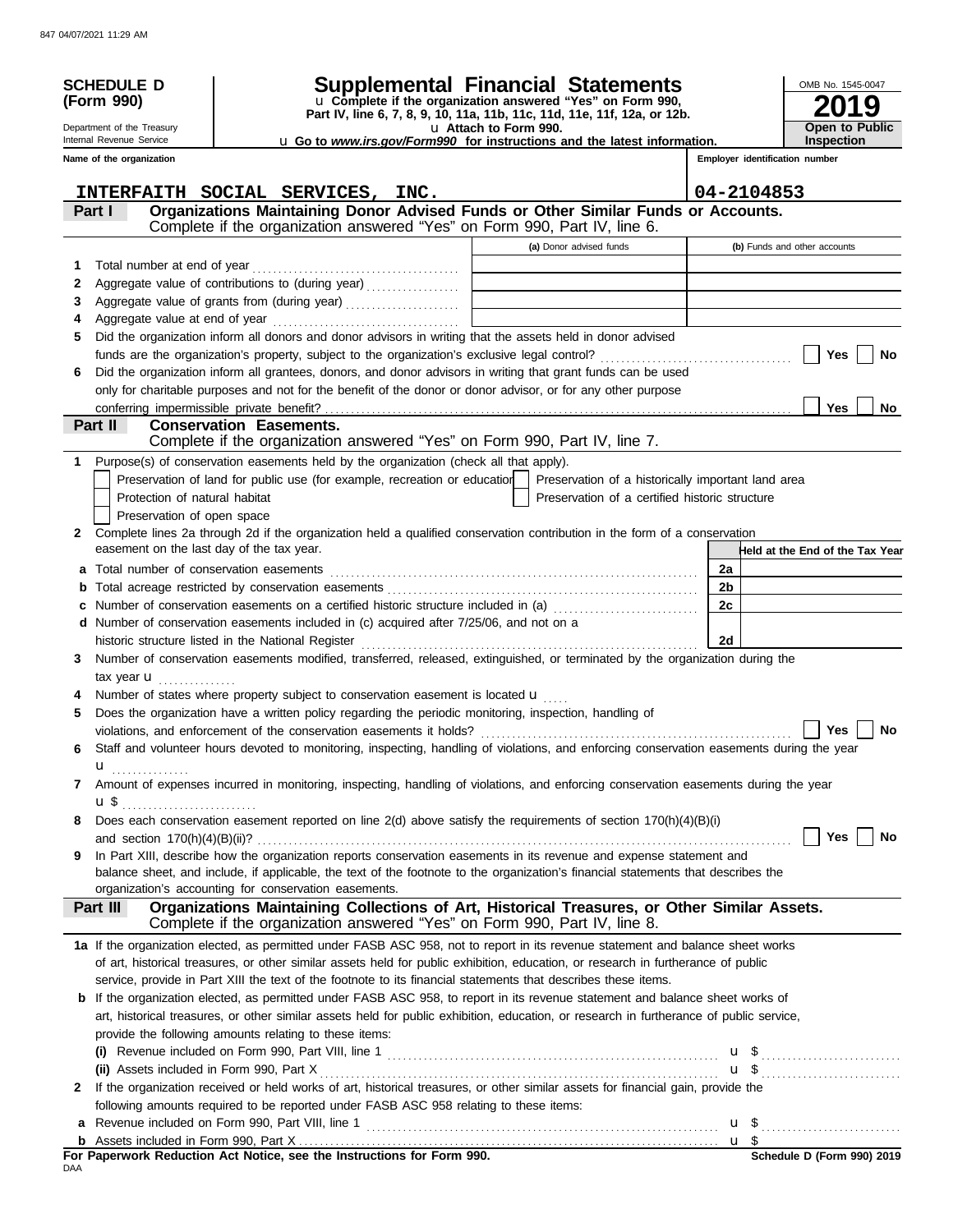|    | Schedule D (Form 990) 2019 INTERFAITH SOCIAL SERVICES, INC. 04-2104853                                                                                                                                                         |                         |                          |                    |                 |                      |                     | Page 2    |
|----|--------------------------------------------------------------------------------------------------------------------------------------------------------------------------------------------------------------------------------|-------------------------|--------------------------|--------------------|-----------------|----------------------|---------------------|-----------|
|    | Organizations Maintaining Collections of Art, Historical Treasures, or Other Similar Assets (continued)<br>Part III                                                                                                            |                         |                          |                    |                 |                      |                     |           |
| 3  | Using the organization's acquisition, accession, and other records, check any of the following that make significant use of its<br>collection items (check all that apply):                                                    |                         |                          |                    |                 |                      |                     |           |
| a  | Public exhibition                                                                                                                                                                                                              | d                       | Loan or exchange program |                    |                 |                      |                     |           |
| b  | Scholarly research                                                                                                                                                                                                             | е                       |                          |                    |                 |                      |                     |           |
| c  | Preservation for future generations                                                                                                                                                                                            |                         |                          |                    |                 |                      |                     |           |
|    | Provide a description of the organization's collections and explain how they further the organization's exempt purpose in Part                                                                                                 |                         |                          |                    |                 |                      |                     |           |
|    | XIII.                                                                                                                                                                                                                          |                         |                          |                    |                 |                      |                     |           |
| 5. | During the year, did the organization solicit or receive donations of art, historical treasures, or other similar                                                                                                              |                         |                          |                    |                 |                      |                     |           |
|    |                                                                                                                                                                                                                                |                         |                          |                    |                 |                      | Yes $ $             | No        |
|    | Part IV<br><b>Escrow and Custodial Arrangements.</b>                                                                                                                                                                           |                         |                          |                    |                 |                      |                     |           |
|    | Complete if the organization answered "Yes" on Form 990, Part IV, line 9, or reported an amount on Form                                                                                                                        |                         |                          |                    |                 |                      |                     |           |
|    | 990, Part X, line 21.                                                                                                                                                                                                          |                         |                          |                    |                 |                      |                     |           |
|    | 1a Is the organization an agent, trustee, custodian or other intermediary for contributions or other assets not                                                                                                                |                         |                          |                    |                 |                      |                     |           |
|    | included on Form 990, Part X?                                                                                                                                                                                                  |                         |                          |                    |                 |                      | Yes $ $             | No        |
|    | <b>b</b> If "Yes," explain the arrangement in Part XIII and complete the following table:                                                                                                                                      |                         |                          |                    |                 |                      |                     |           |
|    |                                                                                                                                                                                                                                |                         |                          |                    |                 |                      | Amount              |           |
|    | c Beginning balance                                                                                                                                                                                                            |                         |                          |                    |                 | 1c                   |                     |           |
|    |                                                                                                                                                                                                                                |                         |                          |                    |                 | 1d                   |                     |           |
|    | e Distributions during the year contact and the set of the set of the set of the set of the set of the set of the set of the set of the set of the set of the set of the set of the set of the set of the set of the set of th |                         |                          |                    |                 | 1e                   |                     |           |
|    |                                                                                                                                                                                                                                |                         |                          |                    |                 | 1f                   |                     |           |
|    | 2a Did the organization include an amount on Form 990, Part X, line 21, for escrow or custodial account liability?                                                                                                             |                         |                          |                    |                 |                      | Yes                 | <b>No</b> |
|    |                                                                                                                                                                                                                                |                         |                          |                    |                 |                      |                     |           |
|    | Part V<br><b>Endowment Funds.</b>                                                                                                                                                                                              |                         |                          |                    |                 |                      |                     |           |
|    | Complete if the organization answered "Yes" on Form 990, Part IV, line 10.                                                                                                                                                     |                         |                          |                    |                 |                      |                     |           |
|    |                                                                                                                                                                                                                                | (a) Current year        | (b) Prior year           | (c) Two years back |                 | (d) Three years back | (e) Four years back |           |
|    | 1a Beginning of year balance                                                                                                                                                                                                   |                         |                          |                    |                 |                      |                     |           |
|    | <b>b</b> Contributions                                                                                                                                                                                                         |                         |                          |                    |                 |                      |                     |           |
|    | c Net investment earnings, gains, and                                                                                                                                                                                          |                         |                          |                    |                 |                      |                     |           |
|    | losses                                                                                                                                                                                                                         |                         |                          |                    |                 |                      |                     |           |
|    | d Grants or scholarships                                                                                                                                                                                                       |                         |                          |                    |                 |                      |                     |           |
|    | e Other expenditures for facilities and                                                                                                                                                                                        |                         |                          |                    |                 |                      |                     |           |
|    |                                                                                                                                                                                                                                |                         |                          |                    |                 |                      |                     |           |
|    | f Administrative expenses                                                                                                                                                                                                      |                         |                          |                    |                 |                      |                     |           |
|    | End of year balance                                                                                                                                                                                                            |                         |                          |                    |                 |                      |                     |           |
|    | 2 Provide the estimated percentage of the current year end balance (line 1g, column (a)) held as:                                                                                                                              |                         |                          |                    |                 |                      |                     |           |
|    | <b>a</b> Board designated or quasi-endowment <b>u</b>                                                                                                                                                                          |                         |                          |                    |                 |                      |                     |           |
|    | <b>b</b> Permanent endowment <b>u</b> %                                                                                                                                                                                        |                         |                          |                    |                 |                      |                     |           |
|    | c Term endowment <b>u</b> %                                                                                                                                                                                                    |                         |                          |                    |                 |                      |                     |           |
|    | The percentages on lines 2a, 2b, and 2c should equal 100%.                                                                                                                                                                     |                         |                          |                    |                 |                      |                     |           |
|    | 3a Are there endowment funds not in the possession of the organization that are held and administered for the                                                                                                                  |                         |                          |                    |                 |                      |                     |           |
|    | organization by:                                                                                                                                                                                                               |                         |                          |                    |                 |                      | Yes                 | No        |
|    |                                                                                                                                                                                                                                |                         |                          |                    |                 |                      | 3a(i)               |           |
|    |                                                                                                                                                                                                                                |                         |                          |                    |                 |                      | 3a(ii)              |           |
|    |                                                                                                                                                                                                                                |                         |                          |                    |                 |                      | 3b                  |           |
|    | Describe in Part XIII the intended uses of the organization's endowment funds.                                                                                                                                                 |                         |                          |                    |                 |                      |                     |           |
|    | Land, Buildings, and Equipment.<br>Part VI                                                                                                                                                                                     |                         |                          |                    |                 |                      |                     |           |
|    | Complete if the organization answered "Yes" on Form 990, Part IV, line 11a. See Form 990, Part X, line 10.                                                                                                                     |                         |                          |                    |                 |                      |                     |           |
|    | Description of property                                                                                                                                                                                                        | (a) Cost or other basis | (b) Cost or other basis  |                    | (c) Accumulated |                      | (d) Book value      |           |
|    |                                                                                                                                                                                                                                | (investment)            | (other)                  |                    | depreciation    |                      |                     |           |
|    |                                                                                                                                                                                                                                |                         |                          | 50,000             |                 |                      |                     | 50,000    |
|    |                                                                                                                                                                                                                                |                         |                          | 905,136            |                 | 330,280              |                     | 574,856   |
|    | c Leasehold improvements                                                                                                                                                                                                       |                         |                          |                    |                 |                      |                     |           |
|    |                                                                                                                                                                                                                                |                         |                          | 166,617            |                 | 70,284               |                     | 96,333    |
|    | e Other                                                                                                                                                                                                                        |                         |                          |                    |                 |                      |                     |           |
|    |                                                                                                                                                                                                                                |                         |                          |                    |                 | $\mathbf{u}$         |                     | 721,189   |

**Schedule D (Form 990) 2019**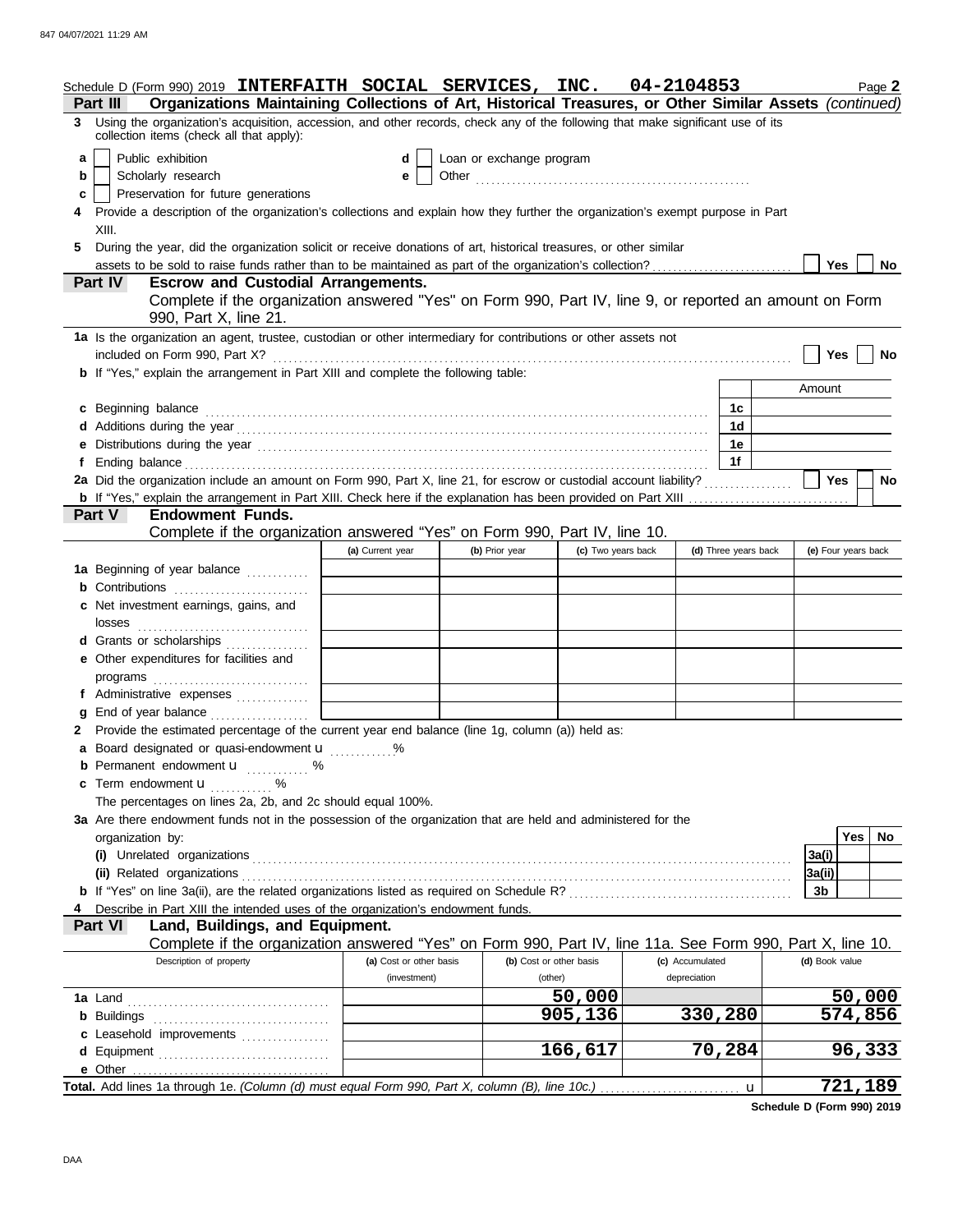|                           | Schedule D (Form 990) 2019 INTERFAITH SOCIAL SERVICES, INC.                                                                                          |                 |          |                | 04-2104853                       | Page 3         |
|---------------------------|------------------------------------------------------------------------------------------------------------------------------------------------------|-----------------|----------|----------------|----------------------------------|----------------|
| <b>Part VII</b>           | <b>Investments - Other Securities.</b>                                                                                                               |                 |          |                |                                  |                |
|                           | Complete if the organization answered "Yes" on Form 990, Part IV, line 11b. See Form 990, Part X, line 12.                                           |                 |          |                |                                  |                |
|                           | (a) Description of security or category                                                                                                              |                 |          | (b) Book value | (c) Method of valuation:         |                |
|                           | (including name of security)                                                                                                                         |                 |          |                | Cost or end-of-year market value |                |
| (1) Financial derivatives |                                                                                                                                                      |                 |          |                |                                  |                |
|                           | (2) Closely held equity interests                                                                                                                    |                 |          |                |                                  |                |
| $(3)$ Other               |                                                                                                                                                      |                 |          |                |                                  |                |
| (A)                       |                                                                                                                                                      |                 |          |                |                                  |                |
| $\mathcal{L}(\mathsf{B})$ |                                                                                                                                                      |                 |          |                |                                  |                |
|                           |                                                                                                                                                      |                 |          |                |                                  |                |
|                           |                                                                                                                                                      |                 |          |                |                                  |                |
|                           |                                                                                                                                                      |                 |          |                |                                  |                |
| (F)                       |                                                                                                                                                      |                 |          |                |                                  |                |
| (G)<br>(H)                |                                                                                                                                                      |                 |          |                |                                  |                |
|                           | Total. (Column (b) must equal Form 990, Part X, col. (B) line 12.)                                                                                   |                 |          |                |                                  |                |
| <b>Part VIII</b>          | <b>Investments - Program Related.</b>                                                                                                                |                 | u u      |                |                                  |                |
|                           | Complete if the organization answered "Yes" on Form 990, Part IV, line 11c. See Form 990, Part X, line 13.                                           |                 |          |                |                                  |                |
|                           | (a) Description of investment                                                                                                                        |                 |          | (b) Book value | (c) Method of valuation:         |                |
|                           |                                                                                                                                                      |                 |          |                | Cost or end-of-year market value |                |
| (1)                       |                                                                                                                                                      |                 |          |                |                                  |                |
| (2)                       |                                                                                                                                                      |                 |          |                |                                  |                |
| (3)                       |                                                                                                                                                      |                 |          |                |                                  |                |
| (4)                       |                                                                                                                                                      |                 |          |                |                                  |                |
| (5)                       |                                                                                                                                                      |                 |          |                |                                  |                |
| (6)                       |                                                                                                                                                      |                 |          |                |                                  |                |
| (7)                       |                                                                                                                                                      |                 |          |                |                                  |                |
| (8)                       |                                                                                                                                                      |                 |          |                |                                  |                |
| (9)                       |                                                                                                                                                      |                 |          |                |                                  |                |
|                           | Total. (Column (b) must equal Form 990, Part X, col. (B) line 13.)                                                                                   |                 | <b>u</b> |                |                                  |                |
| Part IX                   | <b>Other Assets.</b>                                                                                                                                 |                 |          |                |                                  |                |
|                           | Complete if the organization answered "Yes" on Form 990, Part IV, line 11d. See Form 990, Part X, line 15.                                           |                 |          |                |                                  |                |
|                           |                                                                                                                                                      | (a) Description |          |                |                                  | (b) Book value |
| (1)                       |                                                                                                                                                      |                 |          |                |                                  |                |
| (2)                       |                                                                                                                                                      |                 |          |                |                                  |                |
| (3)                       |                                                                                                                                                      |                 |          |                |                                  |                |
| (4)                       |                                                                                                                                                      |                 |          |                |                                  |                |
| (5)                       |                                                                                                                                                      |                 |          |                |                                  |                |
| (6)                       |                                                                                                                                                      |                 |          |                |                                  |                |
| (7)                       |                                                                                                                                                      |                 |          |                |                                  |                |
| (8)                       |                                                                                                                                                      |                 |          |                |                                  |                |
| (9)                       | Total. (Column (b) must equal Form 990, Part X, col. (B) line 15.)                                                                                   |                 |          |                |                                  |                |
| Part X                    | Other Liabilities.                                                                                                                                   |                 |          |                | u                                |                |
|                           | Complete if the organization answered "Yes" on Form 990, Part IV, line 11e or 11f. See Form 990, Part X,                                             |                 |          |                |                                  |                |
|                           | line 25.                                                                                                                                             |                 |          |                |                                  |                |
| 1.                        | (a) Description of liability                                                                                                                         |                 |          |                |                                  | (b) Book value |
| (1)                       | Federal income taxes                                                                                                                                 |                 |          |                |                                  |                |
| (2)                       | Accrued Vacation                                                                                                                                     |                 |          |                |                                  | 32,513         |
| (3)                       | Accrued Payroll & Taxes                                                                                                                              |                 |          |                |                                  | 9,566          |
| (4)                       | Accrued Sales Tax Payable                                                                                                                            |                 |          |                |                                  | 208            |
| (5)                       |                                                                                                                                                      |                 |          |                |                                  |                |
| (6)                       |                                                                                                                                                      |                 |          |                |                                  |                |
| (7)                       |                                                                                                                                                      |                 |          |                |                                  |                |
| (8)                       |                                                                                                                                                      |                 |          |                |                                  |                |
| (9)                       |                                                                                                                                                      |                 |          |                |                                  |                |
|                           | Total. (Column (b) must equal Form 990, Part X, col. (B) line 25.)                                                                                   |                 |          |                | u                                | 42,287         |
|                           | 2. Liability for uncertain tax positions. In Part XIII, provide the text of the footnote to the organization's financial statements that reports the |                 |          |                |                                  |                |

organization's liability for uncertain tax positions under FASB ASC 740. Check here if the text of the footnote has been provided in Part XIII . . . . . .

 $\Box$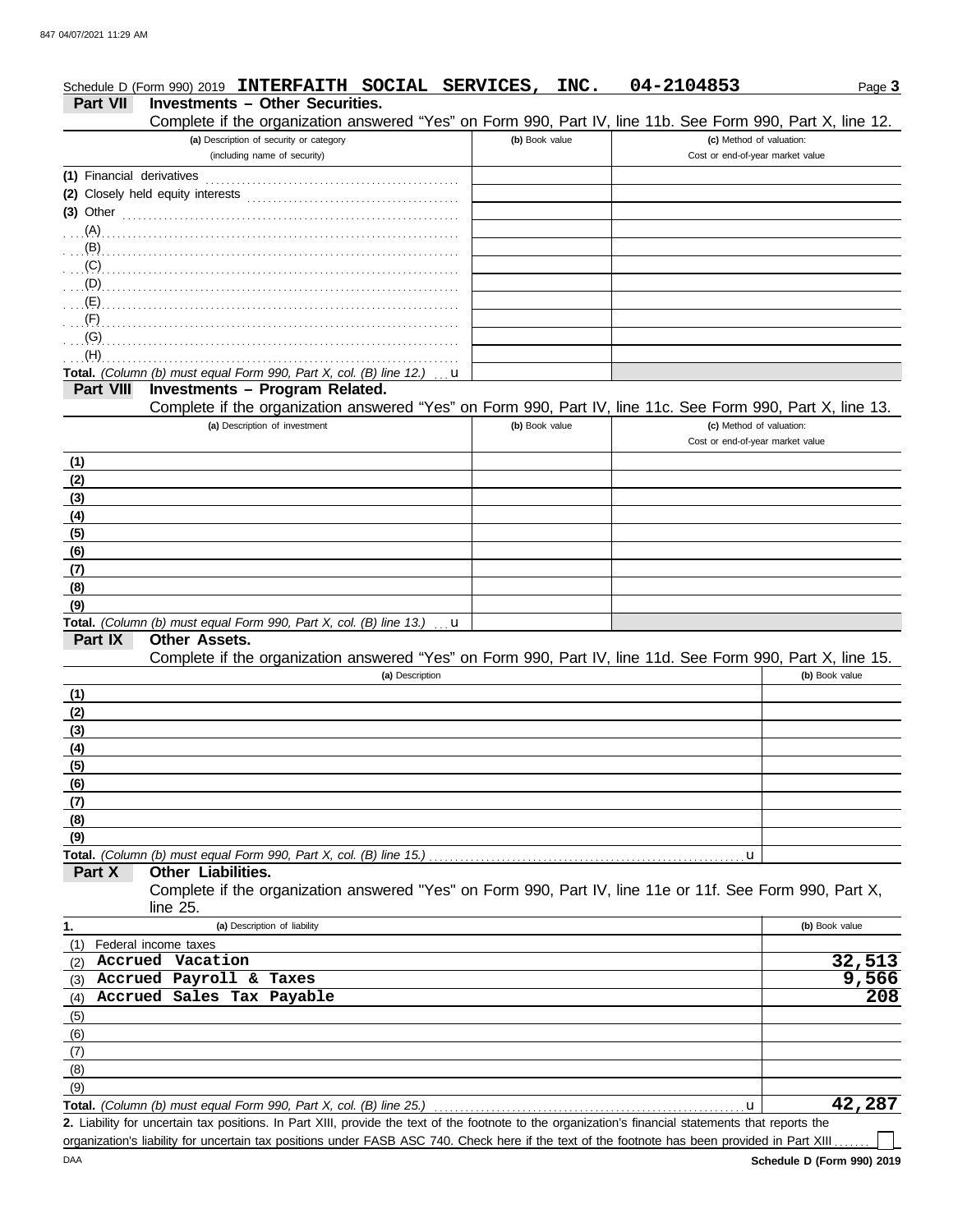|    | Schedule D (Form 990) 2019 INTERFAITH SOCIAL SERVICES, INC. 04-2104853                                                                                                                                                         |                      |              | Page 4    |
|----|--------------------------------------------------------------------------------------------------------------------------------------------------------------------------------------------------------------------------------|----------------------|--------------|-----------|
|    | Reconciliation of Revenue per Audited Financial Statements With Revenue per Return.<br><b>Part XI</b>                                                                                                                          |                      |              |           |
|    | Complete if the organization answered "Yes" on Form 990, Part IV, line 12a.                                                                                                                                                    |                      |              |           |
| 1. | Total revenue, gains, and other support per audited financial statements [11] [11] Total revenue controlled to the support per audited financial statements [11] [11] Total Revenue of the statements of the statements of the |                      | 1            | 2,712,346 |
| 2  | Amounts included on line 1 but not on Form 990, Part VIII, line 12:                                                                                                                                                            |                      |              |           |
|    |                                                                                                                                                                                                                                | 2a                   |              |           |
| b  |                                                                                                                                                                                                                                | 2 <sub>b</sub>       |              |           |
|    |                                                                                                                                                                                                                                | 2c                   |              |           |
| d  |                                                                                                                                                                                                                                | 2d                   |              |           |
| е  |                                                                                                                                                                                                                                |                      | 2e           |           |
| 3  |                                                                                                                                                                                                                                |                      | $\mathbf{3}$ | 2,712,346 |
| 4  | Amounts included on Form 990, Part VIII, line 12, but not on line 1:                                                                                                                                                           |                      |              |           |
|    | Investment expenses not included on Form 990, Part VIII, line 7b [[[[[[[[[[[[[[[[[[[[[[[[]]]]]]]]]]                                                                                                                            | 4a                   |              |           |
|    |                                                                                                                                                                                                                                | 4b                   |              |           |
| c  | Add lines 4a and 4b                                                                                                                                                                                                            |                      | 4c           |           |
| 5  |                                                                                                                                                                                                                                |                      | 5            | 2,712,346 |
|    | Reconciliation of Expenses per Audited Financial Statements With Expenses per Return.<br><b>Part XII</b>                                                                                                                       |                      |              |           |
|    | Complete if the organization answered "Yes" on Form 990, Part IV, line 12a.                                                                                                                                                    |                      |              | 2,303,359 |
| 1. | Total expenses and losses per audited financial statements<br>Amounts included on line 1 but not on Form 990, Part IX, line 25:                                                                                                |                      | 1            |           |
| 2  |                                                                                                                                                                                                                                |                      |              |           |
| a  |                                                                                                                                                                                                                                | 2a<br>2 <sub>b</sub> |              |           |
| b  |                                                                                                                                                                                                                                |                      |              |           |
| с  | Other losses                                                                                                                                                                                                                   | 2c                   |              |           |
| d  |                                                                                                                                                                                                                                | 2d                   |              |           |
| е  |                                                                                                                                                                                                                                |                      | 2e           |           |
| 3  |                                                                                                                                                                                                                                |                      | 3            | 2,303,359 |
| 4  | Amounts included on Form 990, Part IX, line 25, but not on line 1:                                                                                                                                                             |                      |              |           |
| a  | Investment expenses not included on Form 990, Part VIII, line 7b<br><u> 1999 - Johann Stoff, Amerikaansk kanton (</u>                                                                                                          | 4a                   |              |           |
|    |                                                                                                                                                                                                                                |                      |              |           |
| b  |                                                                                                                                                                                                                                | 4b                   |              |           |
|    | c Add lines 4a and 4b                                                                                                                                                                                                          |                      | 4с           |           |
| 5  |                                                                                                                                                                                                                                |                      | 5            | 2,303,359 |
|    | Part XIII Supplemental Information.                                                                                                                                                                                            |                      |              |           |
|    | Provide the descriptions required for Part II, lines 3, 5, and 9; Part III, lines 1a and 4; Part IV, lines 1b and 2b; Part V, line 4; Part X, line                                                                             |                      |              |           |
|    | 2; Part XI, lines 2d and 4b; and Part XII, lines 2d and 4b. Also complete this part to provide any additional information.                                                                                                     |                      |              |           |
|    |                                                                                                                                                                                                                                |                      |              |           |
|    |                                                                                                                                                                                                                                |                      |              |           |
|    |                                                                                                                                                                                                                                |                      |              |           |
|    |                                                                                                                                                                                                                                |                      |              |           |
|    |                                                                                                                                                                                                                                |                      |              |           |
|    |                                                                                                                                                                                                                                |                      |              |           |
|    |                                                                                                                                                                                                                                |                      |              |           |
|    |                                                                                                                                                                                                                                |                      |              |           |
|    |                                                                                                                                                                                                                                |                      |              |           |
|    |                                                                                                                                                                                                                                |                      |              |           |
|    |                                                                                                                                                                                                                                |                      |              |           |
|    |                                                                                                                                                                                                                                |                      |              |           |
|    |                                                                                                                                                                                                                                |                      |              |           |
|    |                                                                                                                                                                                                                                |                      |              |           |
|    |                                                                                                                                                                                                                                |                      |              |           |
|    |                                                                                                                                                                                                                                |                      |              |           |
|    |                                                                                                                                                                                                                                |                      |              |           |
|    |                                                                                                                                                                                                                                |                      |              |           |
|    |                                                                                                                                                                                                                                |                      |              |           |
|    |                                                                                                                                                                                                                                |                      |              |           |
|    |                                                                                                                                                                                                                                |                      |              |           |
|    |                                                                                                                                                                                                                                |                      |              |           |
|    |                                                                                                                                                                                                                                |                      |              |           |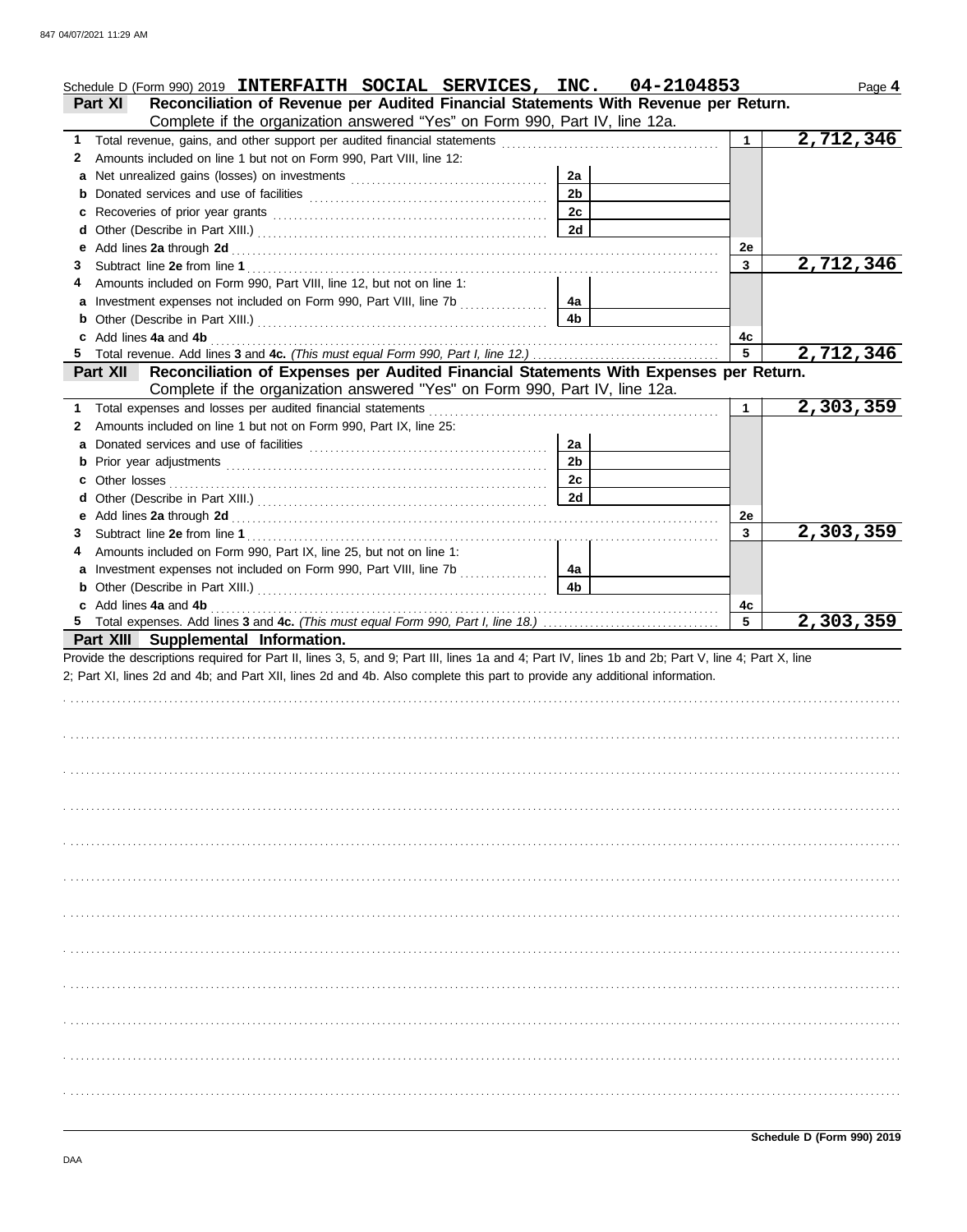|  |  |                                                                                                               | 04-2104853 | <u>Page 5</u> |
|--|--|---------------------------------------------------------------------------------------------------------------|------------|---------------|
|  |  | Schedule D (Form 990) 2019 INTERFAITH SOCIAL SERVICES, INC.<br>Part XIII Supplemental Information (continued) |            |               |
|  |  |                                                                                                               |            |               |
|  |  |                                                                                                               |            |               |
|  |  |                                                                                                               |            |               |
|  |  |                                                                                                               |            |               |
|  |  |                                                                                                               |            |               |
|  |  |                                                                                                               |            |               |
|  |  |                                                                                                               |            |               |
|  |  |                                                                                                               |            |               |
|  |  |                                                                                                               |            |               |
|  |  |                                                                                                               |            |               |
|  |  |                                                                                                               |            |               |
|  |  |                                                                                                               |            |               |
|  |  |                                                                                                               |            |               |
|  |  |                                                                                                               |            |               |
|  |  |                                                                                                               |            |               |
|  |  |                                                                                                               |            |               |
|  |  |                                                                                                               |            |               |
|  |  |                                                                                                               |            |               |
|  |  |                                                                                                               |            |               |
|  |  |                                                                                                               |            |               |
|  |  |                                                                                                               |            |               |
|  |  |                                                                                                               |            |               |
|  |  |                                                                                                               |            |               |
|  |  |                                                                                                               |            |               |
|  |  |                                                                                                               |            |               |
|  |  |                                                                                                               |            |               |
|  |  |                                                                                                               |            |               |
|  |  |                                                                                                               |            |               |
|  |  |                                                                                                               |            |               |
|  |  |                                                                                                               |            |               |
|  |  |                                                                                                               |            |               |
|  |  |                                                                                                               |            |               |
|  |  |                                                                                                               |            |               |
|  |  |                                                                                                               |            |               |
|  |  |                                                                                                               |            |               |
|  |  |                                                                                                               |            |               |
|  |  |                                                                                                               |            |               |
|  |  |                                                                                                               |            |               |
|  |  |                                                                                                               |            |               |
|  |  |                                                                                                               |            |               |
|  |  |                                                                                                               |            |               |
|  |  |                                                                                                               |            |               |
|  |  |                                                                                                               |            |               |
|  |  |                                                                                                               |            |               |
|  |  |                                                                                                               |            |               |
|  |  |                                                                                                               |            |               |
|  |  |                                                                                                               |            |               |
|  |  |                                                                                                               |            |               |
|  |  |                                                                                                               |            |               |
|  |  |                                                                                                               |            |               |
|  |  |                                                                                                               |            |               |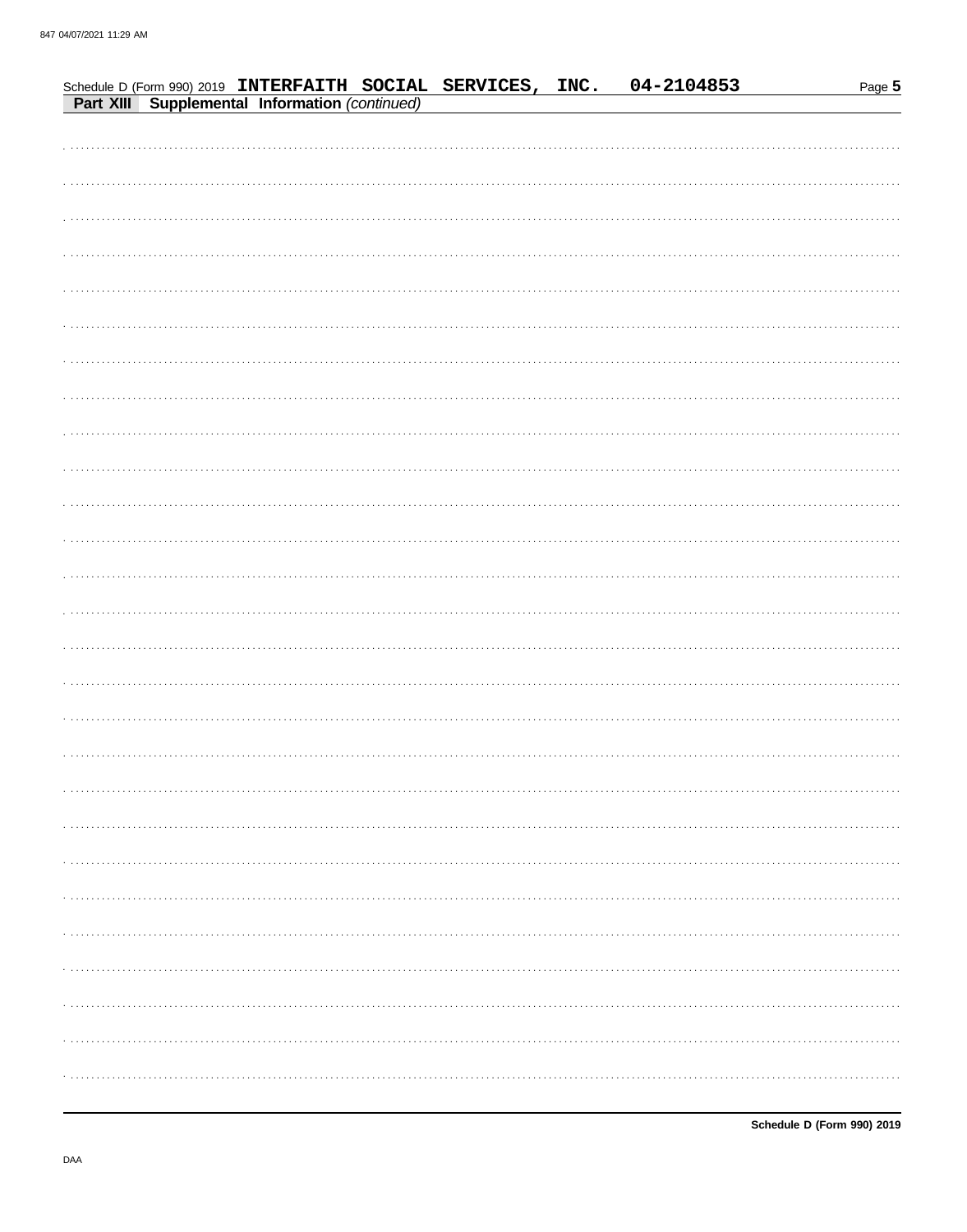| <b>SCHEDULE G</b><br>(Form 990 or 990-EZ)                                                                                                                                                                                                                                |                                    |          |                                                                 |      |                                | Supplemental Information Regarding Fundraising or Gaming Activities<br>Complete if the organization answered "Yes" on Form 990, Part IV, line 17, 18, or 19, or if the<br>organization entered more than \$15,000 on Form 990-EZ, line 6a. |                                          | OMB No. 1545-0047<br>9                  |
|--------------------------------------------------------------------------------------------------------------------------------------------------------------------------------------------------------------------------------------------------------------------------|------------------------------------|----------|-----------------------------------------------------------------|------|--------------------------------|--------------------------------------------------------------------------------------------------------------------------------------------------------------------------------------------------------------------------------------------|------------------------------------------|-----------------------------------------|
| Department of the Treasury                                                                                                                                                                                                                                               |                                    |          | La Attach to Form 990 or Form 990-EZ.                           |      |                                |                                                                                                                                                                                                                                            |                                          | Open to Public                          |
| Internal Revenue Service                                                                                                                                                                                                                                                 |                                    |          |                                                                 |      |                                | <b>u</b> Go to www.irs.gov/Form990 for instructions and the latest information.                                                                                                                                                            | Employer identification number           | Inspection                              |
| Name of the organization                                                                                                                                                                                                                                                 |                                    |          | INTERFAITH SOCIAL SERVICES, INC.                                |      |                                |                                                                                                                                                                                                                                            | 04-2104853                               |                                         |
| Part I                                                                                                                                                                                                                                                                   |                                    |          | Form 990-EZ filers are not required to complete this part.      |      |                                | Fundraising Activities. Complete if the organization answered "Yes" on Form 990, Part IV, line 17.                                                                                                                                         |                                          |                                         |
| Indicate whether the organization raised funds through any of the following activities. Check all that apply.<br>1.                                                                                                                                                      |                                    |          |                                                                 |      |                                |                                                                                                                                                                                                                                            |                                          |                                         |
| X <br>Mail solicitations<br>a                                                                                                                                                                                                                                            |                                    |          | $\mathbf{e}$ $\mathbf{X}$ Solicitation of non-government grants |      |                                |                                                                                                                                                                                                                                            |                                          |                                         |
| Internet and email solicitations                                                                                                                                                                                                                                         |                                    |          | X Solicitation of government grants<br>f                        |      |                                |                                                                                                                                                                                                                                            |                                          |                                         |
| Phone solicitations<br>X                                                                                                                                                                                                                                                 |                                    |          | $ \mathbf{X} $ Special fundraising events<br>a                  |      |                                |                                                                                                                                                                                                                                            |                                          |                                         |
| In-person solicitations<br>d<br>2a Did the organization have a written or oral agreement with any individual (including officers, directors, trustees,<br>or key employees listed in Form 990, Part VII) or entity in connection with professional fundraising services? |                                    |          |                                                                 |      |                                |                                                                                                                                                                                                                                            |                                          | X.<br>Yes<br>No                         |
| <b>b</b> If "Yes," list the 10 highest paid individuals or entities (fundraisers) pursuant to agreements under which the fundraiser is to be<br>compensated at least \$5,000 by the organization.                                                                        |                                    |          |                                                                 |      |                                |                                                                                                                                                                                                                                            |                                          |                                         |
|                                                                                                                                                                                                                                                                          | (i) Name and address of individual |          |                                                                 |      | (iii) Did fund-<br>raiser have | (iv) Gross receipts                                                                                                                                                                                                                        | (v) Amount paid to                       | (vi) Amount paid to<br>(or retained by) |
|                                                                                                                                                                                                                                                                          | or entity (fundraiser)             |          | (ii) Activity                                                   |      | custody or<br>control of       | from activity                                                                                                                                                                                                                              | (or retained by)<br>fundraiser listed in | organization                            |
|                                                                                                                                                                                                                                                                          |                                    |          |                                                                 |      | contributions?                 |                                                                                                                                                                                                                                            | col. (i)                                 |                                         |
| <b>VENTURES</b><br><b>DAVINE</b>                                                                                                                                                                                                                                         |                                    |          |                                                                 | Yesl | No                             |                                                                                                                                                                                                                                            |                                          |                                         |
| 1 16 JAY STREET<br><b>SOMERVILLE</b>                                                                                                                                                                                                                                     |                                    | MA 02144 | <b>EVENT MNGR</b>                                               |      | x                              | 359,721                                                                                                                                                                                                                                    | 25,000                                   | 334,721                                 |
| $\mathbf{2}$                                                                                                                                                                                                                                                             |                                    |          |                                                                 |      |                                |                                                                                                                                                                                                                                            |                                          |                                         |
|                                                                                                                                                                                                                                                                          |                                    |          |                                                                 |      |                                |                                                                                                                                                                                                                                            |                                          |                                         |
| 3                                                                                                                                                                                                                                                                        |                                    |          |                                                                 |      |                                |                                                                                                                                                                                                                                            |                                          |                                         |
|                                                                                                                                                                                                                                                                          |                                    |          |                                                                 |      |                                |                                                                                                                                                                                                                                            |                                          |                                         |
| 4                                                                                                                                                                                                                                                                        |                                    |          |                                                                 |      |                                |                                                                                                                                                                                                                                            |                                          |                                         |
| 5                                                                                                                                                                                                                                                                        |                                    |          |                                                                 |      |                                |                                                                                                                                                                                                                                            |                                          |                                         |
| 6                                                                                                                                                                                                                                                                        |                                    |          |                                                                 |      |                                |                                                                                                                                                                                                                                            |                                          |                                         |
|                                                                                                                                                                                                                                                                          |                                    |          |                                                                 |      |                                |                                                                                                                                                                                                                                            |                                          |                                         |
| 7                                                                                                                                                                                                                                                                        |                                    |          |                                                                 |      |                                |                                                                                                                                                                                                                                            |                                          |                                         |
| 8                                                                                                                                                                                                                                                                        |                                    |          |                                                                 |      |                                |                                                                                                                                                                                                                                            |                                          |                                         |
| 9                                                                                                                                                                                                                                                                        |                                    |          |                                                                 |      |                                |                                                                                                                                                                                                                                            |                                          |                                         |
| 10                                                                                                                                                                                                                                                                       |                                    |          |                                                                 |      |                                |                                                                                                                                                                                                                                            |                                          |                                         |
|                                                                                                                                                                                                                                                                          |                                    |          |                                                                 |      |                                |                                                                                                                                                                                                                                            |                                          |                                         |
| Total                                                                                                                                                                                                                                                                    |                                    |          |                                                                 |      |                                | 359,721                                                                                                                                                                                                                                    | 25,000                                   | 334,721                                 |
| List all states in which the organization is registered or licensed to solicit contributions or has been notified it is exempt from<br>3<br>registration or licensing.<br>Massachusetts                                                                                  |                                    |          |                                                                 |      |                                |                                                                                                                                                                                                                                            |                                          |                                         |
|                                                                                                                                                                                                                                                                          |                                    |          |                                                                 |      |                                |                                                                                                                                                                                                                                            |                                          |                                         |
|                                                                                                                                                                                                                                                                          |                                    |          |                                                                 |      |                                |                                                                                                                                                                                                                                            |                                          |                                         |
| For Paperwork Reduction Act Notice, see the Instructions for Form 990 or 990-EZ.                                                                                                                                                                                         |                                    |          |                                                                 |      |                                |                                                                                                                                                                                                                                            |                                          | Schedule G (Form 990 or 990-EZ) 2019    |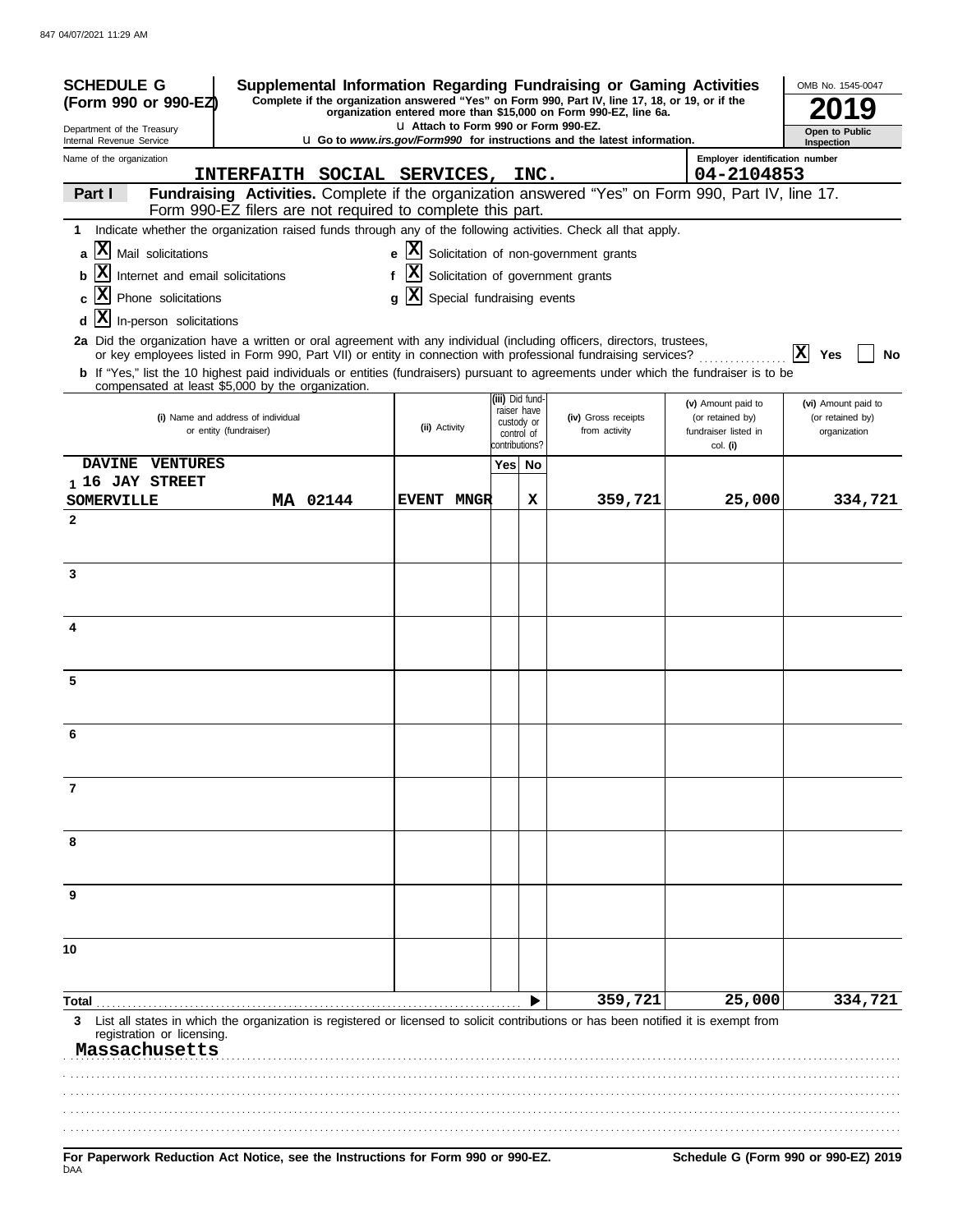Schedule G (Form 990 or 990-EZ) 2019 **INTERFAITH SOCIAL SERVICES , INC. 04-2104853** Page 2 **Part II Fundraising Events.** Complete if the organization answered "Yes" on Form 990, Part IV, line 18, or reported more gross receipts greater than \$5,000. than \$15,000 of fundraising event contributions and gross income on Form 990-EZ, lines 1 and 6b. List events with

|          |          |                              | (a) Event #1                      | (b) Event $#2$                                                                                           | (c) Other events |                                           |
|----------|----------|------------------------------|-----------------------------------|----------------------------------------------------------------------------------------------------------|------------------|-------------------------------------------|
|          |          |                              | Gala                              | <b>5K</b>                                                                                                | None             | (d) Total events<br>(add col. (a) through |
|          |          |                              | (event type)                      | (event type)                                                                                             | (total number)   | col. (c)                                  |
| Revenue  |          |                              |                                   |                                                                                                          |                  |                                           |
|          |          | 1 Gross receipts             | 359,721                           | 68,846                                                                                                   |                  | 428,567                                   |
|          |          | 2 Less: Contributions        | 256,973                           | 58,435                                                                                                   |                  | 315,408                                   |
|          |          | 3 Gross income (line 1 minus |                                   |                                                                                                          |                  |                                           |
|          |          |                              | 102,748                           | 10,411                                                                                                   |                  | 113,159                                   |
|          |          | 4 Cash prizes                |                                   |                                                                                                          |                  |                                           |
|          |          |                              |                                   |                                                                                                          |                  |                                           |
|          |          | 5 Noncash prizes             |                                   |                                                                                                          |                  |                                           |
|          |          | 6 Rent/facility costs        | 32,097                            |                                                                                                          |                  | 32,097                                    |
| Expenses |          |                              |                                   |                                                                                                          |                  |                                           |
|          |          | 7 Food and beverages         | 33,766                            |                                                                                                          |                  | 33,766                                    |
| Direct   |          | 8 Entertainment              | 5,450                             |                                                                                                          |                  | 5,450                                     |
|          |          | 9 Other direct expenses      | 28,222                            | 5,059                                                                                                    |                  | 33,281                                    |
|          |          |                              |                                   |                                                                                                          |                  |                                           |
|          |          |                              |                                   |                                                                                                          |                  | 104,594                                   |
|          |          |                              |                                   |                                                                                                          |                  | 8,565                                     |
|          | Part III |                              | \$15,000 on Form 990-EZ, line 6a. | Gaming. Complete if the organization answered "Yes" on Form 990, Part IV, line 19, or reported more than |                  |                                           |
|          |          |                              | (a) Bingo                         | (b) Pull tabs/instant                                                                                    | (c) Other gaming | (d) Total gaming (add                     |
| Revenue  |          |                              |                                   | bingo/progressive bingo                                                                                  |                  | col. (a) through col. (c))                |
|          |          | 1 Gross revenue              |                                   |                                                                                                          |                  |                                           |
|          |          |                              |                                   |                                                                                                          |                  |                                           |
|          |          | 2 Cash prizes                |                                   |                                                                                                          |                  |                                           |
| Expenses |          | 3 Noncash prizes             |                                   |                                                                                                          |                  |                                           |
|          |          |                              |                                   |                                                                                                          |                  |                                           |
| Direct   |          | 4 Rent/facility costs        |                                   |                                                                                                          |                  |                                           |
|          |          | 5 Other direct expenses      |                                   |                                                                                                          |                  |                                           |
|          |          |                              | %<br>Yes                          | %<br>Yes                                                                                                 | %<br>Yes         |                                           |
|          |          | 6 Volunteer labor            | No                                | No                                                                                                       | No               |                                           |
|          |          |                              |                                   |                                                                                                          |                  |                                           |
|          |          |                              |                                   |                                                                                                          |                  |                                           |
|          |          |                              |                                   |                                                                                                          |                  |                                           |
| 9        |          |                              |                                   |                                                                                                          |                  |                                           |
|          |          |                              |                                   |                                                                                                          |                  | Yes<br>No                                 |
|          |          | b If "No," explain:          |                                   |                                                                                                          |                  |                                           |
|          |          |                              |                                   |                                                                                                          |                  |                                           |
|          |          |                              |                                   |                                                                                                          |                  | Yes<br>No                                 |
|          |          | <b>b</b> If "Yes," explain:  |                                   |                                                                                                          |                  |                                           |
|          |          |                              |                                   |                                                                                                          |                  |                                           |
|          |          |                              |                                   |                                                                                                          |                  |                                           |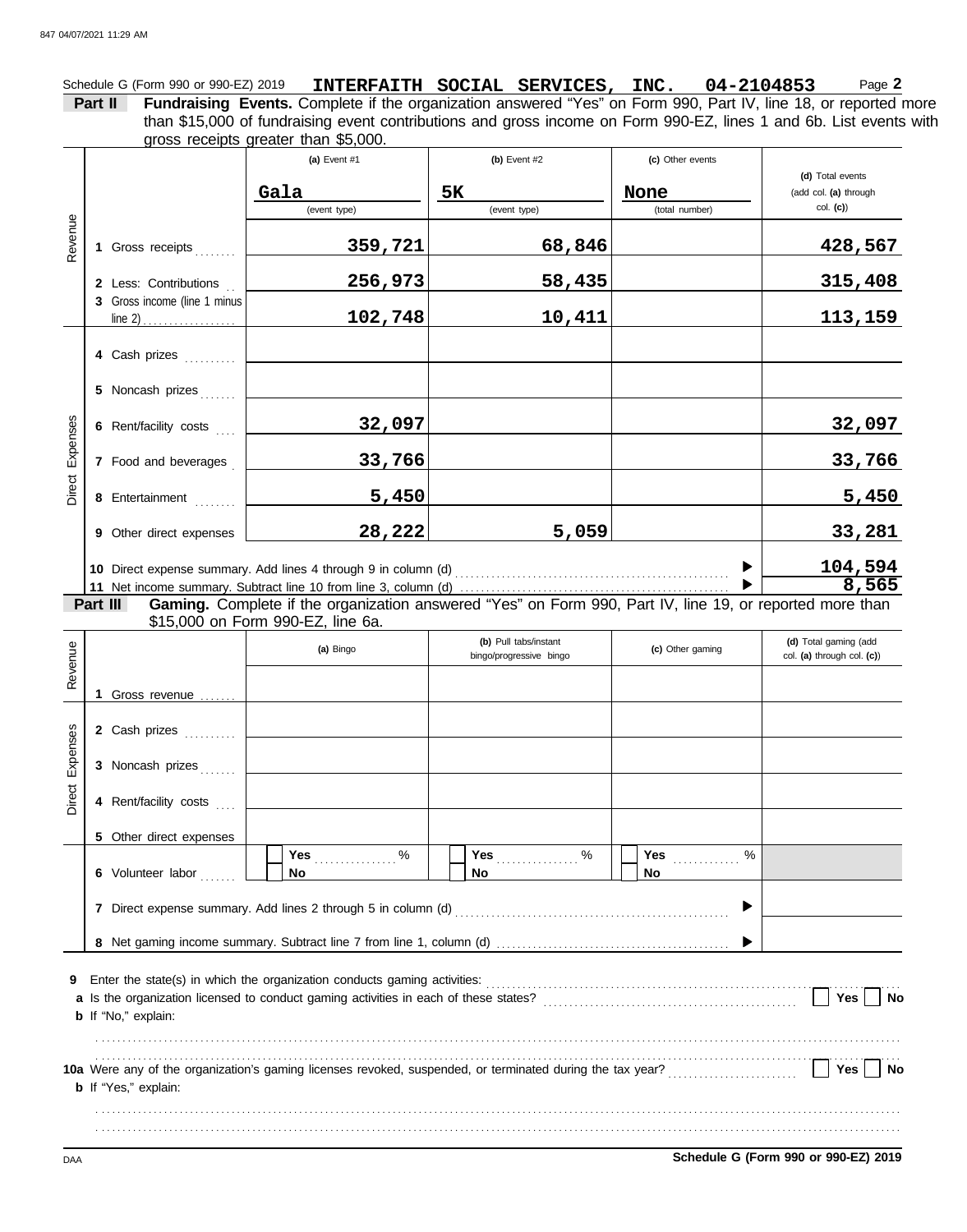|    |          |                                                                                      |          |                        | Schedule G (Form 990 or 990-EZ) 2019 INTERFAITH SOCIAL SERVICES, INC. 04-2104853                                                                                                                                                                                                                   |                                      |                 |            | Page 3 |
|----|----------|--------------------------------------------------------------------------------------|----------|------------------------|----------------------------------------------------------------------------------------------------------------------------------------------------------------------------------------------------------------------------------------------------------------------------------------------------|--------------------------------------|-----------------|------------|--------|
| 11 |          |                                                                                      |          |                        |                                                                                                                                                                                                                                                                                                    |                                      |                 | Yes        | No     |
| 12 |          |                                                                                      |          |                        | Is the organization a grantor, beneficiary or trustee of a trust, or a member of a partnership or other entity                                                                                                                                                                                     |                                      |                 | <b>Yes</b> | No     |
| 13 |          | Indicate the percentage of gaming activity conducted in:                             |          |                        |                                                                                                                                                                                                                                                                                                    |                                      |                 |            |        |
| a  |          |                                                                                      |          |                        |                                                                                                                                                                                                                                                                                                    |                                      | 13а             |            | %      |
| b  |          |                                                                                      |          |                        |                                                                                                                                                                                                                                                                                                    |                                      | 13 <sub>b</sub> |            | %      |
| 14 | records: |                                                                                      |          |                        | Enter the name and address of the person who prepares the organization's gaming/special events books and                                                                                                                                                                                           |                                      |                 |            |        |
|    |          |                                                                                      |          |                        | Name $\mathbf{u}$ [1] $\cdots$ [1] $\cdots$ [1] $\cdots$ [1] $\cdots$ [1] $\cdots$ [1] $\cdots$ [1] $\cdots$ [1] $\cdots$ [1] $\cdots$ [1] $\cdots$ [1] $\cdots$ [1] $\cdots$ [1] $\cdots$ [1] $\cdots$ [1] $\cdots$ [1] $\cdots$ [1] $\cdots$ [1] $\cdots$ [1] $\cdots$ [1] $\cdots$ [1] $\cdots$ |                                      |                 |            |        |
|    |          |                                                                                      |          |                        | Address <b>u</b> decree and the contract of the contract of the contract of the contract of the contract of the contract of the contract of the contract of the contract of the contract of the contract of the contract of the con                                                                |                                      |                 |            |        |
|    | revenue? |                                                                                      |          |                        | 15a Does the organization have a contract with a third party from whom the organization receives gaming                                                                                                                                                                                            |                                      |                 | Yes        | No     |
| b  |          |                                                                                      |          |                        |                                                                                                                                                                                                                                                                                                    |                                      |                 |            |        |
|    |          | amount of gaming revenue retained by the third party <b>u</b> \$                     |          |                        |                                                                                                                                                                                                                                                                                                    |                                      |                 |            |        |
| c  |          | If "Yes," enter name and address of the third party:                                 |          |                        |                                                                                                                                                                                                                                                                                                    |                                      |                 |            |        |
|    |          |                                                                                      |          |                        |                                                                                                                                                                                                                                                                                                    |                                      |                 |            |        |
|    |          |                                                                                      |          |                        |                                                                                                                                                                                                                                                                                                    |                                      |                 |            |        |
|    |          |                                                                                      |          |                        |                                                                                                                                                                                                                                                                                                    |                                      |                 |            |        |
|    |          |                                                                                      |          |                        | Address <b>u</b> <u>contractive and the contractive and the contractive and the contractive and the contractive and the contractive and the contractive and contract and contract and contract and contract and contract and contract</u>                                                          |                                      |                 |            |        |
| 16 |          | Gaming manager information:                                                          |          |                        |                                                                                                                                                                                                                                                                                                    |                                      |                 |            |        |
|    |          |                                                                                      |          |                        |                                                                                                                                                                                                                                                                                                    |                                      |                 |            |        |
|    |          |                                                                                      |          |                        |                                                                                                                                                                                                                                                                                                    |                                      |                 |            |        |
|    |          |                                                                                      |          |                        |                                                                                                                                                                                                                                                                                                    |                                      |                 |            |        |
|    |          |                                                                                      |          |                        |                                                                                                                                                                                                                                                                                                    |                                      |                 |            |        |
|    |          | Director/officer                                                                     | Employee | Independent contractor |                                                                                                                                                                                                                                                                                                    |                                      |                 |            |        |
| 17 |          | Mandatory distributions:                                                             |          |                        |                                                                                                                                                                                                                                                                                                    |                                      |                 |            |        |
| a  |          |                                                                                      |          |                        | Is the organization required under state law to make charitable distributions from the gaming proceeds to                                                                                                                                                                                          |                                      |                 |            |        |
|    |          | retain the state gaming license?                                                     |          |                        |                                                                                                                                                                                                                                                                                                    |                                      |                 | Yes        | No     |
| b  |          |                                                                                      |          |                        | Enter the amount of distributions required under state law to be distributed to other exempt organizations or                                                                                                                                                                                      |                                      |                 |            |        |
|    |          | spent in the organization's own exempt activities during the tax year $\mathbf{u}^*$ |          |                        |                                                                                                                                                                                                                                                                                                    |                                      |                 |            |        |
|    | Part IV  |                                                                                      |          |                        | Supplemental Information. Provide the explanations required by Part I, line 2b, columns (iii) and (v); and<br>Part III, lines 9, 9b, 10b, 15b, 15c, 16, and 17b, as applicable. Also provide any additional information.                                                                           |                                      |                 |            |        |
|    |          | See instructions.                                                                    |          |                        |                                                                                                                                                                                                                                                                                                    |                                      |                 |            |        |
|    |          |                                                                                      |          |                        |                                                                                                                                                                                                                                                                                                    |                                      |                 |            |        |
|    |          |                                                                                      |          |                        |                                                                                                                                                                                                                                                                                                    |                                      |                 |            |        |
|    |          |                                                                                      |          |                        |                                                                                                                                                                                                                                                                                                    |                                      |                 |            |        |
|    |          |                                                                                      |          |                        |                                                                                                                                                                                                                                                                                                    |                                      |                 |            |        |
|    |          |                                                                                      |          |                        |                                                                                                                                                                                                                                                                                                    |                                      |                 |            |        |
|    |          |                                                                                      |          |                        |                                                                                                                                                                                                                                                                                                    |                                      |                 |            |        |
|    |          |                                                                                      |          |                        |                                                                                                                                                                                                                                                                                                    |                                      |                 |            |        |
|    |          |                                                                                      |          |                        |                                                                                                                                                                                                                                                                                                    |                                      |                 |            |        |
|    |          |                                                                                      |          |                        |                                                                                                                                                                                                                                                                                                    |                                      |                 |            |        |
|    |          |                                                                                      |          |                        |                                                                                                                                                                                                                                                                                                    |                                      |                 |            |        |
|    |          |                                                                                      |          |                        |                                                                                                                                                                                                                                                                                                    |                                      |                 |            |        |
|    |          |                                                                                      |          |                        |                                                                                                                                                                                                                                                                                                    | Schedule G (Form 990 or 990-EZ) 2019 |                 |            |        |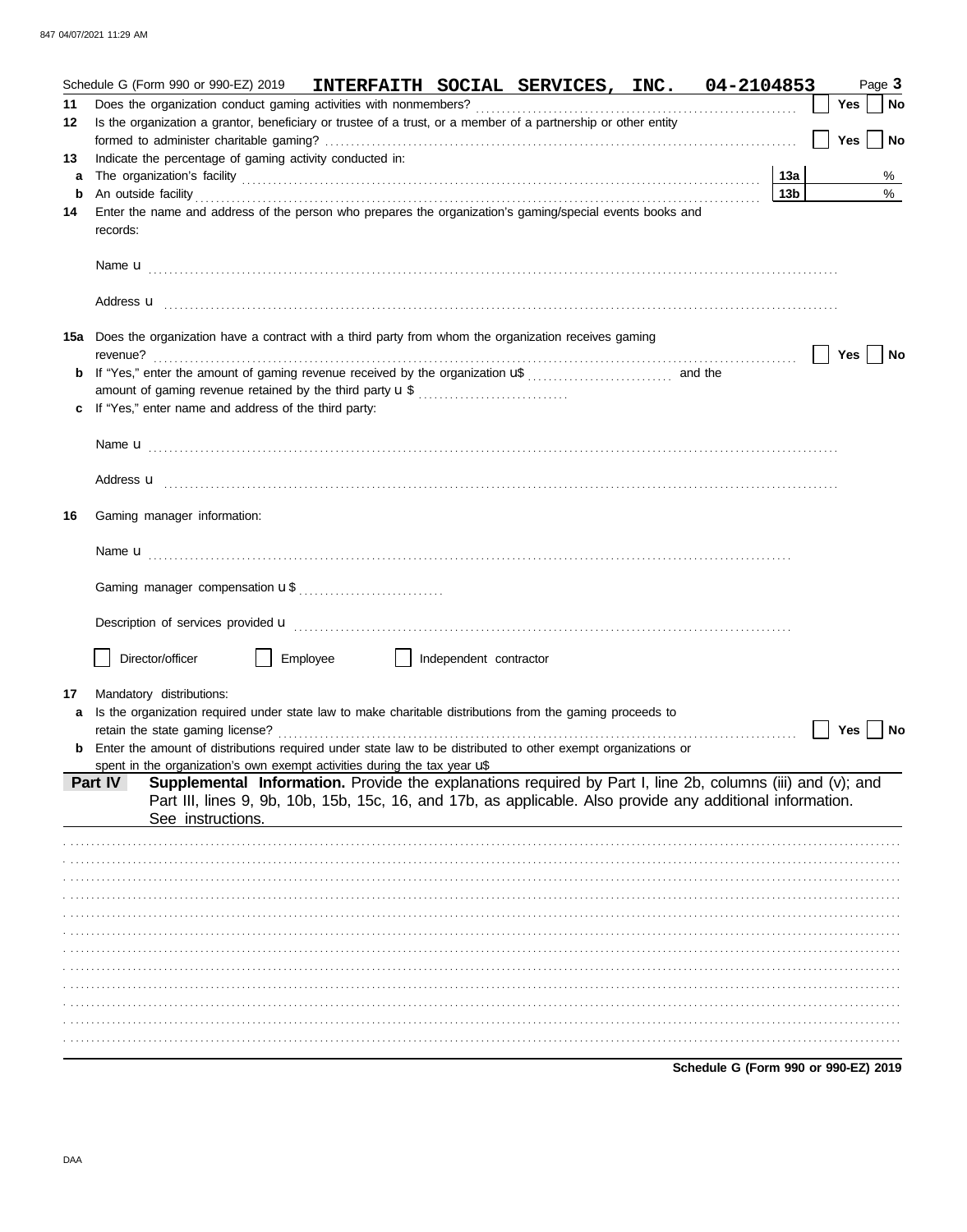| <b>SCHEDULE I</b><br>(Form 990)                        |                                                                                                                                                                                                                                                                               | Grants and Other Assistance to Organizations,<br>Governments, and Individuals in the United States | OMB No. 1545-0047                       |                                                                                  |                                       |                                                             |                                          |                                              |                                       |
|--------------------------------------------------------|-------------------------------------------------------------------------------------------------------------------------------------------------------------------------------------------------------------------------------------------------------------------------------|----------------------------------------------------------------------------------------------------|-----------------------------------------|----------------------------------------------------------------------------------|---------------------------------------|-------------------------------------------------------------|------------------------------------------|----------------------------------------------|---------------------------------------|
|                                                        |                                                                                                                                                                                                                                                                               |                                                                                                    |                                         | Complete if the organization answered "Yes" on Form 990, Part IV, line 21 or 22. |                                       |                                                             |                                          |                                              |                                       |
| Department of the Treasury<br>Internal Revenue Service |                                                                                                                                                                                                                                                                               |                                                                                                    |                                         | u Attach to Form 990.<br>u Go to www.irs.gov/Form990 for the latest information. |                                       |                                                             |                                          |                                              | <b>Open to Public</b><br>Inspection   |
| Name of the organization                               | INTERFAITH SOCIAL SERVICES,                                                                                                                                                                                                                                                   |                                                                                                    | INC.                                    |                                                                                  |                                       |                                                             |                                          | Employer identification number<br>04-2104853 |                                       |
| Part I                                                 | <b>General Information on Grants and Assistance</b>                                                                                                                                                                                                                           |                                                                                                    |                                         |                                                                                  |                                       |                                                             |                                          |                                              |                                       |
| 1.                                                     | Does the organization maintain records to substantiate the amount of the grants or assistance, the grantees' eligibility for the grants or assistance, and<br>2 Describe in Part IV the organization's procedures for monitoring the use of grant funds in the United States. |                                                                                                    |                                         |                                                                                  |                                       |                                                             |                                          |                                              | $ \mathbf{X} $ Yes<br>No              |
| <b>Part II</b>                                         | Grants and Other Assistance to Domestic Organizations and Domestic Governments. Complete if the organization answered "Yes" on Form 990,<br>Part IV, line 21, for any recipient that received more than \$5,000. Part II can be duplicated if additional space is needed.     |                                                                                                    |                                         |                                                                                  |                                       |                                                             |                                          |                                              |                                       |
| -1                                                     | (a) Name and address of organization<br>or government                                                                                                                                                                                                                         | $(b)$ EIN                                                                                          | $(c)$ IRC<br>section<br>(if applicable) | (d) Amount of cash<br>grant                                                      | (e) Amount of non-<br>cash assistance | (f) Method of valuation<br>(book, FMV, appraisal,<br>other) | (g) Description of<br>noncash assistance |                                              | (h) Purpose of grant<br>or assistance |
| (1)                                                    |                                                                                                                                                                                                                                                                               |                                                                                                    |                                         |                                                                                  |                                       |                                                             |                                          |                                              |                                       |
| (2)                                                    |                                                                                                                                                                                                                                                                               |                                                                                                    |                                         |                                                                                  |                                       |                                                             |                                          |                                              |                                       |
| (3)                                                    |                                                                                                                                                                                                                                                                               |                                                                                                    |                                         |                                                                                  |                                       |                                                             |                                          |                                              |                                       |
|                                                        |                                                                                                                                                                                                                                                                               |                                                                                                    |                                         |                                                                                  |                                       |                                                             |                                          |                                              |                                       |
| (4)                                                    |                                                                                                                                                                                                                                                                               |                                                                                                    |                                         |                                                                                  |                                       |                                                             |                                          |                                              |                                       |
| (5)                                                    |                                                                                                                                                                                                                                                                               |                                                                                                    |                                         |                                                                                  |                                       |                                                             |                                          |                                              |                                       |
| (6)                                                    |                                                                                                                                                                                                                                                                               |                                                                                                    |                                         |                                                                                  |                                       |                                                             |                                          |                                              |                                       |
| (7)                                                    |                                                                                                                                                                                                                                                                               |                                                                                                    |                                         |                                                                                  |                                       |                                                             |                                          |                                              |                                       |
|                                                        |                                                                                                                                                                                                                                                                               |                                                                                                    |                                         |                                                                                  |                                       |                                                             |                                          |                                              |                                       |
| (8)                                                    |                                                                                                                                                                                                                                                                               |                                                                                                    |                                         |                                                                                  |                                       |                                                             |                                          |                                              |                                       |
|                                                        |                                                                                                                                                                                                                                                                               |                                                                                                    |                                         |                                                                                  |                                       |                                                             |                                          |                                              |                                       |
| (9)                                                    |                                                                                                                                                                                                                                                                               |                                                                                                    |                                         |                                                                                  |                                       |                                                             |                                          |                                              |                                       |
| 2<br>3                                                 | Enter total number of section $501(c)(3)$ and government organizations listed in the line 1 table<br>Enter total number of other organizations listed in the line 1 table                                                                                                     |                                                                                                    |                                         |                                                                                  |                                       |                                                             |                                          | u<br><b>u</b>                                |                                       |
|                                                        | For Paperwork Reduction Act Notice, see the Instructions for Form 990.                                                                                                                                                                                                        |                                                                                                    |                                         |                                                                                  |                                       |                                                             |                                          |                                              | Schedule I (Form 990) (2019)          |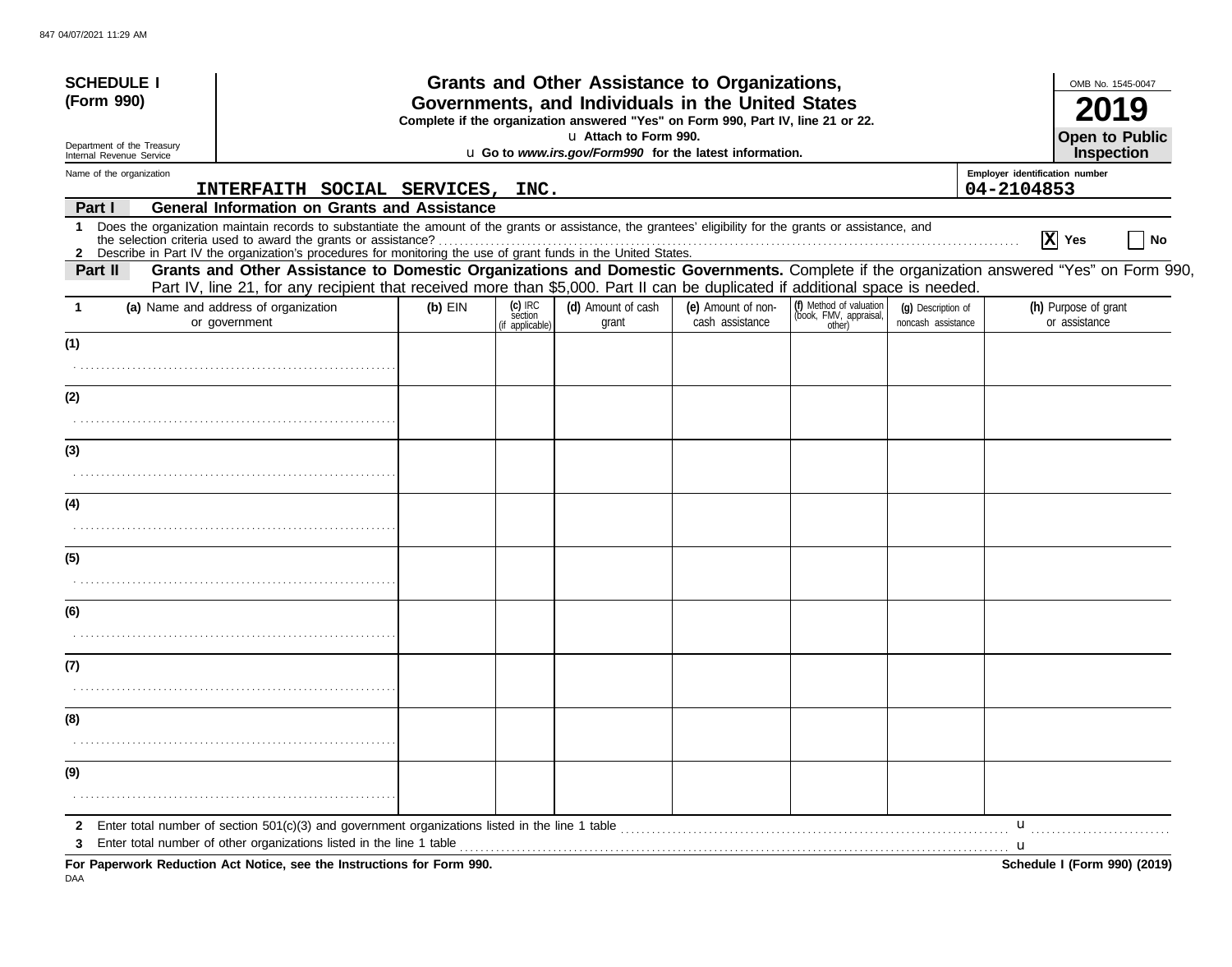## Schedule I (Form 990) (2019) Page **2 INTERFAITH SOCIAL SERVICES, INC. 04-2104853**

**Part III Grants and Other Assistance to Domestic Individuals.** Complete if the organization answered "Yes" on Form 990, Part IV, line 22. Part III can be duplicated if additional space is needed.

|                                                                                                                                                                                                                                                                                                                                                                                                                                                                                                         | $ e\rangle$ Method of valuation (book, $ f\rangle$ Description of noncash assistance<br>FMV, appraisal, other) | (d) Amount of<br>noncash assistance | (c) Amount of<br>cash grant | (b) Number of<br>recipients | (a) Type of grant or assistance                                                                                                           |                  |  |  |  |  |  |  |
|---------------------------------------------------------------------------------------------------------------------------------------------------------------------------------------------------------------------------------------------------------------------------------------------------------------------------------------------------------------------------------------------------------------------------------------------------------------------------------------------------------|----------------------------------------------------------------------------------------------------------------|-------------------------------------|-----------------------------|-----------------------------|-------------------------------------------------------------------------------------------------------------------------------------------|------------------|--|--|--|--|--|--|
|                                                                                                                                                                                                                                                                                                                                                                                                                                                                                                         |                                                                                                                |                                     | 25,203                      |                             | 1 HOUSING & UTILITY ASSISTA 900                                                                                                           |                  |  |  |  |  |  |  |
|                                                                                                                                                                                                                                                                                                                                                                                                                                                                                                         |                                                                                                                |                                     | <u>1,163</u>                | $\mathbf{2}$                | 2 MEDICAL ASSISTANCE                                                                                                                      |                  |  |  |  |  |  |  |
| <b>FOOD</b>                                                                                                                                                                                                                                                                                                                                                                                                                                                                                             | <b>WEIGHT</b>                                                                                                  | 1,167,727                           | 58,322                      | 5564                        |                                                                                                                                           | 3 FOOD PANTRY    |  |  |  |  |  |  |
| <b>TOYS</b>                                                                                                                                                                                                                                                                                                                                                                                                                                                                                             | <b>ESTIMATE</b>                                                                                                | 63,300                              |                             | 633                         |                                                                                                                                           | 4 CHRISTMAS TOYS |  |  |  |  |  |  |
| <b>BASKETS</b>                                                                                                                                                                                                                                                                                                                                                                                                                                                                                          | <b>WEIGHT</b>                                                                                                  | 5,530                               |                             | 453                         | 5 SEASONAL PANTRY                                                                                                                         |                  |  |  |  |  |  |  |
| <b>BACKPACKS</b>                                                                                                                                                                                                                                                                                                                                                                                                                                                                                        | <b>ESTIMATE</b>                                                                                                | 43,561                              |                             | 1000                        |                                                                                                                                           | 6 BACKPACKS      |  |  |  |  |  |  |
|                                                                                                                                                                                                                                                                                                                                                                                                                                                                                                         |                                                                                                                |                                     |                             |                             |                                                                                                                                           |                  |  |  |  |  |  |  |
|                                                                                                                                                                                                                                                                                                                                                                                                                                                                                                         |                                                                                                                |                                     |                             |                             | Supplemental Information. Provide the information required in Part I, line 2; Part III, column (b); and any other additional information. | Part IV          |  |  |  |  |  |  |
|                                                                                                                                                                                                                                                                                                                                                                                                                                                                                                         |                                                                                                                |                                     |                             |                             | Part I, Line 2 - Procedures for Monitoring the Use of Grant Funds                                                                         |                  |  |  |  |  |  |  |
|                                                                                                                                                                                                                                                                                                                                                                                                                                                                                                         |                                                                                                                |                                     |                             |                             |                                                                                                                                           |                  |  |  |  |  |  |  |
|                                                                                                                                                                                                                                                                                                                                                                                                                                                                                                         |                                                                                                                |                                     |                             |                             |                                                                                                                                           |                  |  |  |  |  |  |  |
|                                                                                                                                                                                                                                                                                                                                                                                                                                                                                                         |                                                                                                                |                                     |                             |                             |                                                                                                                                           |                  |  |  |  |  |  |  |
|                                                                                                                                                                                                                                                                                                                                                                                                                                                                                                         |                                                                                                                |                                     |                             |                             |                                                                                                                                           |                  |  |  |  |  |  |  |
|                                                                                                                                                                                                                                                                                                                                                                                                                                                                                                         |                                                                                                                |                                     |                             |                             |                                                                                                                                           |                  |  |  |  |  |  |  |
|                                                                                                                                                                                                                                                                                                                                                                                                                                                                                                         |                                                                                                                |                                     |                             |                             |                                                                                                                                           |                  |  |  |  |  |  |  |
|                                                                                                                                                                                                                                                                                                                                                                                                                                                                                                         |                                                                                                                |                                     |                             |                             |                                                                                                                                           |                  |  |  |  |  |  |  |
|                                                                                                                                                                                                                                                                                                                                                                                                                                                                                                         |                                                                                                                |                                     |                             |                             |                                                                                                                                           |                  |  |  |  |  |  |  |
|                                                                                                                                                                                                                                                                                                                                                                                                                                                                                                         |                                                                                                                |                                     |                             |                             |                                                                                                                                           |                  |  |  |  |  |  |  |
| Grant checks for clients are always made out to vendors: utility companies,<br>landlords, health care providers, etc. Thus ensuring that such grants are<br>used for proper purposes and are not otherwise diverted from the intended<br>use. Low income clients in emergency situations are eligible for limited<br>funding once every 12 months. Clients must live within our service area,<br>and must complete a registration packet as well as producing all applicable<br>verification documents. |                                                                                                                |                                     |                             |                             |                                                                                                                                           |                  |  |  |  |  |  |  |

DAA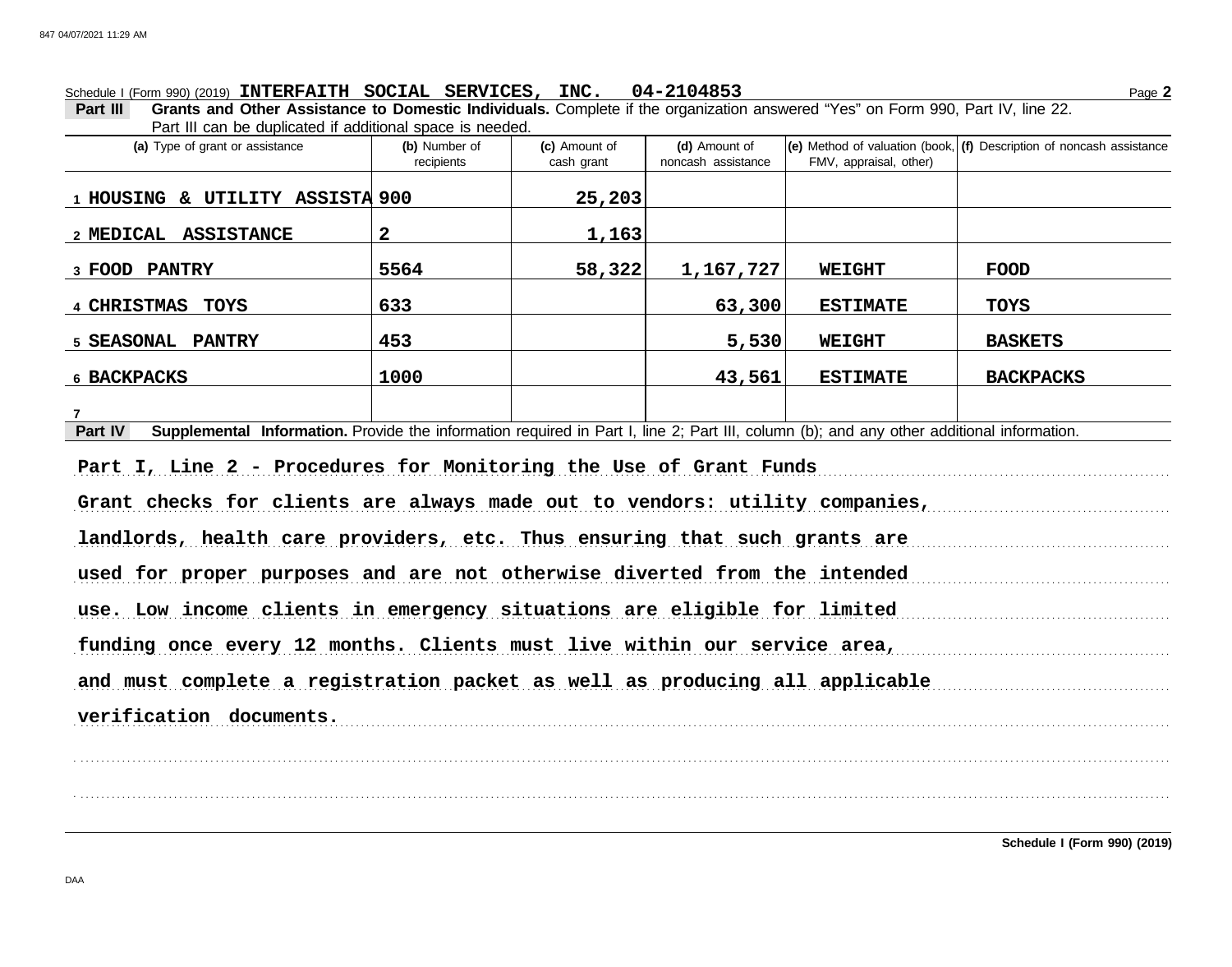# **(Form 990)**

## **SCHEDULE M Noncash Contributions**

u **Complete if the organizations answered "Yes" on Form 990, Part IV, lines 29 or 30.** u **Attach to Form 990.**

u **Go to** *www.irs.gov/Form990* **for instructions and the latest information.**

OMB No. 1545-0047 **2019**

**Inspection Open To Public**

Name of the organization **Employer identification number Employer identification number** Internal Revenue Service Department of the Treasury

## **INTERFAITH SOCIAL SERVICES, INC. 04-2104853**

| וווטוו ווטוווטמוויסטו ושמונו. |  |
|-------------------------------|--|
| 04-2104853                    |  |

|              | <b>Types of Property</b><br>Part I                                                                                                  |              |                            |                              |                     |                              |                |     |          |
|--------------|-------------------------------------------------------------------------------------------------------------------------------------|--------------|----------------------------|------------------------------|---------------------|------------------------------|----------------|-----|----------|
|              |                                                                                                                                     | (a)          | (b)                        | (c)<br>Noncash contribution  |                     | (d)                          |                |     |          |
|              |                                                                                                                                     | Check if     | Number of contributions or | amounts reported on          |                     | Method of determining        |                |     |          |
|              |                                                                                                                                     | applicable   | items contributed          | Form 990, Part VIII, line 1g |                     | noncash contribution amounts |                |     |          |
| 1.           | Art - Works of art                                                                                                                  |              |                            |                              |                     |                              |                |     |          |
| $\mathbf{2}$ | Art - Historical treasures                                                                                                          |              |                            |                              |                     |                              |                |     |          |
| 3            | Art - Fractional interests                                                                                                          |              |                            |                              |                     |                              |                |     |          |
| 4            | Books and publications                                                                                                              |              |                            |                              |                     |                              |                |     |          |
| 5            | Clothing and household                                                                                                              |              |                            |                              |                     |                              |                |     |          |
|              |                                                                                                                                     | $\mathbf X$  |                            |                              | 63,300 RESALE VALUE |                              |                |     |          |
| 6            | Cars and other vehicles                                                                                                             |              |                            |                              |                     |                              |                |     |          |
| 7            | Boats and planes                                                                                                                    |              |                            |                              |                     |                              |                |     |          |
| 8            | Intellectual property                                                                                                               |              |                            |                              |                     |                              |                |     |          |
| 9            | Securities - Publicly traded                                                                                                        |              |                            |                              |                     |                              |                |     |          |
| 10           | Securities - Closely held stock                                                                                                     |              |                            |                              |                     |                              |                |     |          |
| 11           | Securities - Partnership, LLC,                                                                                                      |              |                            |                              |                     |                              |                |     |          |
|              | or trust interests                                                                                                                  |              |                            |                              |                     |                              |                |     |          |
| 12           | Securities - Miscellaneous                                                                                                          |              |                            |                              |                     |                              |                |     |          |
| 13           | Qualified conservation                                                                                                              |              |                            |                              |                     |                              |                |     |          |
|              | contribution - Historic                                                                                                             |              |                            |                              |                     |                              |                |     |          |
| 14           | structures<br>Qualified conservation                                                                                                |              |                            |                              |                     |                              |                |     |          |
|              |                                                                                                                                     |              |                            |                              |                     |                              |                |     |          |
| 15           | contribution - Other<br>Real estate - Residential                                                                                   |              |                            |                              |                     |                              |                |     |          |
| 16           | Real estate - Commercial                                                                                                            |              |                            |                              |                     |                              |                |     |          |
| 17           | Real estate - Other                                                                                                                 |              |                            |                              |                     |                              |                |     |          |
| 18           |                                                                                                                                     |              |                            |                              |                     |                              |                |     |          |
| 19           | Collectibles<br>Food inventory                                                                                                      | $\mathbf{x}$ | 917737                     | 1,167,728                    |                     | $$0.77$ GBFB $1.62$ OTHER/LB |                |     |          |
| 20           | Drugs and medical supplies                                                                                                          |              |                            |                              |                     |                              |                |     |          |
| 21           | Taxidermy                                                                                                                           |              |                            |                              |                     |                              |                |     |          |
| 22           | Historical artifacts                                                                                                                |              |                            |                              |                     |                              |                |     |          |
| 23           | Scientific specimens                                                                                                                |              |                            |                              |                     |                              |                |     |          |
| 24           | Archeological artifacts                                                                                                             |              |                            |                              |                     |                              |                |     |          |
| 25           | Other <b>u</b> (GALA                                                                                                                | $\mathbf x$  | 30                         | 58,807                       | <b>VALUE OF</b>     | <b>ITEMS DONATED</b>         |                |     |          |
| 26           |                                                                                                                                     |              |                            |                              |                     |                              |                |     |          |
| 27           | Other <b>u</b> (BACKPACKS                                                                                                           | $\mathbf x$  | 1000                       | 43,561                       | <b>VALUE</b>        | OF ITEMS DONATED             |                |     |          |
| 28           | Other <b>u</b> (5K WALK                                                                                                             | $\mathbf x$  | $\mathbf{2}$               | 500                          | <b>VALUE</b>        | OF ITEMS                     | <b>DONATED</b> |     |          |
| 29           | Number of Forms 8283 received by the organization during the tax year for contributions for                                         |              |                            |                              |                     |                              |                |     |          |
|              | which the organization completed Form 8283, Part IV, Donee Acknowledgement                                                          |              |                            |                              | 29                  |                              |                |     |          |
|              |                                                                                                                                     |              |                            |                              |                     |                              |                | Yes | No.      |
|              | 30a During the year, did the organization receive by contribution any property reported in Part I, lines 1 through                  |              |                            |                              |                     |                              |                |     |          |
|              | 28, that it must hold for at least three years from the date of the initial contribution, and which isn't required                  |              |                            |                              |                     |                              |                |     |          |
|              | to be used for exempt purposes for the entire holding period?                                                                       |              |                            |                              |                     |                              | 30a            |     | X        |
| b            | If "Yes," describe the arrangement in Part II.                                                                                      |              |                            |                              |                     |                              |                |     |          |
| 31           | Does the organization have a gift acceptance policy that requires the review of any nonstandard                                     |              |                            |                              |                     |                              |                |     |          |
|              | contributions?<br>32a Does the organization hire or use third parties or related organizations to solicit, process, or sell noncash |              |                            |                              |                     |                              | 31             |     | <u>x</u> |
|              |                                                                                                                                     |              |                            |                              |                     |                              |                |     |          |

**b** If "Yes," describe in Part II.

**For Paperwork Reduction Act Notice, see the Instructions for Form 990. Schedule M (Form 990) 2019**

contributions? . . . . . . . . . . . . . . . . . . . . . . . . . . . . . . . . . . . . . . . . . . . . . . . . . . . . . . . . . . . . . . . . . . . . . . . . . . . . . . . . . . . . . . . . . . . . . . . . . . . . . . . . . . . . . . . . . . . . . .

**32a**

**X**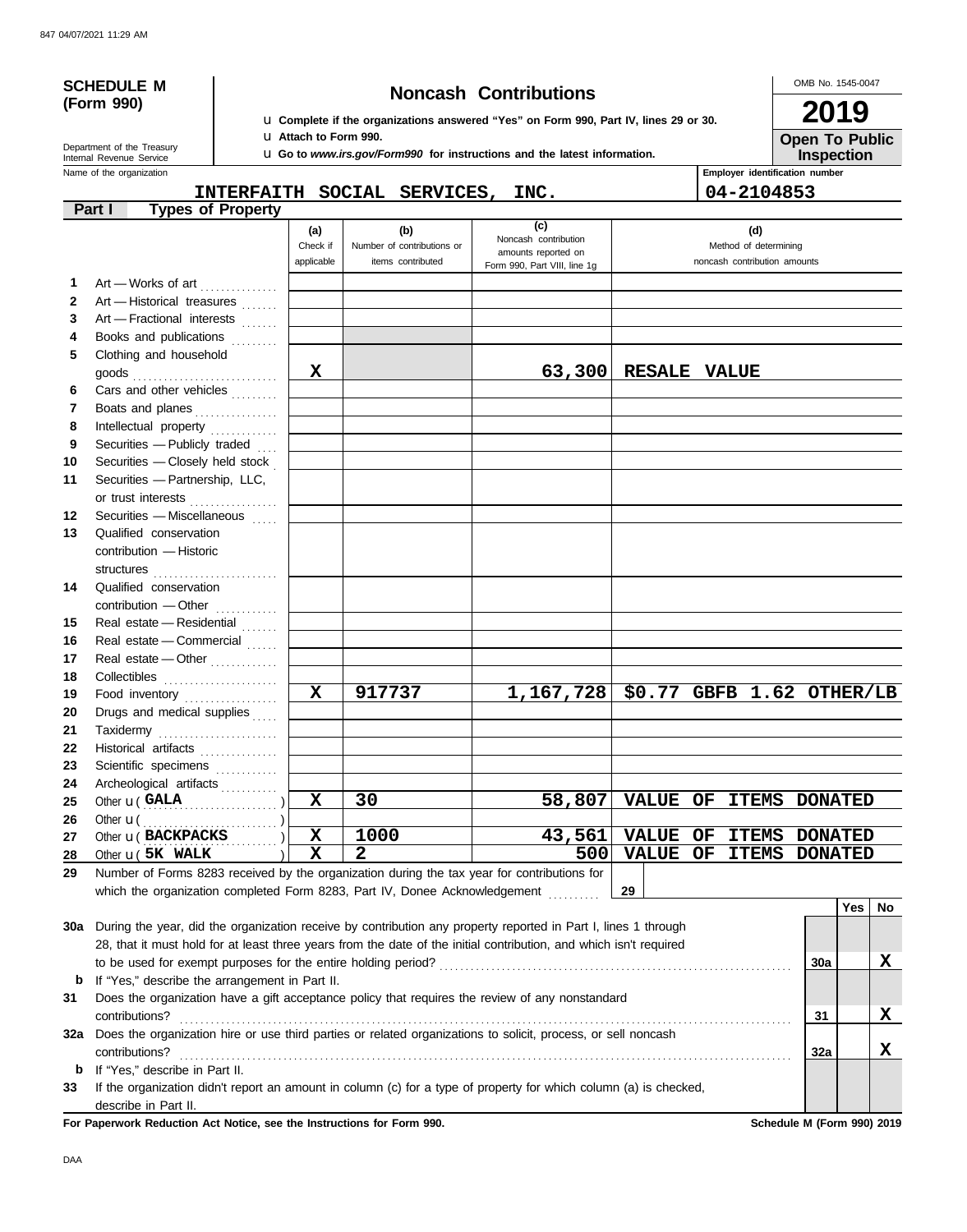| Schedule M (Form 990) 2019 INTERFAITH SOCIAL SERVICES, INC.<br>Supplemental Information. Provide the information required by Part I, lines 30b, 32b, and 33, and whether<br>Part II<br>the organization is reporting in Part I, column (b), the number of contributions, the number of items received,<br>or a combination of both. Also complete this part for any additional information. |  |  |  | 04-2104853 | Page 2 |
|---------------------------------------------------------------------------------------------------------------------------------------------------------------------------------------------------------------------------------------------------------------------------------------------------------------------------------------------------------------------------------------------|--|--|--|------------|--------|
|                                                                                                                                                                                                                                                                                                                                                                                             |  |  |  |            |        |
|                                                                                                                                                                                                                                                                                                                                                                                             |  |  |  |            |        |
|                                                                                                                                                                                                                                                                                                                                                                                             |  |  |  |            |        |
|                                                                                                                                                                                                                                                                                                                                                                                             |  |  |  |            |        |
|                                                                                                                                                                                                                                                                                                                                                                                             |  |  |  |            |        |
|                                                                                                                                                                                                                                                                                                                                                                                             |  |  |  |            |        |
|                                                                                                                                                                                                                                                                                                                                                                                             |  |  |  |            |        |
|                                                                                                                                                                                                                                                                                                                                                                                             |  |  |  |            |        |
|                                                                                                                                                                                                                                                                                                                                                                                             |  |  |  |            |        |
|                                                                                                                                                                                                                                                                                                                                                                                             |  |  |  |            |        |
|                                                                                                                                                                                                                                                                                                                                                                                             |  |  |  |            |        |
|                                                                                                                                                                                                                                                                                                                                                                                             |  |  |  |            |        |
|                                                                                                                                                                                                                                                                                                                                                                                             |  |  |  |            |        |
|                                                                                                                                                                                                                                                                                                                                                                                             |  |  |  |            |        |
|                                                                                                                                                                                                                                                                                                                                                                                             |  |  |  |            |        |
|                                                                                                                                                                                                                                                                                                                                                                                             |  |  |  |            |        |
|                                                                                                                                                                                                                                                                                                                                                                                             |  |  |  |            |        |
|                                                                                                                                                                                                                                                                                                                                                                                             |  |  |  |            |        |
|                                                                                                                                                                                                                                                                                                                                                                                             |  |  |  |            |        |
|                                                                                                                                                                                                                                                                                                                                                                                             |  |  |  |            |        |
|                                                                                                                                                                                                                                                                                                                                                                                             |  |  |  |            |        |
|                                                                                                                                                                                                                                                                                                                                                                                             |  |  |  |            |        |
|                                                                                                                                                                                                                                                                                                                                                                                             |  |  |  |            |        |
|                                                                                                                                                                                                                                                                                                                                                                                             |  |  |  |            |        |
|                                                                                                                                                                                                                                                                                                                                                                                             |  |  |  |            |        |
|                                                                                                                                                                                                                                                                                                                                                                                             |  |  |  |            |        |
|                                                                                                                                                                                                                                                                                                                                                                                             |  |  |  |            |        |
|                                                                                                                                                                                                                                                                                                                                                                                             |  |  |  |            |        |
|                                                                                                                                                                                                                                                                                                                                                                                             |  |  |  |            |        |
|                                                                                                                                                                                                                                                                                                                                                                                             |  |  |  |            |        |
|                                                                                                                                                                                                                                                                                                                                                                                             |  |  |  |            |        |
|                                                                                                                                                                                                                                                                                                                                                                                             |  |  |  |            |        |
|                                                                                                                                                                                                                                                                                                                                                                                             |  |  |  |            |        |
|                                                                                                                                                                                                                                                                                                                                                                                             |  |  |  |            |        |
|                                                                                                                                                                                                                                                                                                                                                                                             |  |  |  |            |        |
|                                                                                                                                                                                                                                                                                                                                                                                             |  |  |  |            |        |
|                                                                                                                                                                                                                                                                                                                                                                                             |  |  |  |            |        |
|                                                                                                                                                                                                                                                                                                                                                                                             |  |  |  |            |        |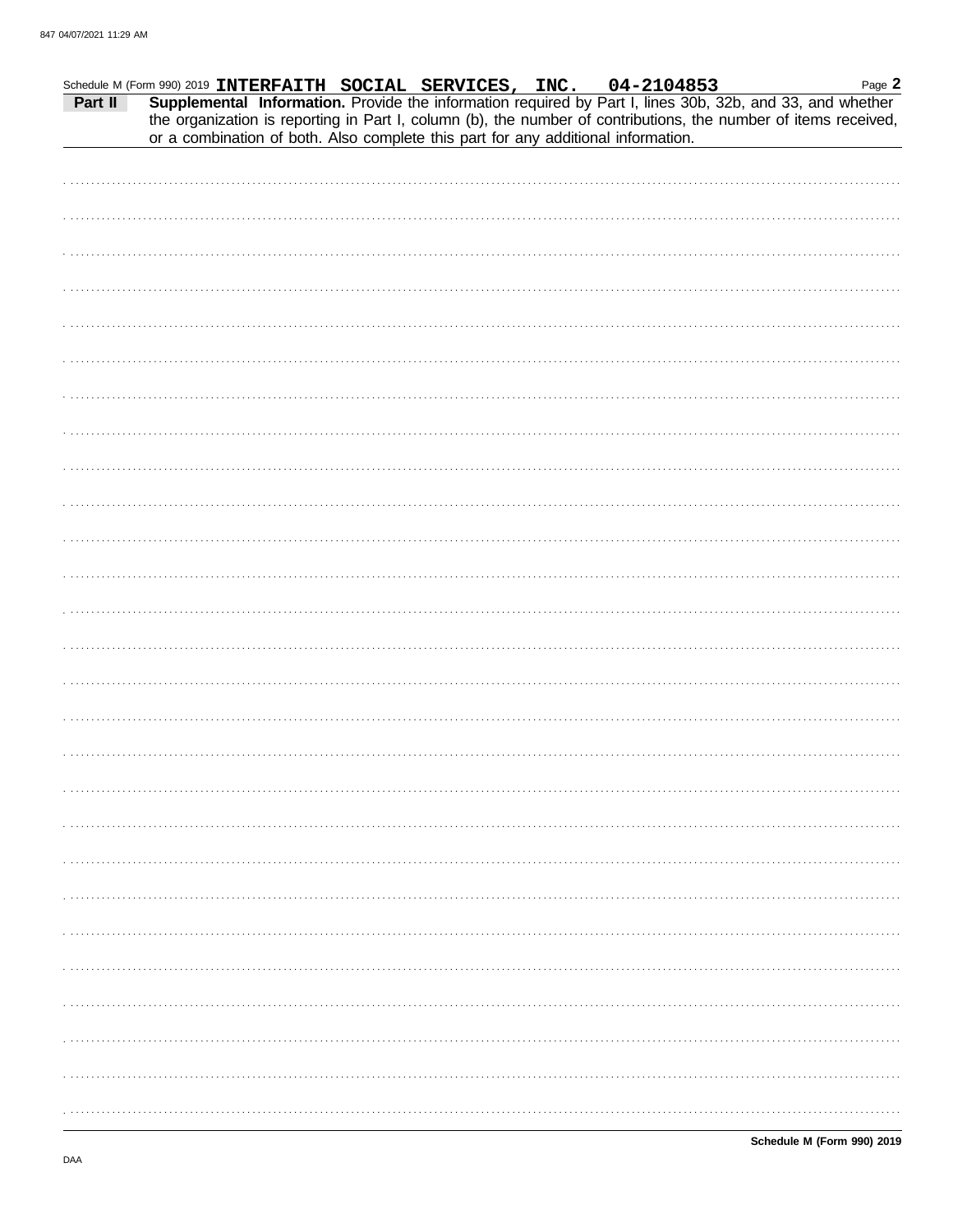| <b>SCHEDULE O</b><br>(Form 990 or 990-EZ)<br>Department of the Treasury<br>Internal Revenue Service | Supplemental Information to Form 990 or 990-EZ<br>Complete to provide information for responses to specific questions on<br>Form 990 or 990-EZ or to provide any additional information.<br>u Attach to Form 990 or 990-EZ.<br>u Go to www.irs.gov/Form990 for the latest information. |            |                                |  |  |
|-----------------------------------------------------------------------------------------------------|----------------------------------------------------------------------------------------------------------------------------------------------------------------------------------------------------------------------------------------------------------------------------------------|------------|--------------------------------|--|--|
| Name of the organization                                                                            | INTERFAITH SOCIAL SERVICES, INC.                                                                                                                                                                                                                                                       | 04-2104853 | Employer identification number |  |  |
|                                                                                                     | Form 990, Part III, Line 4d - All Other Accomplishments<br>THE ORGANIZATION PROVIDED CLOTHING AND OTHER HOUSEHOLD<br>GOODS AT NOMINAL EXPENSE TO INDIVIDUALS                                                                                                                           |            |                                |  |  |
|                                                                                                     | Form 990, Part VI - Additional Information                                                                                                                                                                                                                                             |            |                                |  |  |
|                                                                                                     | Part VI. Governance, Management, and Disclosure                                                                                                                                                                                                                                        |            |                                |  |  |
|                                                                                                     |                                                                                                                                                                                                                                                                                        |            |                                |  |  |
|                                                                                                     | Form 990, Part VI, Line 9 - Officers Who Cannot Be Reached                                                                                                                                                                                                                             |            |                                |  |  |
| BERNARD DASILVA                                                                                     |                                                                                                                                                                                                                                                                                        |            |                                |  |  |
| 770 NORTH MONTELLO S                                                                                |                                                                                                                                                                                                                                                                                        |            |                                |  |  |
| BROCKTON, MA 02301                                                                                  |                                                                                                                                                                                                                                                                                        |            |                                |  |  |
|                                                                                                     |                                                                                                                                                                                                                                                                                        |            |                                |  |  |
| <b>GABRIEL ARATO</b>                                                                                |                                                                                                                                                                                                                                                                                        |            |                                |  |  |
| 292 WATER ST                                                                                        |                                                                                                                                                                                                                                                                                        |            |                                |  |  |
| QUINCY, MA 02169                                                                                    |                                                                                                                                                                                                                                                                                        |            |                                |  |  |
|                                                                                                     |                                                                                                                                                                                                                                                                                        |            |                                |  |  |
|                                                                                                     |                                                                                                                                                                                                                                                                                        |            |                                |  |  |
| <b>JAY MARVIN</b>                                                                                   |                                                                                                                                                                                                                                                                                        |            |                                |  |  |
| 4 TILLINGHAST DRIVE                                                                                 |                                                                                                                                                                                                                                                                                        |            |                                |  |  |
| HINGHAM, MA 02043                                                                                   |                                                                                                                                                                                                                                                                                        |            |                                |  |  |
|                                                                                                     |                                                                                                                                                                                                                                                                                        |            |                                |  |  |
| SANDY JOHNSON                                                                                       |                                                                                                                                                                                                                                                                                        |            |                                |  |  |
| 22 TERNE ROAD                                                                                       |                                                                                                                                                                                                                                                                                        |            |                                |  |  |
|                                                                                                     |                                                                                                                                                                                                                                                                                        |            |                                |  |  |
| QUINCY, MA 02169                                                                                    |                                                                                                                                                                                                                                                                                        |            |                                |  |  |
|                                                                                                     |                                                                                                                                                                                                                                                                                        |            |                                |  |  |
| <b>MAGGIE</b><br><b>TRUDEL</b>                                                                      |                                                                                                                                                                                                                                                                                        |            |                                |  |  |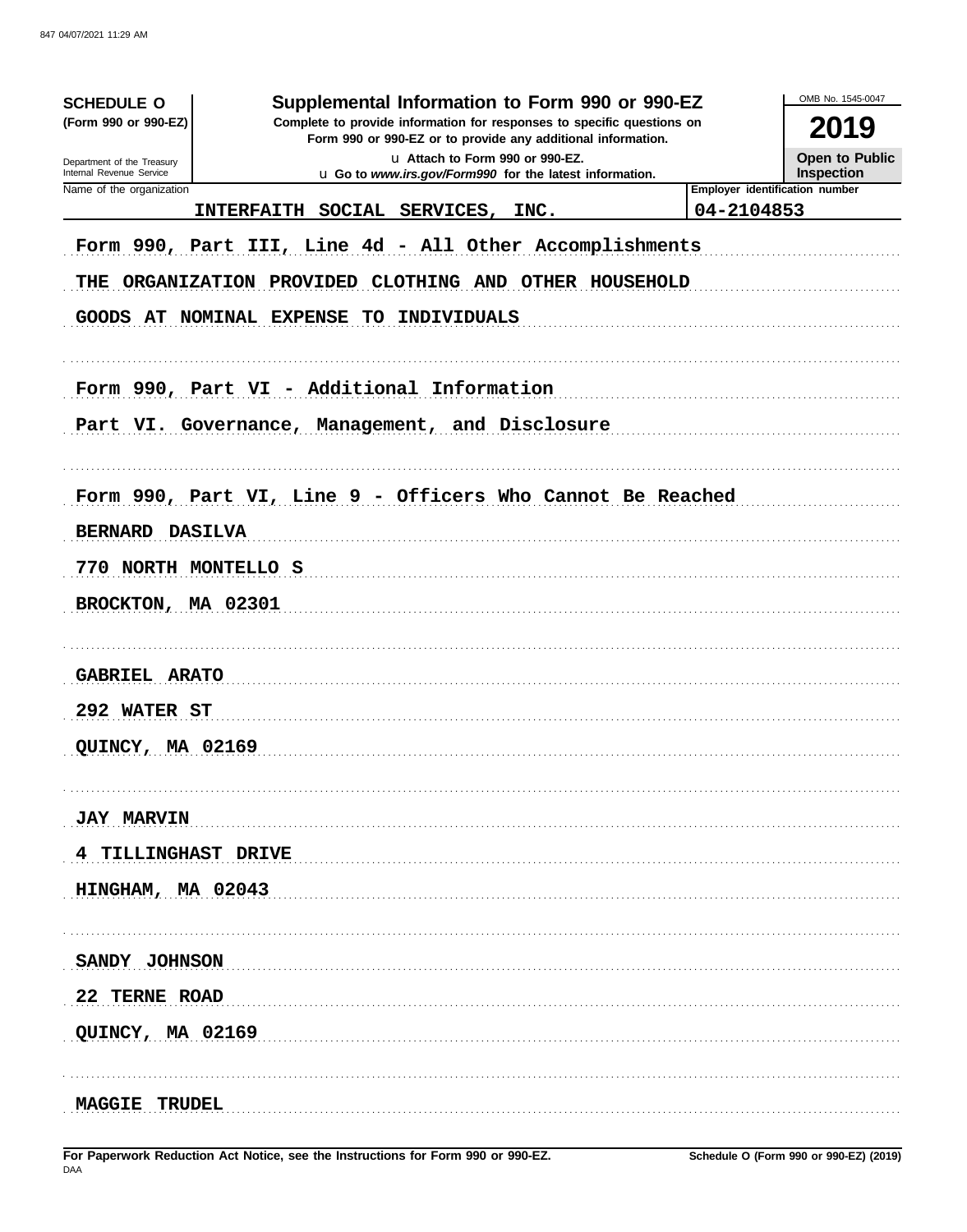| Schedule O (Form 990 or 990-EZ) (2019) | Page 2                         |
|----------------------------------------|--------------------------------|
| Name of the organization               | Employer identification number |
| INTERFAITH SOCIAL SERVICES,<br>INC.    | 04-2104853                     |
| 11 WYNOT ROAD                          |                                |
| BRAINTREE, MA 02184                    |                                |
|                                        |                                |
|                                        |                                |
| PETER LUNG                             |                                |
| 26 TOWN HILL STREET                    |                                |
| QUINCY, MA 02169                       |                                |
|                                        |                                |
|                                        |                                |
| CYNTHIA LEE                            |                                |
| 254 LISLE STREET                       |                                |
| BRAINTREE, MA 02184                    |                                |
|                                        |                                |
|                                        |                                |
| ERIC BROWN                             |                                |
| 22 BEACH ROAD                          |                                |
| SHARON, MA 02467                       |                                |
|                                        |                                |
|                                        |                                |
| TOM DINEEN                             |                                |
| 20 MARION ST.                          |                                |
| HINGHAM, MA 02043                      |                                |
|                                        |                                |
| <b>DONNA ELIASSON</b>                  |                                |
|                                        |                                |
| 77 SHERRICK AVENUE                     |                                |
| HOLBROOK, MA 02343                     |                                |
|                                        |                                |
| <b>STEPHEN GREENE</b>                  |                                |
|                                        |                                |
| 17 MOUNT ARARAT ROAD                   |                                |
| QUINCY, MA 02169-1717                  |                                |
|                                        |                                |
|                                        |                                |

Page 1 of 3 Schedule O (Form 990 or 990-EZ) (2019)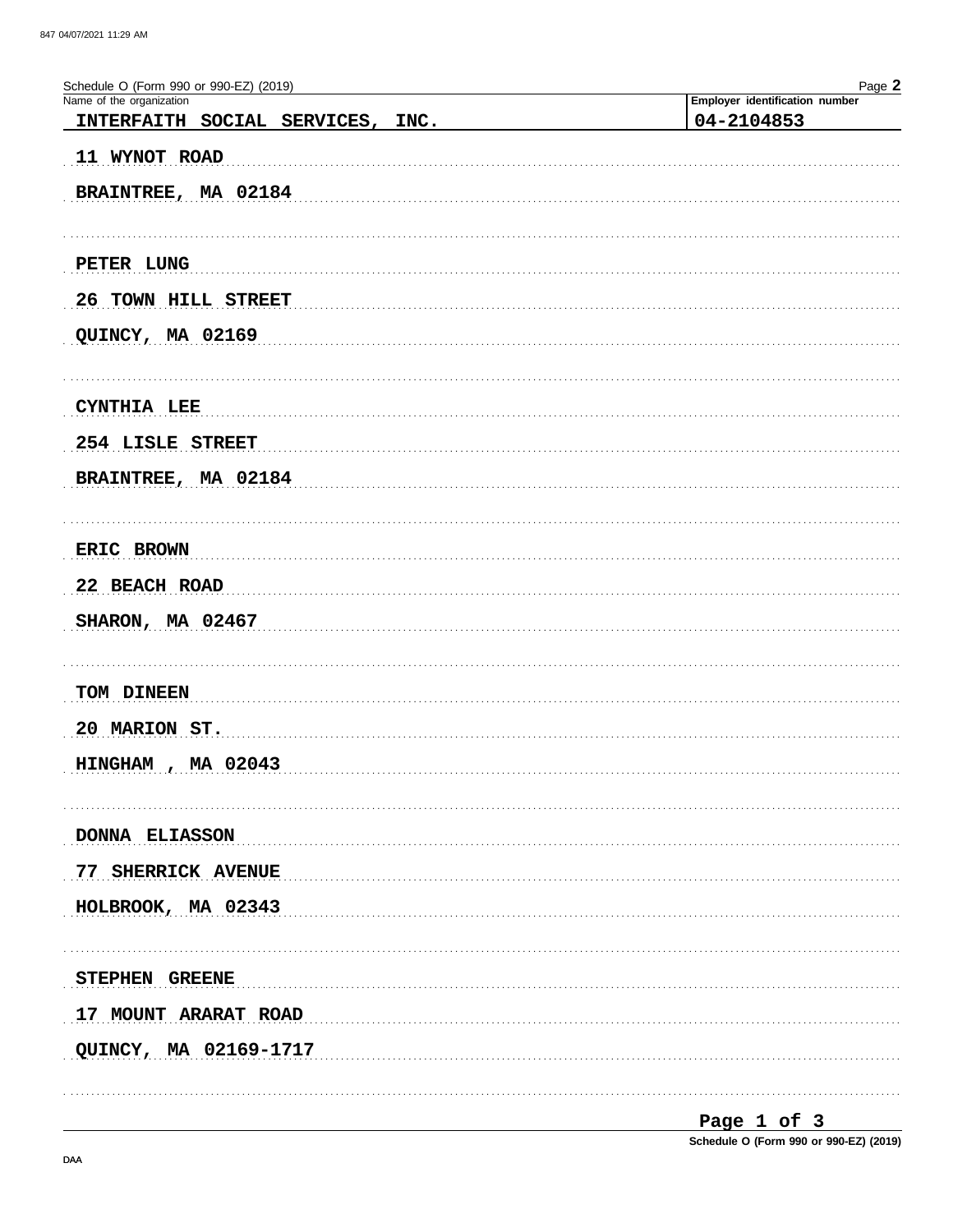| Schedule O (Form 990 or 990-EZ) (2019)                                    | Page 2                                       |
|---------------------------------------------------------------------------|----------------------------------------------|
| Name of the organization<br>INTERFAITH SOCIAL SERVICES,<br>INC.           | Employer identification number<br>04-2104853 |
|                                                                           |                                              |
| GILLIAN GROSSMAN                                                          |                                              |
| 62 ELM ST.                                                                |                                              |
| HINGHAM, MA 02043                                                         |                                              |
|                                                                           |                                              |
| TERREL HARRIS                                                             |                                              |
| 9 THURSTON PLACE                                                          |                                              |
| MEDFIELD, MA 02052                                                        |                                              |
|                                                                           |                                              |
| <b>ALLISON IDRIS</b>                                                      |                                              |
| 19 BARNA ROAD                                                             |                                              |
| , MA 02124<br><b>DORCHESTER</b>                                           |                                              |
|                                                                           |                                              |
| BRIAN MANNING                                                             |                                              |
| 71 THETFORD AVENUE                                                        |                                              |
| BRAINTREE, MA 02184                                                       |                                              |
|                                                                           |                                              |
| <b>RALPH PALMIERI</b>                                                     |                                              |
| 3 TILLINGHAST DRIVE                                                       |                                              |
|                                                                           |                                              |
| HINGHAM, MA 02043-4883                                                    |                                              |
|                                                                           |                                              |
| <b>BILL SWANSON</b>                                                       |                                              |
| 24 CANOE CLUB LN.                                                         |                                              |
| PEMBROKE, MA 02359                                                        |                                              |
|                                                                           |                                              |
| Form 990, Part VI, Line 11b - Organization's Process to Review Form 990   |                                              |
| The organization's Treasurer and Executive Director prepared the form 990 |                                              |

with the assistance of an external auditor. Upon completion an electronic

Page 2 of 3 Schedule O (Form 990 or 990-EZ) (2019)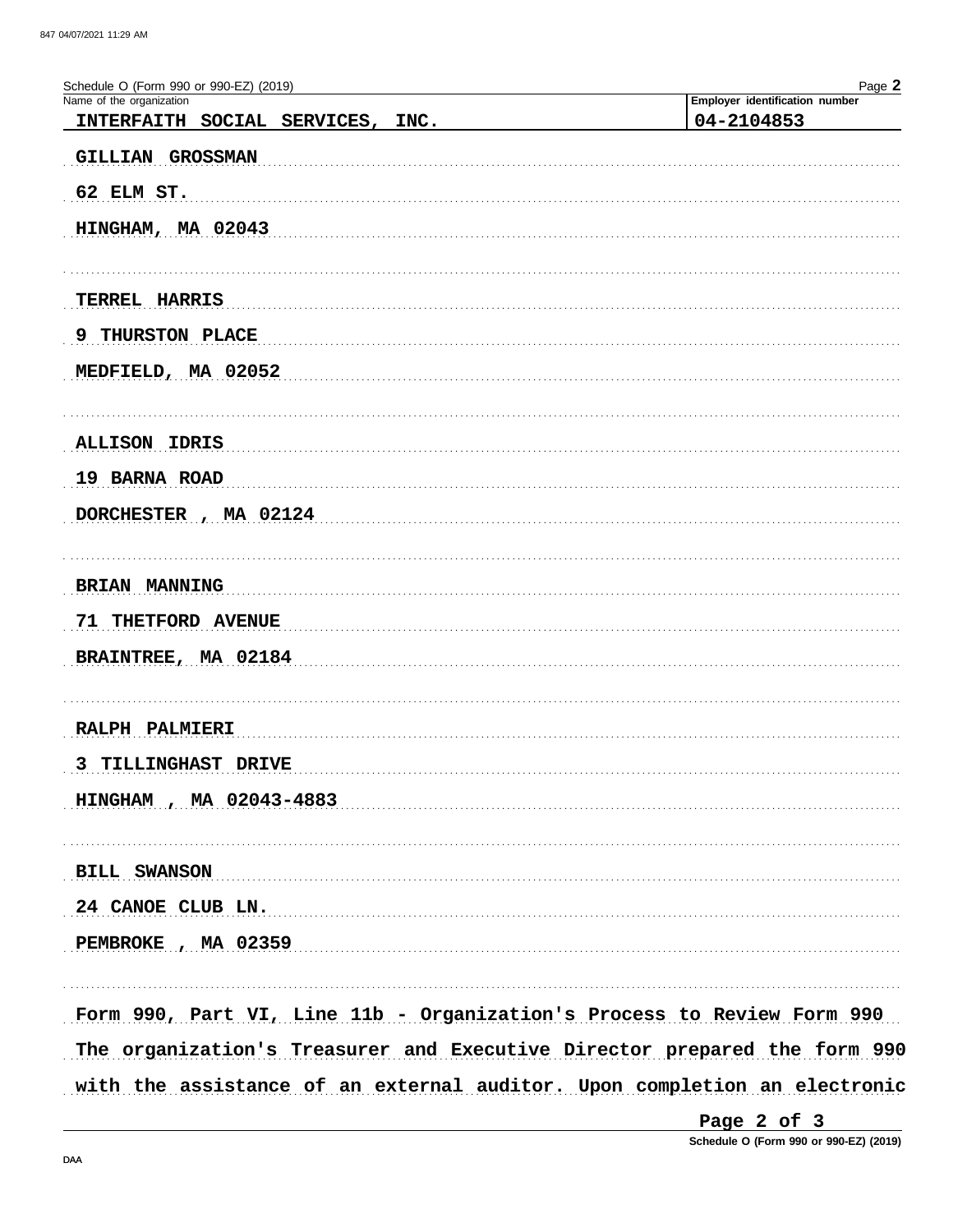| Schedule O (Form 990 or 990-EZ) (2019)<br>Name of the organization          | Page 2<br><b>Emplover identification number</b> |
|-----------------------------------------------------------------------------|-------------------------------------------------|
| INTERFAITH SOCIAL SERVICES, INC.                                            | 04-2104853                                      |
| copy is made available to all board members for review.                     |                                                 |
| Form 990, Part VI, Line 12c - Enforcement of Conflicts Policy               |                                                 |
| The organization currently has a Conflicts of Interest policy which         |                                                 |
| has been ratified by the Board of Directors. Monitoring,                    |                                                 |
| compliance and if applicable enforcement are evaluated once a year          |                                                 |
| preceding our annual meeting.                                               |                                                 |
| Form 990, Part VI, Line 15a - Compensation Process for Top Official         |                                                 |
| The executive committee sets up a subcommittee to review resumes and        |                                                 |
| coordinates 1st interviews when hiring the Executive Director. Second       |                                                 |
| interviews are done by the Board of Directors and include all employees     |                                                 |
| and volunteers who are interested in participating in the process. The      |                                                 |
| salary is based on market conditions and what the organization can          |                                                 |
| afford to pay. An annual review is conducted each year to determine whether |                                                 |
| a moderate merit based pay increase is warranted.                           |                                                 |
| Form 990, Part VI, Line 19 - Governing Documents Disclosure Explanation     |                                                 |
| All annual reports, form 990s and PC, as well as all governing              |                                                 |
| documents, conflict of interest policy, and audited financial statements    |                                                 |
| are stored at our offices at 105 Adams Street, Quincy, MA 02169. They are   |                                                 |
| available for public inspection upon appointment. Also, all forms are on    |                                                 |
| file with the State's Attorney General.                                     |                                                 |
|                                                                             |                                                 |
|                                                                             |                                                 |
|                                                                             |                                                 |
|                                                                             |                                                 |
|                                                                             |                                                 |

Page 3 of 3 Schedule O (Form 990 or 990-EZ) (2019)